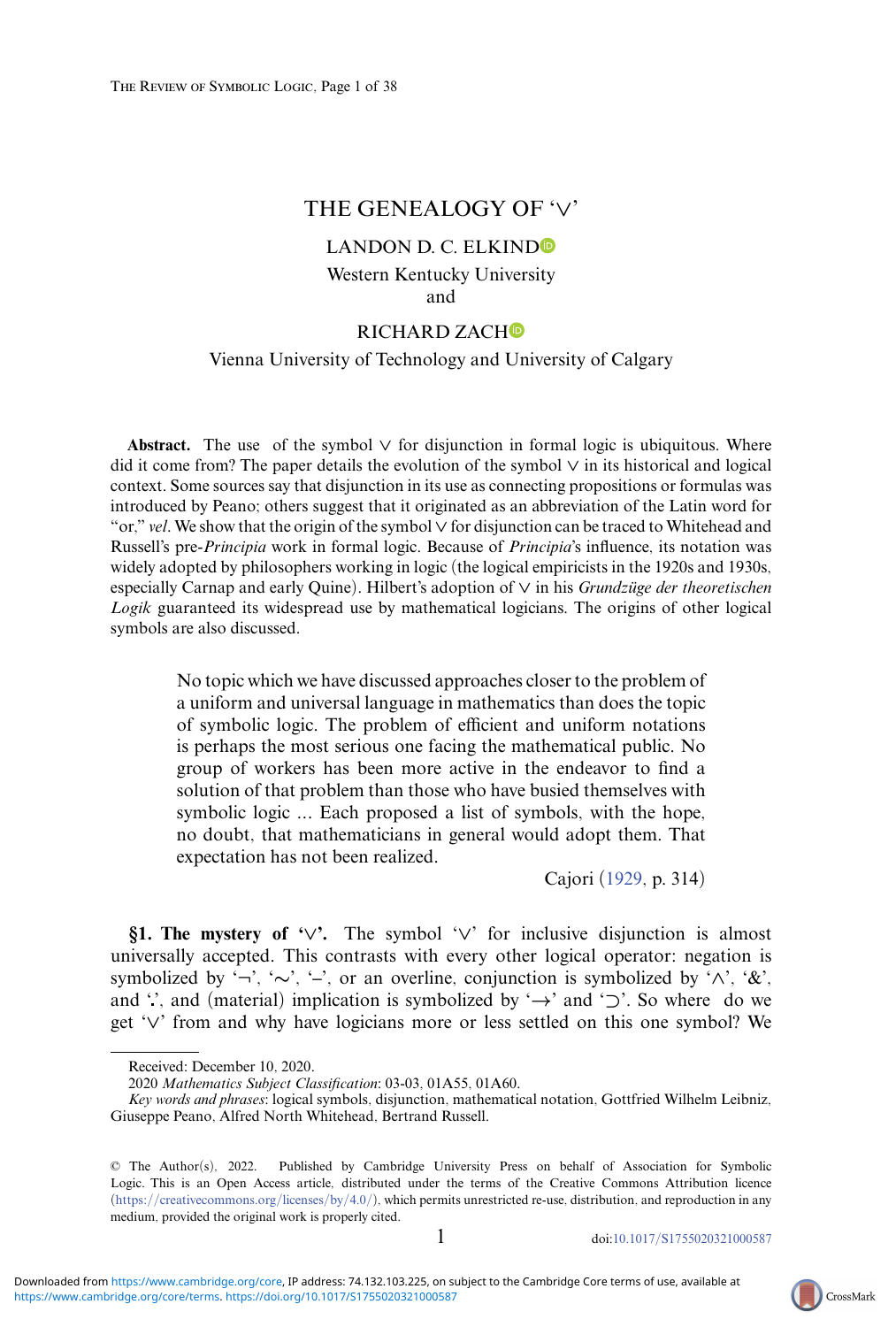answer this question here and show that we get the ubiquitous '*∨*' for disjunction from Whitehead and Russell's pre-*Principia* work in formal logic.

Our answer to this question differs from that given by earlier studies of formal logic and its notations. The earliest use of '*∨*' for disjunction recorded in the encyclopedic list given by Cajori [\(1929,](#page-30-0) p. 307) is in Whitehead and Russell's 1910 *Principia*. The Kneales say that "the system [which includes '*∨*'] is that introduced by Peano in his *Notations de logique mathématique* of 1894, developed in the successive editions of his *Formulaire de mathématiques*, and then perfected by Whitehead and Russell in their *Principia Mathematica* of 1910" (Kneale & Kneale, [1962,](#page-32-0) p. 520). In fact, however, Peano always used '*∪*' for inclusive disjunction and did not use '*∨*' at all. So one might suspect that the symbol for disjunction is one of the improvements introduced by Whitehead and Russell in *Principia Mathematica*. But is that true? Why was '*∨*' chosen specifically? And why was it then universally adopted even as logicians introduced alternatives for all of *Principia*'s other logical symbols?

The story has two parts: The first part concerns the introduction of '*∨*' by Whitehead and Russell, who were working within the notational and formal logical tradition of Peano. We suggest here that the initial introduction of '*∨*' was motivated by a shared commitment to two design principles for logical symbolisms (Schlimm, [2018,](#page-35-0) [2021;](#page-36-0) Toader, [2021\)](#page-36-1).<sup>1</sup> The first principle is that symbols should be *unambiguous* one shouldn't use the same symbol in different meanings. The second principle is that analogous notions—better, notions satisfying analogous logical laws (say, associativity)—should get *similar* symbols: similar notions should have a similar, though not identical, notation. $<sup>2</sup>$  $<sup>2</sup>$  $<sup>2</sup>$ </sup>

As we suggest below, this first design principle led Peano to adopt a new symbol, namely '*∪*', to indicate a kind of logical union or addition, and to avoid the thenprevalent symbol '+' for this use. The point of this was to distinguish arithmetic and logical addition. Russell followed Peano's practice here, as we will see below.<sup>3</sup> Subsequently, in the early logical investigations which ultimately led to *Principia*,

<span id="page-1-0"></span><sup>1</sup> For an extended discussion of these two design principles, see Schlimm [\(2018\)](#page-35-0) on Frege, and Schlimm [\(2021\)](#page-36-0) on Peano. We take the phrase "design principles" from Schlimm. Toader (2021) highlighted the second principle.

<span id="page-1-1"></span><sup>&</sup>lt;sup>2</sup> Peano puts this in terms of a *principle of permanence*: "*...*when establishing a new system of notations, or a new calculus, it is convenient to do it such that the new calculus be similar *as much as possible* with old calculi, so that the student does not have to learn a whole new calculus, but only the differences from the theory known to him" (quoted from Toader, [2021,](#page-36-1)

<span id="page-1-2"></span>p. 85). <sup>3</sup> Although Whitehead and Russell's pre-*Principia* work in formal logic is our source for '*∨*', we will sometimes speak of Whitehead and of Russell alone because the manuscripts or publications that we discuss are single-authored. Often we speak of Russell alone since Russell's manuscripts comprise most of the pre-*Principia* materials that survive; indeed, the surviving Whitehead manuscript that we discuss below was kept in Russell's papers. Many of the pre-*Principia* draft materials no longer survive. Yet in Russell's case (but sadly not in Whitehead's) the surviving materials provide a detailed record of his evolution both in notations and in design principles for notations. We do not think it is wrong to take the more extensive surviving textual record left behind by Russell as a record of Whitehead's evolving views on notation and design principles for notation pre-*Principia* because Whitehead and Russell of course had to reach agreement on such points before *Principia* was published. See also the discussion in Section [5.](#page-12-0) Note that, as Russell [\(1948,](#page-35-1) pp. 137–138) recalls, Whitehead invented a great deal of the symbolism in *Principia*. See also the remarks by Urquhart [\(1994,](#page-36-2) sec. V) and Moore [\(2014,](#page-33-0) sec. XI).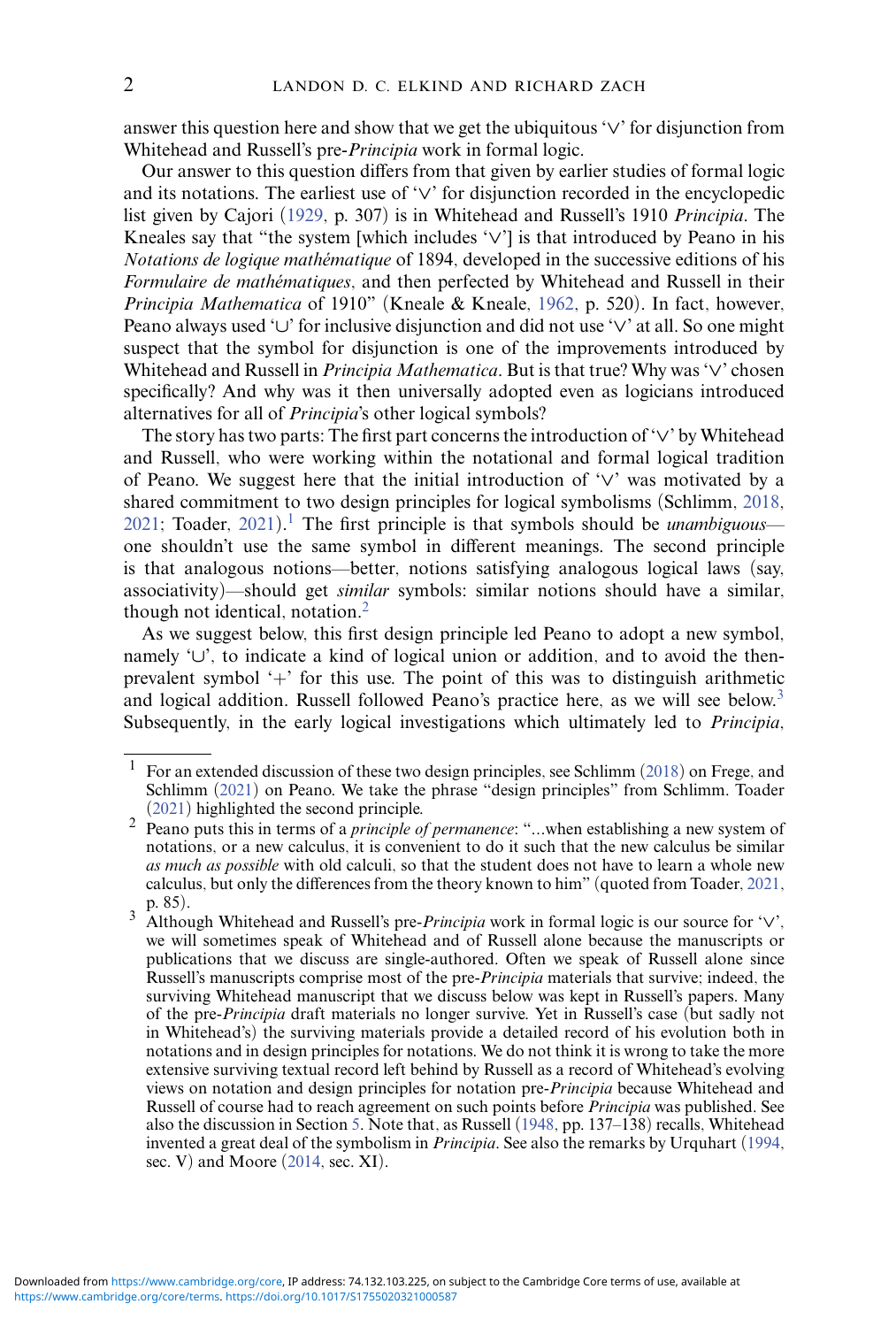Russell introduced the symbol '*∨*' motivated by that same design principle that Peano held: Russell wanted to distinguish notationally between two kinds of logical addition, namely, propositional disjunction (a.k.a. "propositional addition") and class union (a.k.a. "class addition"). In this, Russell out-Peanoed Peano, who used '*∪*' for both[.4](#page-2-0) But Russell followed the second design principle, that analogous notions should have similar symbols, in adopting '*∨*' as a sharpening of '*∪*' so as to stress the analogy between propositional sum and class union. Russell did not think that this analogy was perfect. He held that the formal laws for propositional addition and class addition differed; hence he felt a need for a different, yet similar, symbol.<sup>[5](#page-2-1)</sup> But even where the formal laws are identical, Russell wanted to mark the distinction between operations on different terms, as in the case of class union and relation union. This pattern is noticeable in, for instance, Russell's development of many symbols of his logic of relations, which are usually distinguished only by an accenting mark, suggesting that Russell tacitly followed the second design principle, albeit a weaker version of it than

All of that is the first part of the story. The second part of the story is that of the adoption of *∨* in the period after *Principia*, when a number of logical symbolisms (and indeed, logical methodologies) were in use simultaneously. The main rivals of *Principia* were the algebraic approach of the tradition of Boole, Peirce, and Schröder, and the axiomatic logic of Hilbert, with their respective notations. Despite being heavily influenced by both *Principia* and the algebraic notation of Schröder (which goes back to Peirce and the Boolean school), Hilbert introduced different symbols for all the logical connectives—except disjunction.

Peano apparently endorsed.

One upshot of the above findings is to uproot a misconception about the origins of the modern symbol for disjunction. A common story in textbooks is that *∨* really is a version of the letter 'v', the initial letter of *vel*, the Latin word for "or." We wanted to find out whether this was a typographical accident, and later writers simply thought the similarity between '*∨*' and the initial of *vel* should be suggested as a mnemonic device to students, or whether it actually played a role in the choice of the symbol. Here we argue that although there is a single use of 'v' as a logical symbol abbreviating *vel* in Leibniz, this played no known role in Peano's choice or in Whitehead and Russell's choice of notation for disjunction. However, this historical connection may, at least in part, have lead Hilbert to adopt it.

As usual in the history of mathematics, there is no simple answer to the question of who deserves credit for '*∨*'. In one sense, it can be answered simply by recording the earliest use of the symbol. But the earliest occurrence is often not the use to which the current practice of the use of the symbol is historically connected. For instance, Peirce in fact used '*∨*' for disjunction before Whitehead or Russell did—but this use was independent and played no role in the historical development of logical notation systems. (In this case we know this for a fact because Peirce's relevant writings were not published until long after the use of '*∨*' was already entrenched, in 1933.) So it is

<span id="page-2-0"></span><sup>4</sup> It should be noted that neither Peano nor Russell followed this principle quite perfectly. Peano used '3' for both implication and deductive consequence (Schlimm, [2021,](#page-36-0) sec. 3.2.1).

<span id="page-2-1"></span>And *Principia* used square dots both for conjunction and for scope indications.<br>5 Bernstein [\(1932,](#page-30-1) secs. 2–3) criticized the view that these two notions are disanalogous in the way that *Principia* suggests in comments on ∗4*·*78*·*79.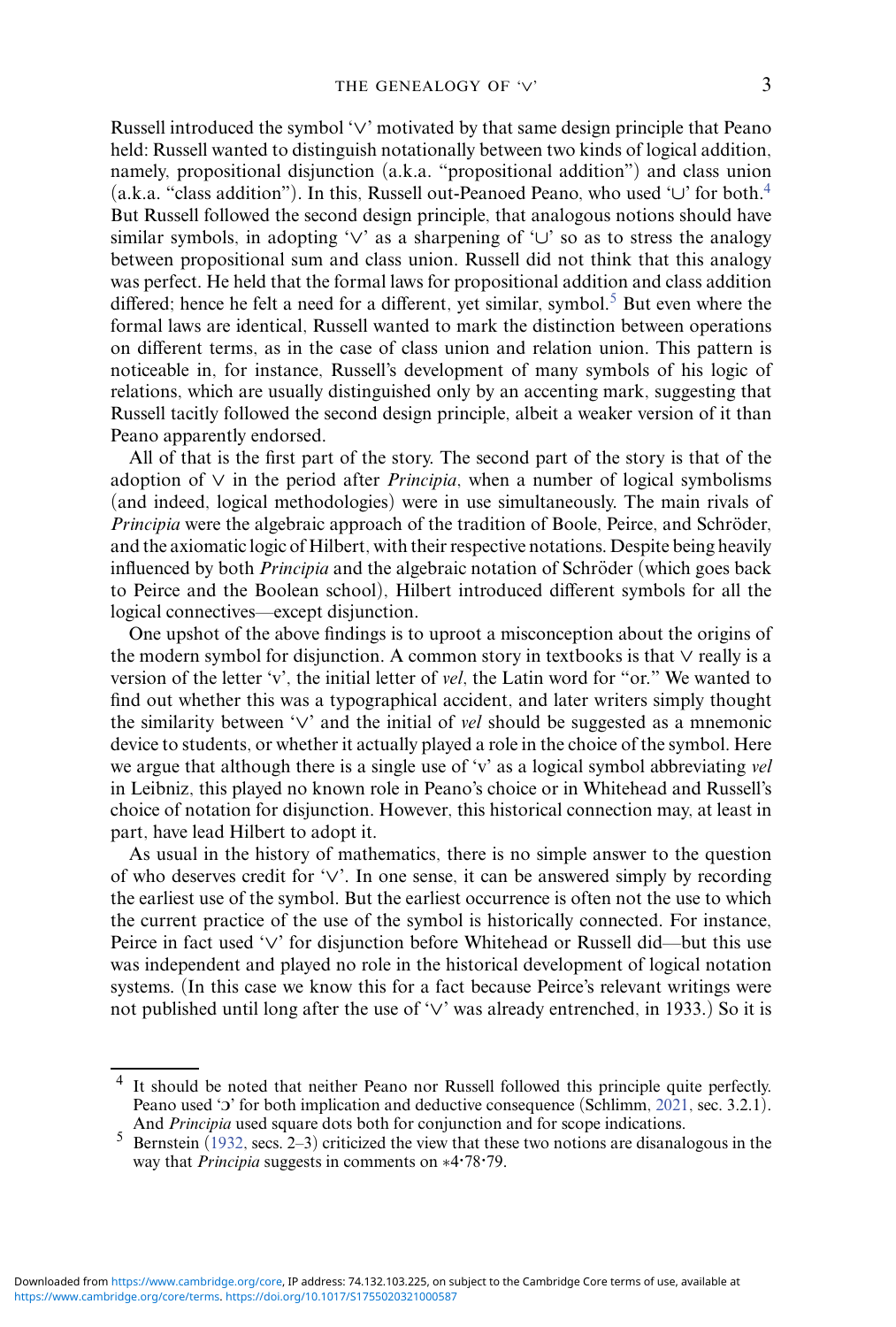only by tracing the adoption of Russell's symbol that we can establish Russell as the originator of "our" '*∨*'.

There is a related question, namely that of what should count as a symbol for propositional disjunction in the first place. Is Peano's '*∪*' a symbol for disjunction, or is it a symbol for something else, perhaps an ambiguous combination of disjunction and union? Who invented disjunction in the sense we now use it—as a connective between truth-apt expressions? This is certainly a deeper and more interesting question, but one we cannot answer here. Our contribution is more modest: to trace the history of the symbol ' $\vee$ ' only, and not the concept it expresses.<sup>6</sup> We do this not by merely recording its first use, but by placing it in the context of the development of logical symbolisms. Of course, even this is a much larger context which we cannot do justice here—we focus only on the parts that are relevant to '*∨*'.

Both of these considerations lead us to reject the claim that Leibniz's use of 'v' should be considered the origin of '*∨*'. As we will show, (a) it had no known influence on the eventual introduction and development of '*∪*' and '*∨*' by Peano, Whitehead, or Russell, and (b) Leibniz's 'v' was not a symbol for propositional disjunction.

We settle the questions of who invented the use of '*∨*' for disjunction (Whitehead or Russell) and whether this use of '*∨*' was in fact introduced as an abbreviation for *vel* (it was not). We suggest, however, that even though these questions may seem trivial, they are not uninteresting, and we will mention, along the way, other interesting aspects of the development of logical symbolism. Further, the story serves as a case study in how the choice and adoption of symbols and the organization of a symbolic system (a kind of conceptual framework) can be determined by methodological commitments but also by extrinsic factors such as the availability or cost of printer's type or the influence that textbooks have on the adoption of symbolisms. In this instance, in addition to the commitment to unambiguous notations in Peano and Russell mentioned above, another factor concerns the reasons that led Russell to choose disjunction as a primitive of the logical system of *Principia*.

**§2. Leibniz.** Leibniz deserves some credit for the first use of 'v' as a symbol for 'or' in some sense.<sup>[7](#page-3-1)</sup> But Leibniz's use of 'v' is not for propositional disjunction, and occurs in only one manuscript, his 1679 "Matheseos universalis pars prior: De terminis incomplexis" (Figure [1\)](#page-4-0):

Also, in the way that  $+$  is a conjunctive mark or sign of aggregation corresponding to the word *and*—as in  $a + b$ , that is, *a* and *b* together—so a disjunctive mark or sign of alternation is also given, which corresponds to the word *or* [*vel*], so  $a \hat{v} b$  signifies  $a$  or  $b$  to me. It also has a use in calculus, for if we have  $xx + ab = \overline{a + bx}$ , then *x* will be equal to  $a \hat{v} b$ , whether it signifies a or whether it signifies b. In this

<span id="page-3-0"></span><sup>6</sup> Our use of 'the concept' in the singular is a stylistic convenience: we do not mean to imply that there is a unique concept throughout the history of logic that correlates naturally to propositional disjunction and that is now widely symbolized using '*∨*'. For an in-depth treatment of the concepts of disjunction (see Jennings, [1994\)](#page-32-1).

<span id="page-3-1"></span><sup>7</sup> We make no claim here about Leibniz's chronological precursors. We did, however, consult three medievalists who specialize in history of logic about antecedent uses of *∨* for inclusive disjunction, who did not recall any earlier uses.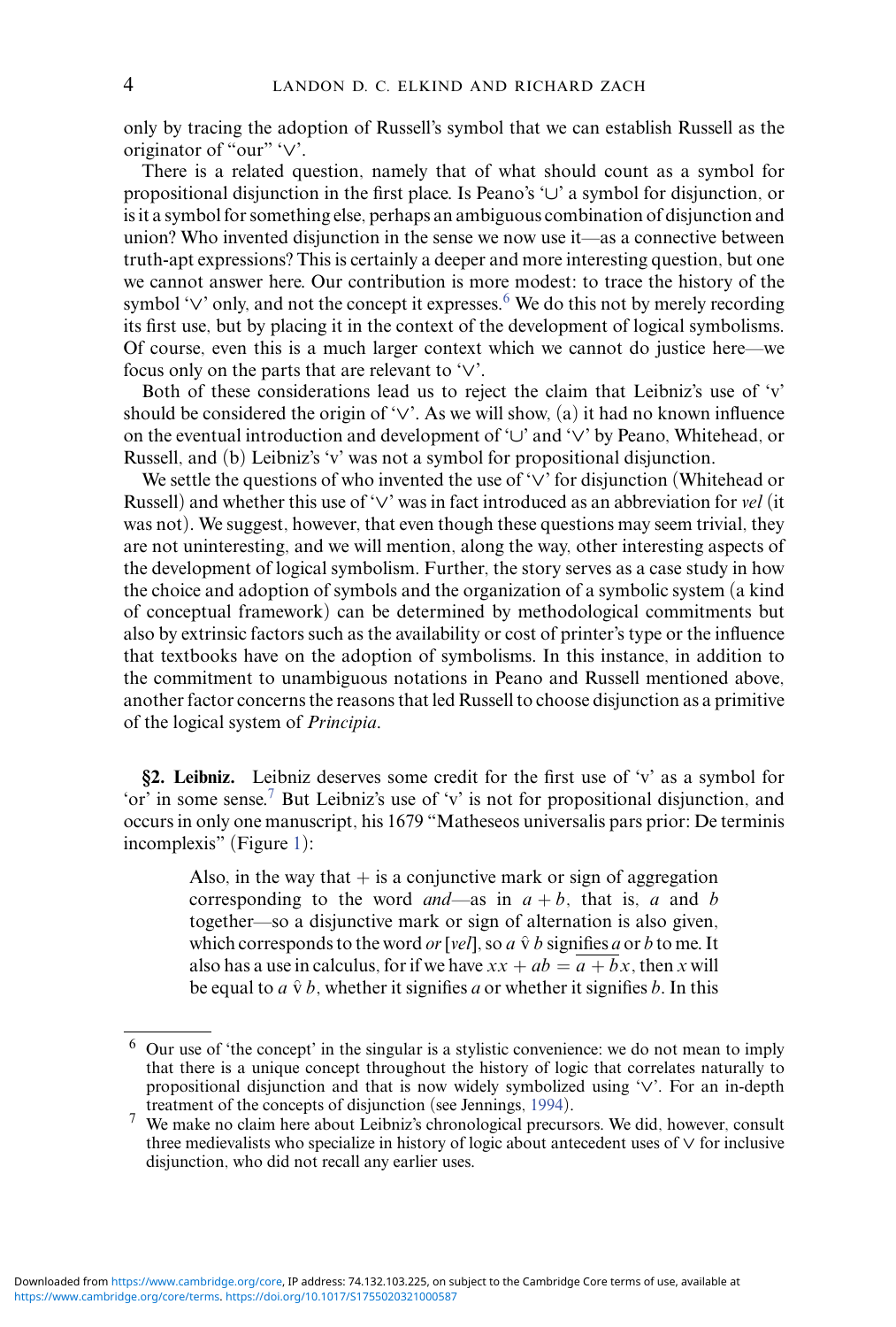<span id="page-4-0"></span> $714a$  $9 + 6$  $15$ Llures aute Jari dowations no

Fig. 1. Use of  $\hat{v}$  in Leibniz [1679\)](#page-32-2).

respect it will have an ambiguous value. For example, if  $xx + 6 = 5x$ , *x* can be 2, but *x* can also be 3. For if *x* is 2, then from  $xx + 6 = 5x$ , we get  $4 + 6 = 10$ ; and if *x* is 3, then from  $xx = 6 = 5x$ , we get  $9 + 6 = 15$ . However, many values of this unknown [variable] or of the present equation cannot be given roots, as will be clear in the appropriate place below.

Hence, ambiguous signs also have a use, and this will be clear in the appropriate place below, ambiguity being the font of irrationality the appropriate place below, ambiguity being the foli of irrationality<br>in calculus; and so when I write  $x = 3 + \sqrt{4}$ , this can be explicated by  $3 + \sqrt{4}$  or  $3 + 2$  or 5, just as when I write  $3 - \sqrt{4}$ , it is explicated by  $3 + \sqrt{4}$  or  $3 + 2$  or 5, just as when I write  $3 - \sqrt{4}$ , it is explicated either by  $3 - 2$  or 1; thus, we get  $x = 5 \hat{v}$  1. For in order for us to remove the irrationality, let  $x - 3 = \sqrt{4}$ ; therefore  $xx - 6x + 9 = 4$ , whether  $xx - 6x + 5 = 0$  or  $xx + 5 = 6x$ , where it is clear that it would satisfy 5 as much as 1. For if *x* were given the value 5, we would get  $25 + 5 = 30$ ; if *x* is given the value 1, we get  $1 + 5 = 6$ .<sup>8</sup>

<span id="page-4-1"></span> $8$  "Quemadmodum etiam + est nota conjunctiva seu cumulationis et respondet  $\tau \tilde{\varphi}et$ , ut  $a + b$ id est *a* et *b* simul, ita datur quoque nota disjunctiva seu alternationis quae respondet *-*ῷ *vel*, sic *a*  $\hat{v}$  *b* mihi significat *a* vel *b*. Idque et in calculo usum habet, nam si sit  $xx + ab = \overline{a + bx}$ . erit  $x = a \hat{v} b$  seu *x* significabit vel *a* vel *b* habebitque adeo valorem ambiguum. Ex. causa si sit  $xx + 6 = 5x$ , potest *x* esse 2, sed tamen potest etiam *x* esse 3. Nam si *x* sit 2, tunc ex  $xx + 6 = 5x$  fiet  $4 + 6 = 10$ ; et si *x* sit 3, tunc ex  $xx + 6 = 5x$  lit  $9 + 6 = 15$ . Plures autem incognitae hujus valores seu praesentis aequationis radices dari non possunt, ut suo loco patebit.

Hinc usum quoque habent signa ambigua, et suo loco patebit, ambiguitatem in calculo esse fontem irrationalitatis; itaque cum scribo  $x = 3 + \sqrt{4}$ , tunc id potest explicari tam per  $3 + \sqrt{4}$  seu 3 + 2 seu 5, quam per  $3 - \sqrt{4}$  seu 3 – 2 seu 1, adeoque erit  $x = 5 \hat{v}$  1. Nam ut tollamus irrationalitatem, sit  $x - 3 = \sqrt{4}$ ; ergo  $xx - 6x + 9 = 4$  seu  $xx - 6x + 5 = 0$  seu  $xx + 5 = 6x$ , ubi patet satisfacere tam 5 quam 4. Nam si *x* valeat 5, fiet  $25 + 5 = 30$ ; sin [sic] *x* valeat 4, fit  $1 + 5 = 6$ " (Leibniz, [1679,](#page-32-2) 9v and 9r; [1863,](#page-32-3) pp. 57–58), translation courtesy of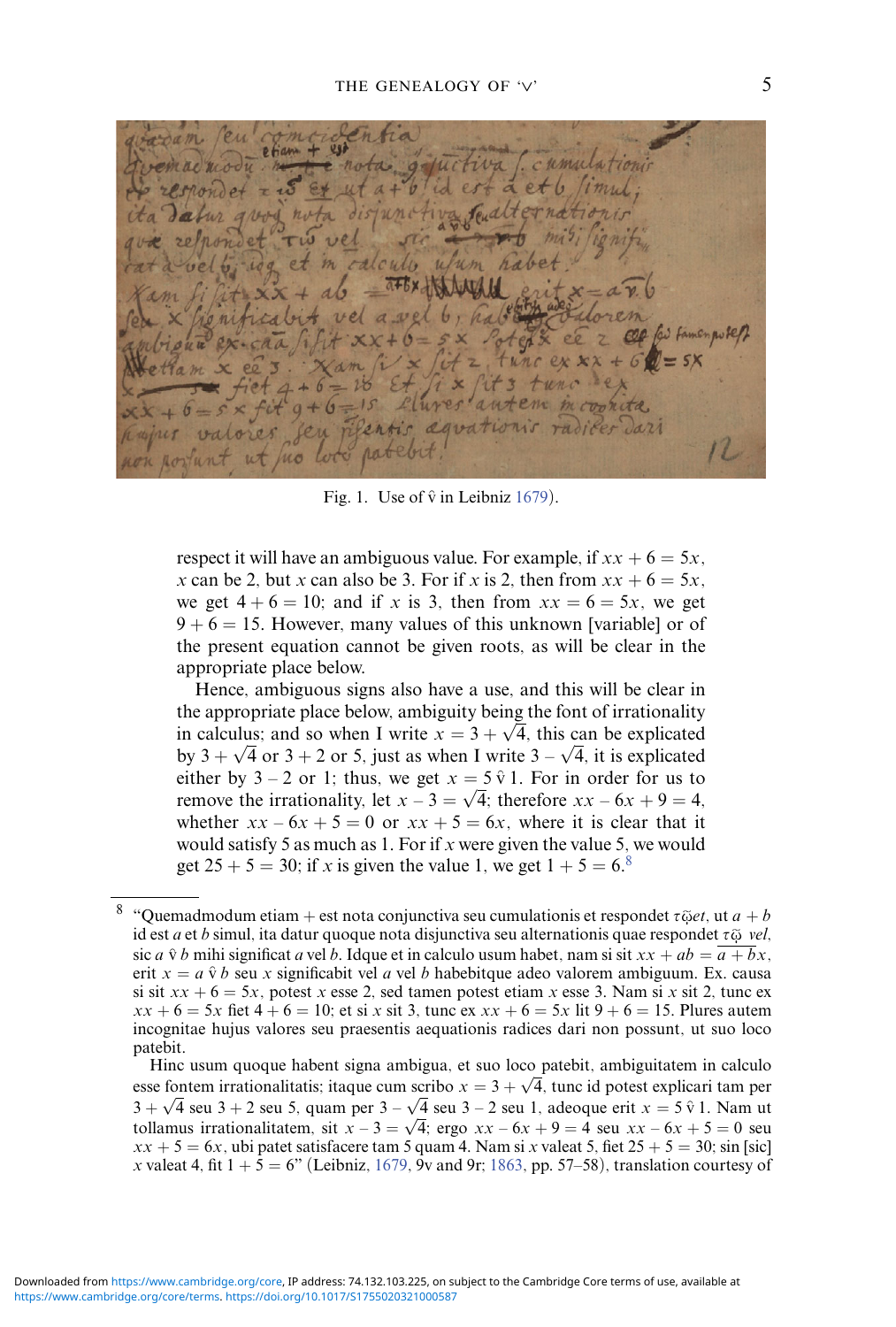This occurrence of ' $\hat{v}$ ' is the first use of a ' $\vee$ '-like symbol for 'or' (in some sense) that we know of. $9$  However, Leibniz does not seem to use the symbol here as a sign for disjunction of (truth-apt) propositions as is usually the case today. Indeed, the surrounding context does not include any uses of '*a*' or '*b*' for propositions. Rather, Leibniz seems to be using '*a*' and '*b*' here as standing for (truth-inapt) terms, and using '*a*  $\hat{v}$  *b*' to indicate *ambiguity*, that is, one of two alternatives without a specific one being indicated, as in phrases like "either chocolate or vanilla" or "7 or  $8.^{10}$  That use of ' $\hat{v}$ ' for alternation between truth-inapt terms is consistent with the other two uses '*a*  $\hat{v}$  *b*' and '5  $\hat{v}$  1', where the symbol is flanked by (variables for) numbers and serves to produce an ambiguously referring term. $^{11}$  $^{11}$  $^{11}$ 

These three uses, in this one manuscript, seem to be the only uses of the symbol  $\hat{v}$  in the entirety of his *Mathematische Schriften* (Leibniz, [1863\)](#page-32-3). We also found it nowhere else in Leibniz's writings. So this manuscript may record the only uses of  $\hat{v}$  for alternation of (truth-inapt) terms in Leibniz's corpus. The manuscript was not edited or published until 1863. It is perhaps unsurprising, then, that Leibniz's use of  $\hat{v}$  for disjunction (which, so far as we can tell, was confined to this one manuscript) found no imitators: even Arnauld's [\(1683\)](#page-30-2) *La logique ou l'art de penser*, which was an especially influential book in the 1700s and in the 1800s before Boole's work, omits 'v' for disjunction. Logicians in the 1700s and 1800s largely used symbols, when they did at all, for the relations between terms in categorical logic and not propositional disjunction; indeed, most logicians either did not symbolize propositional disjunction and argued it was eliminable as a form of reasoning, or else did not discuss it all (see Hailperin, [2004,](#page-31-0) p. 339, for discussion).<sup>12</sup>

To qualify this slightly, a close textual reading of one or another figure may extract, induce, or produce a propositional logic in some sense.<sup>13</sup> Even so, our interest lies in the story of how '*∨*' became so widespread as a symbol for disjunction in modern usage. It is our contention that Leibniz and other logicians working primarily with categorical logics—between Leibniz and Boole, we might say—did not inspire or cause the usage that we now have today.

Jack Zupko). Leibniz seems to be using the Greek article *-*ῷ to indicate mention rather than use; Leibniz underlined the corresponding occurrences of 'et' and 'vel' in the first sentence. <sup>9</sup> Why did he put an inverse breve over 'v'? We conjecture that Leibniz wanted to distinguish

<span id="page-5-0"></span>the constant near-nonce symbol ' $\hat{v}$ ' from the variable 'v' that he used frequently (e.g., Leibniz, [1679,](#page-32-2) pp. 57 and 59). Another possibility is that it indicates an abbreviation, like a scribal *siglum*. However, the inverse breve was not usually used for this purpose, and the standard abbreviation for *vel* was a lowercase 'l' (ell), not 'v', combined with a vertical stroke (f) or macron  $(\overline{l})$ .

<span id="page-5-1"></span><sup>&</sup>lt;sup>10</sup> We thank the reviewer for helpfully suggesting that we put this Leibnizian use of ' $\hat{v}$  in terms

<span id="page-5-2"></span>of ambiguity.<br>
11 See also Mugnai [\(2018,](#page-33-1) p. 195) on disjunction in Leibniz, and Mugnai [\(2010\)](#page-33-2) more generally<br>
11 See also Mugnai (2018, p. 195) on disjunction in Leibniz, and Mugnai (2010) more generally<br>
11 See also Mugn

<span id="page-5-3"></span><sup>&</sup>lt;sup>12</sup> Whately [\(1831,](#page-36-3) sec. IV.4), for example, argues that all disjunctions of categorical propositions are conditional in meaning due to the equivalence of '*A* is *B* or *C* is *D*' with 'if *A* is not *B*, then *C* is *D*; and if '*C* is not *D*, then *A* is *B*' (see also Mill, 1843, chap. IV, p. 110).

<span id="page-5-4"></span><sup>&</sup>lt;sup>13</sup> To take one notable example, Lenzen [\(2004\)](#page-33-4) argues that a system of propositional logic can be extracted from one of Leibniz's categorical logics, and that many of its axioms are soformulated that they might reasonably be recognized by us today as commonplace principles in logic textbooks treating the propositional calculus.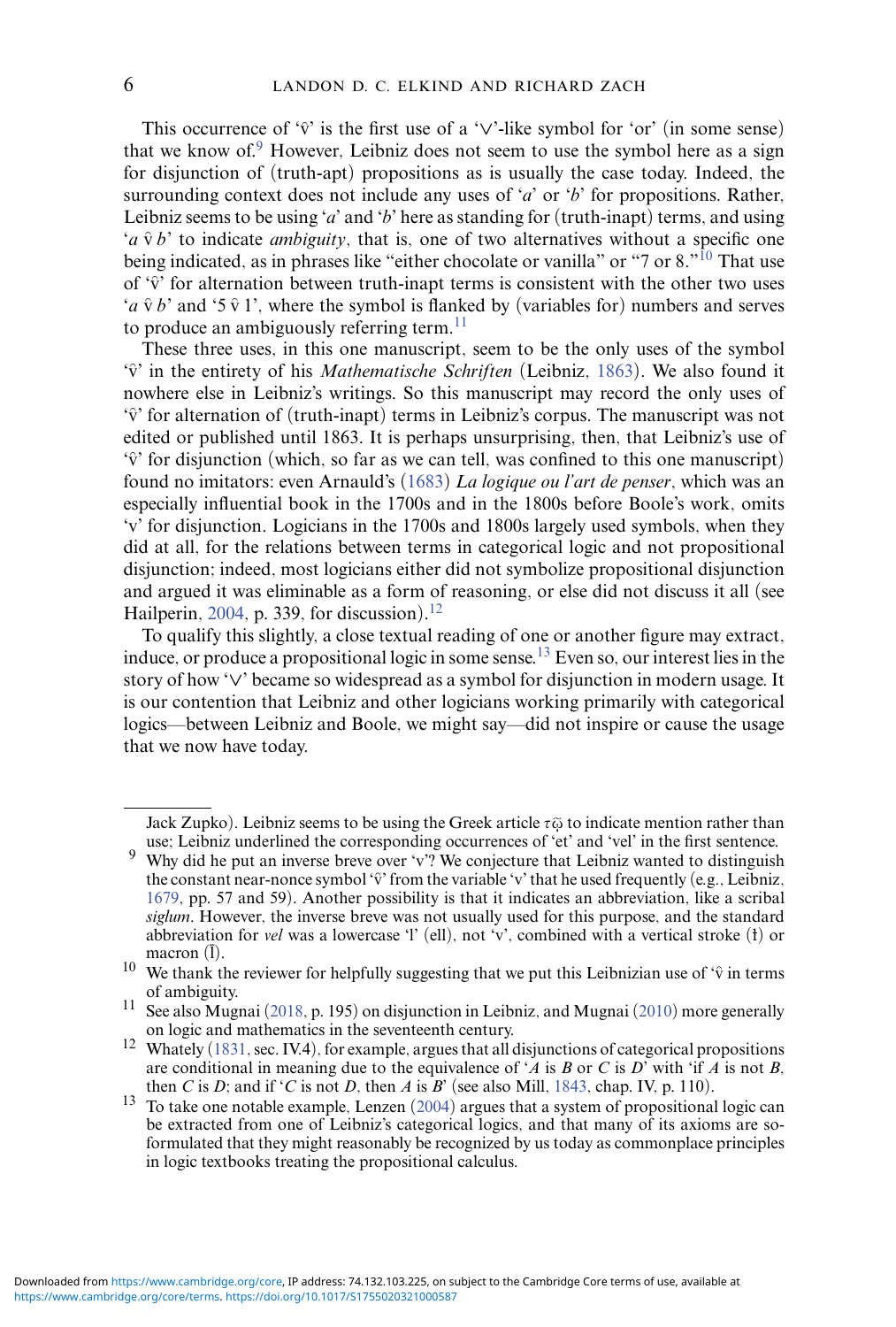**§3. The nineteenth century.** In the course of mathematically analyzing logical principles using algebraic equations, Boole used  $+$  as a symbol for something akin to '*∨*'. In Boole's algebra, however, '+' is not a symbol for disjunction in our sense, since the expressions that flank '+' are not signs for propositions or statements, but for concept expressions,  $^{14}$  $^{14}$  $^{14}$  and so has rightly been thought of as an algebra of classes (as we might put it), or as an algebra of concepts in extension (as Boole seems to put it).

Boole can appropriately use '1' for the universe, multiplication for class intersection, and subtraction for complementation (Boole, [1847,](#page-30-3) p. 20). Although Boole's operators '+' and '·' applied primarily to classes, he also considered symbols '*x*' for propositions as expressing the "cases" where the proposition *X* in question is true. The expression  $x + y'$  then expresses the union of the cases where *X* and *Y* are true—assuming, however, that these classes are disjoint. Claims about the propositions are made using equations involving 1 and 0 (the empty class). Multiplication is re-interpreted to define (the algebraic analogue of) propositional conjunction; similarly subtraction is re-interpreted as (the algebraic analogue of) propositional negation. Then these operations so-interpreted are similarly used to define (the algebraic analogues of) propositional implication and propositional disjunction. In Boole's system, that either *X* is true or *Y* is true would be expressed using the equation  $x + y - xy = 1$  (Boole, [1847,](#page-30-3) p. 51).

Of course, Boole's choice of  $+$  for disjunction (Boole, [1847,](#page-30-3) [1854\)](#page-30-4) had a more immediate influence on notation for disjunction in the 1800s.<sup>15</sup> Subsequent choices of symbols for operations on classes were influenced by Boole even when logicians departed from Boole's philosophical program to varying degrees. For example, Jevons [\(1883\)](#page-32-4) uses  $\cdot \cdot$ . for non-disjoint union, to distinguish it from Boole's  $\cdot + \cdot$ . <sup>16</sup> Peirce [\(1870,](#page-34-0) p. 9) similarly uses '+' for disjoint union and adopts '+*,*' for non-disjoint

<span id="page-6-0"></span><sup>14</sup> "Literal symbols, as *x*, *y*, &c., representing things as subjects of our conceptions" (Boole, [1854,](#page-30-4) p. 27). It should be noted that we do not mean to imply that Boole's intended interpretation of his symbols was fixed throughout his life. Indeed, Peckhaus [\(1997\)](#page-34-1) and others have argued that there are significant differences between Boole [\(1847\)](#page-30-3) and [\(1854\)](#page-30-4) in their view of what terms pick out (concepts versus extensions of concepts). These differences are important, but incidental to our discussion since, either way, the terms are not truth-apt (even though they can be used to induce or extract a propositional logic, or can be applied in a manner that mirrors propositional logics, much as one can do with Leibniz's categorical

<span id="page-6-1"></span><sup>&</sup>lt;sup>15</sup> In an 1848 manuscript "The Nature of Logic," Boole instead used '+' for (the algebraic analogue of) propositional conjunction, adding parenthetically, "which indeed was originally a contraction of the Latin *et*" (Boole, [1997,](#page-30-5) p. 6). In an 1856 manuscript "On the Foundations of the Mathematical Theory of Logic and on the Philosophical Interpretation of Its Methods and Processes," he repeats this point and suggests that the use of  $+$ " for *et* and of  $-$ " for *minus* originates "in medieval Latin manuscripts" (Boole, 1997, p. 87).

<span id="page-6-2"></span><sup>&</sup>lt;sup>16</sup> In his 1864 "Pure Logic," Jevons followed Boole in using '+' for disjoint union (Jevons, [1864,](#page-32-5) p. 80). He changes the notation in *The Principles of Science* for a similar reason that leads Peano to adopt *∪* (see below): "[T]his sign [+] should not be employed unless there exists exact analogy between mathematical addition and logical alternation. We shall find that the analogy is imperfect, and that there is such profound difference between logical and mathematical terms as should prevent our uniting them by the same symbol. Accordingly I have chosen a sign ·|·, which seems aptly to suggest whatever degree of analogy may exist without implying more" (Jevons, [1883,](#page-32-4) p. 68).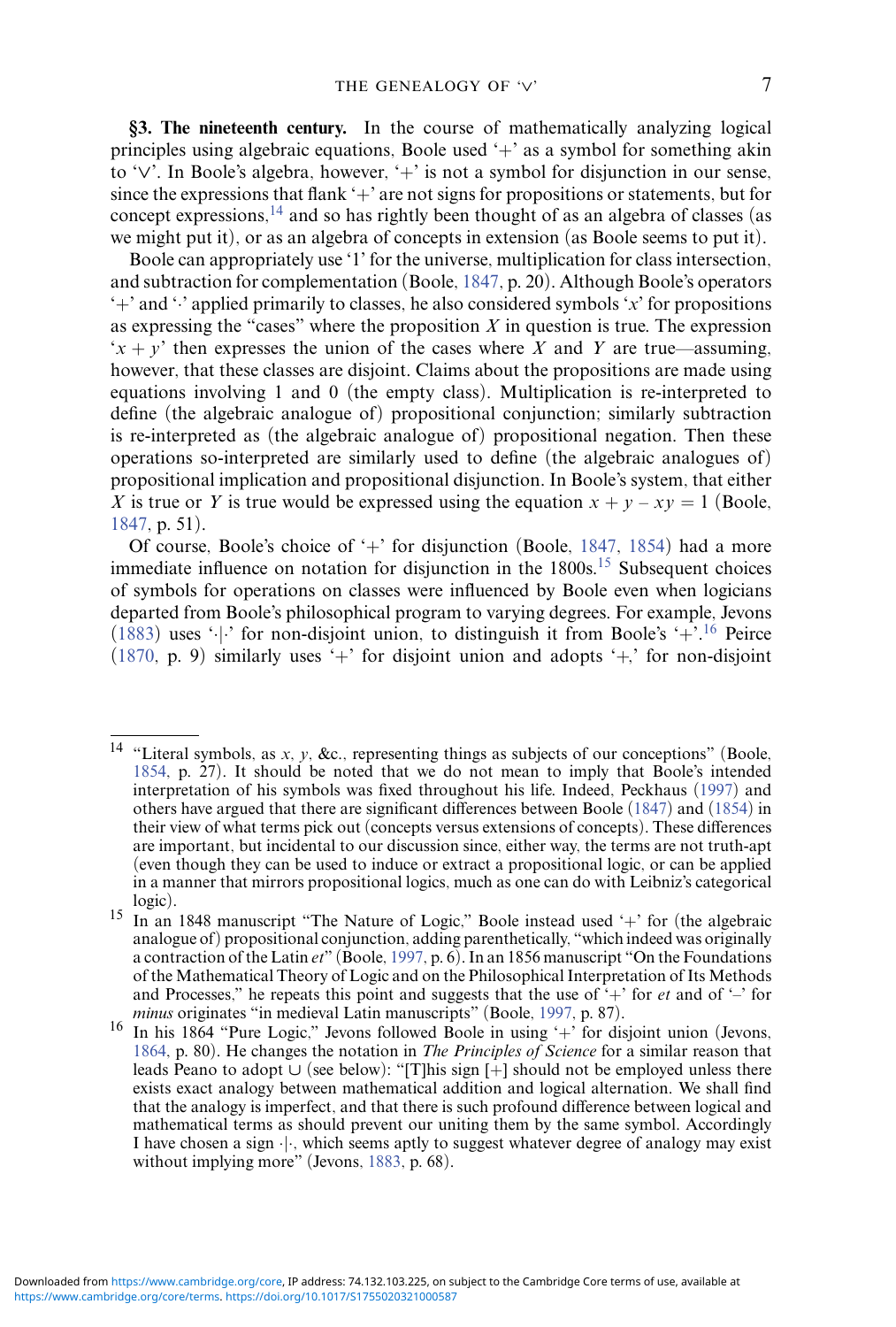union.<sup>17</sup> In "The Simplest Mathematics" [\(1902\)](#page-34-2), which was not published until 1933, Peirce actually used '∨' interchangeably with his ' $\downarrow$ ' symbol for inclusive or. By 1933, of course, the use of '*∨*' for disjunction was already entrenched. Other important writers on the algebra of logic, such as Schröder  $(1877, 1890)$  $(1877, 1890)$  $(1877, 1890)$  $(1877, 1890)$ , MacColl  $(1877)$ , and Ladd-Franklin [\(1883\)](#page-32-6), all use '+' for union, and so does Whitehead [\(1898\)](#page-36-6) originally. Even Nagy [\(1890\)](#page-33-6), writing in Italian and familiar with Peano's work, sticks to Boole's notation.

Common to the followers of Boole is not just the choice of symbols, but also the exclusive focus on equations. Using equations, they express relations between class terms, and provide translations of syllogistic reasoning into such equations. However, MacColl  $(1877)$ , Peirce  $(1885)$ , Ladd-Franklin  $(1883)$ , and Schröder  $(1891)$  $(1891)$  took the further step of showing that terms could translate propositionally valid inferential relationships. They allowed operators like  $+$  to connect not just terms for classes or concepts but also terms for propositions or statements, and developed systems of formulas, not just of equations. In their work, the symbol  $+$  serves as a genuine propositional disjunction (in the inclusive sense).[18](#page-7-1)

Working alongside the algebraic logicians were Frege and Peano, who both were important sources for Russell. Frege had his own two-dimensional notation (first introduced in *Begriffsschrift* and later developed in *Grundgesetze*). He was able to define disjunction using the content strokes for implication and negation, but did not introduce a separate symbol for it (Frege, [1879,](#page-30-6) p. 11). Regarding Frege's notational influence on the story of '*∨*', the record shows that Frege's actual notations and twodimensional style were rarely adopted (and sometimes were ignored or even maligned) by others (with the exception of his popular turnstile 't'). But Frege's notational influence on Russell was nonetheless felt: indeed, Frege's views on *design principles* for notation seem to have been quite influential on Russell, even though his choice of actual symbols was not. Russell's engagement with Frege's writings seems to have led Russell to later distinguish propositional sum and class sum, for which purpose he introduced our '*∨*'—as we will see. First, however, we consider the influence of Peano's notations and logical framework on the development of *Principia*.

**§4. Peano.** Peano is responsible for much of the notations in*Principia*, and Russell's notational imitations of Peano likely led him to introduce '*∨*' for disjunction. Indeed, Peano seems to be responsible for suggesting to later readers that '*∨*' was a sensible (Latin-inspired) choice of symbol for disjunction.

Peano, however, did not use '*∨*' (or the letter 'v') for disjunction or class union. From his *Calcolo geometrico* onward, he instead used '*∪*' for both (and '*∩*' for conjunction and class intersection).

<span id="page-7-0"></span><sup>&</sup>lt;sup>17</sup> Peirce [\(1883,](#page-34-4) pp. iii–iv) noted that the debate over whether '+' should be reserved for disjoint union or not had been decided: he notes that the majority of authors "declared in favor of using the sign of addition to unite different terms into one aggregate, whether they be mutually exclusive or not." Only Boole  $\&$  Venn (1881) insisted on disjoint union.

<span id="page-7-1"></span> $18$  On the development of algebraic approaches to logic in the nineteenth century, see Peckhaus  $(1997, 2009)$  $(1997, 2009)$  $(1997, 2009)$ ; on Schröder's logic, see Dipert  $(1991)$  $(1991)$  and Peckhaus  $(2004)$ ; on Peirce, Jevons, and Schröder, see Dipert ([1978\)](#page-30-8); on Peirce and Peano's influence on Schröder, see Peckhaus [\(2014\)](#page-34-7); on MacColl, see Anellis [\(2011\)](#page-29-0) and Peckhaus [\(1999\)](#page-34-8).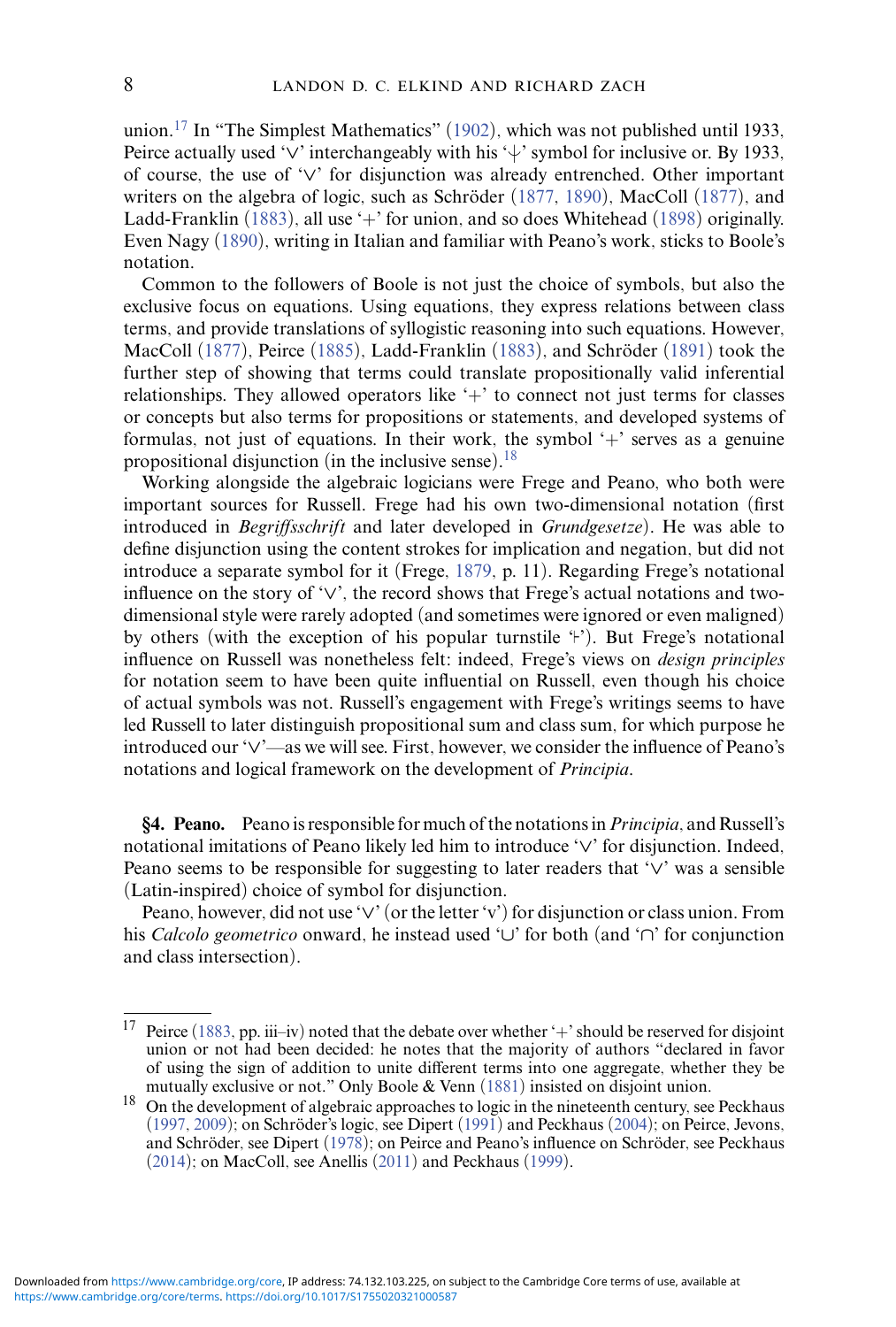2. By the expression  $A \cap B \cap C \cap ...$ , or  $ABC \dots$ , we mean the largest class contained in the classes *A*, *B*, *C*, *...* or the class formed by all the entities which are at the same time in *A* and *B* and *C*, etc. The sign *∩* is read *and*; the operation is indicated by the sign *∩* is logical *conjunction*. We shall also call it *logical multiplication*, and say that the classes *A, B, ...* are *factors* of the *product AB ...*

3. By the expression  $A \cup B \cup C \dots$ , we mean the smallest class which contains the classes  $A$ ,  $B$ ,  $C$ ,  $\ldots$  or the class formed by all the entities which are in *A* or *B* or *C*, etc. The sign  $\cup$  is read *or*; the operation is indicated by the sign *∪* is logical *disjunction*. We shall also call it *logical addition*, and say that the classes *A*, *B*, *...* are *terms* of the *sum A ∪ B ∪ ...* (Peano, [1888,](#page-33-7) pp. 1–2; [1973,](#page-34-9) p. 76)

Similarly, Peano uses  $\div A$  and  $\overline{A}$  for set complementation and interprets it also as negation; he uses ' $\bigcirc$ ' for the empty class and interprets  $A = \bigcirc$  as "there is no *A*"; and he uses ' $\mathbb{Q}$ ' for the universal class and interprets  $A \cup B = \mathbb{Q}$  as "everything is an A or a *B*" (Peano, [1888,](#page-33-7) pp. 76–77).

Peano was of course aware of the then-entrenched use of  $+$  and  $\cdot$  or  $\times$  for both disjunction and conjunction and for union and intersection in the algebra of logic tradition. He deliberately avoided using the same symbols in his own work, however:

It seemed useful to substitute the symbols  $\cap$ ,  $\cup$ ,  $\neg$  *A*,  $\cap$ ,  for the logical symbols  $\times$ , +,  $A_i$ , 0, 1 used by Schröder, in order to forestall any possible confusion between the symbols of logic and those of mathematics (a thing otherwise advised by Schröder himself).<sup>[19](#page-8-0)</sup>

The symbols '∪' and '∩' are most likely adopted as typographical variants of '<sub>></sub> and ' $\sim$ ' introduced by Grassmann [\(1844\)](#page-31-1). Grassmann had used ' $\sim$ ' as both a sign for an arbitrary operation (*Verknüpfung*) and as the sign for a kind of geometrical product. Leibniz had also sometimes used ' $\sim$ ' as a symbol for multiplication (e.g., Leibniz, [1690,](#page-32-7) p. 5; reprinted in Leibniz, [1858,](#page-32-8) p. 15), which Peano cites in *Calcolo*). Although Peano does not say, at least not in *Calcolo*, these uses may have suggested to him that '∩' (or '⌒') would be suitable to express logical multiplication (conjunction). He mentions Leibniz's use of  $\sim$  for multiplication a decade later in the *Formulaire*:

The sign  $\sim$  was adopted by Leibniz to indicate the arithmetical product. We adopt it for the logical product, since the arithmetical product is today indicated by  $\times$ .<sup>[20](#page-8-1)</sup>

The propositional (re)interpretation of set-theoretic operators is purposeful: he extends (really, reaffirms) his propositional interpretation of the set-theoretic symbols in his treatment of propositions in Sections 1.4–1.11 on deductive logic, as was common

<span id="page-8-0"></span><sup>19</sup> "Credetti utile di sostiture i segni *<sup>∩</sup>*, *<sup>∪</sup>*, – *<sup>A</sup>*, , ◍, ai segni di logica <sup>×</sup>, +, *<sup>A</sup>*i, 0, 1, usati dallo Schröder, affine d'imedire una possibile confusione fra i segni della logica e quelli della matematica (cosa del resto avvertita dallo Schröder stesso)" (Peano, [1888,](#page-33-7) p. x; translation from Peano, 1973).

<span id="page-8-1"></span><sup>&</sup>lt;sup>20</sup> "Le signe  $\sim$  a été adopté par Leibniz pour indiquer le produit arithmétique. Nous l'adoptons pour le produit logique; car le produit arithmétique est aujourd'hui indiqué par  $\times$ " (Peano, [1897,](#page-34-10) p. 32, our translation).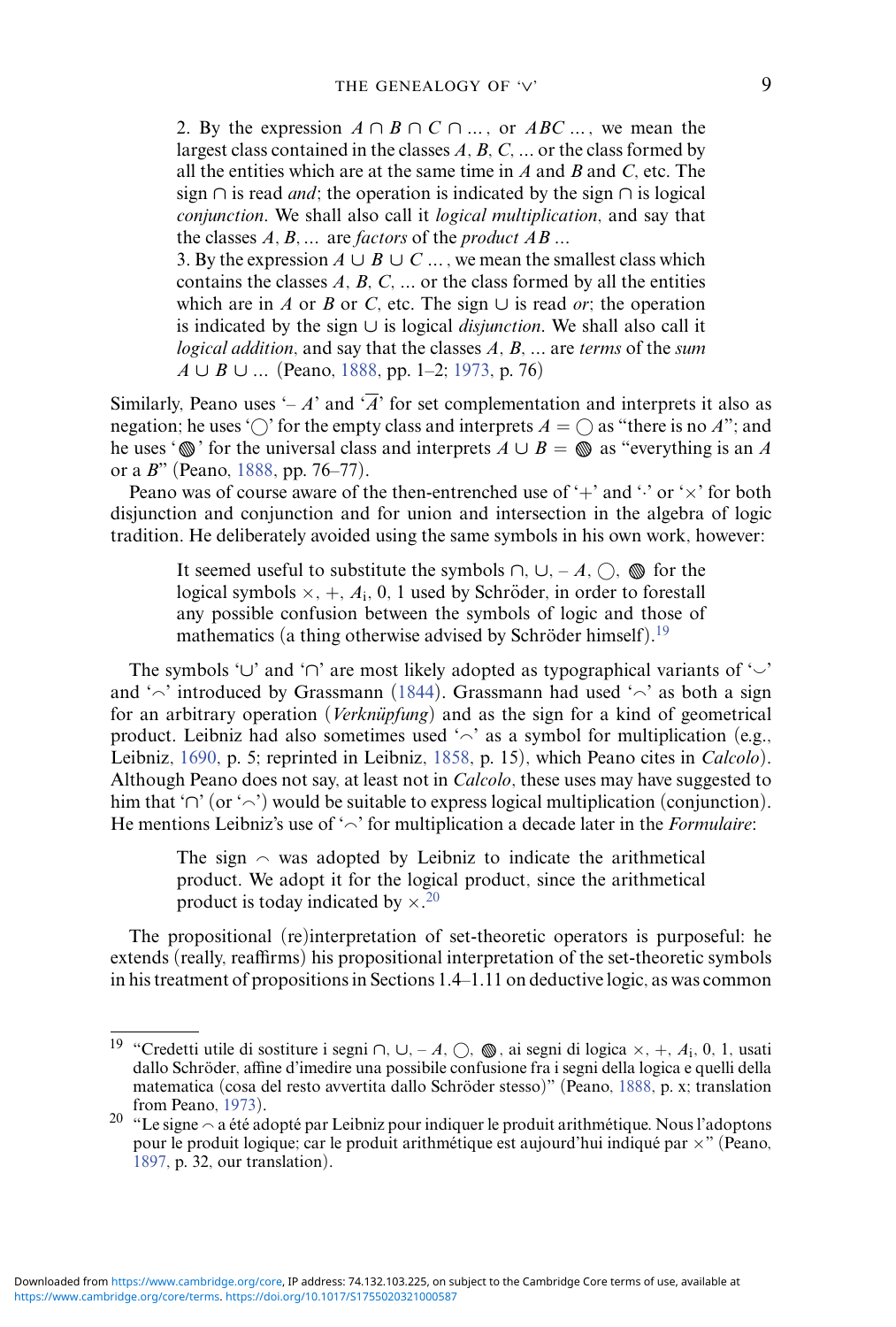practice among (other than Frege) logicians in the 1800s. Still, Peano explicitly uses '*∪*' for propositional disjunction, e.g.:

 $\alpha \cup \beta$  expresses the condition that  $\alpha$  is true or  $\beta$  is true. (Peano, [1888,](#page-33-7) p. 82)

Peano's lower-case Greek letters may be (re)interpreted such that  $\alpha \cup \beta$  is a union of classes wherever convenient. This sort of dual usage of symbols for classes or propositions, and for class operations or propositional connectives, allowed him to double-count proofs for analogous theorems.

Peano persists in this dual usage in *The Principles of Arithmetic* (Peano, [1889\)](#page-34-11), where he used '*∪*' as disjunction and class union, and '*⊃*' for both subset and implication (Peano, [1889,](#page-34-11) pp. 105 and 108). Such dual usage drew a lengthy impeachment from Frege [\(1896,](#page-31-2) pp. 242–247). But in fairness to Peano, it leveraged Boole-style algebraic treatments in multiple domains at once, and Peano had philosophical reasons to so-use symbols.<sup>21</sup> By his principle of permanence, since the formal laws for propositional and class operators were identical (in his view), Peano rightly used the same notation for these different operators. This does not violate the first design principle of symbolism prohibiting ambiguous symbols: any symbol in a theorem or its proof must be unambiguous and the syntax is unimpeachable on this score. The intended interpretation, on the other hand, may vary in those limited cases such that the formal laws—even the theorems and their proofs—do not differ. Indeed, Peano was generally very thoughtful in his selection and use of symbols (see Schlimm, [2021,](#page-36-0) for an insightful discussion). The "design principles" Peano employed explain, for instance, why he chose pairs of inverted symbols for dual operations like '*∪*' and '*∩*'[.22](#page-9-1)

Peano's habit of using one symbol for different notions—that is, for allowing the intended interpretation to vary in order to economize the amount of thought required to master the new symbols—is important to note because it helps explain the genealogy of '*∨*'. Russell will at first copy Peano's practice, although Russell was more uncomfortable than Peano with using the same symbol under two distinct intended interpretations. Even where the formal laws were identical, as in the case of class notions and their relational analogues, *Principia* avoids using the exact same symbol for two different notions. Rather, the distinction is marked in the syntax of the system by using a different symbol entirely for different kinds of terms, as we will see in the next section. Still, Russell did use similar symbols for notions whose formal laws were close analogues, distinguishing these different symbols often by a small change, like a dot or an accent, in a Peano-like fashion. Thus Russell first used '*∨*' for a set-theoretic notion (relational product) and for propositional disjunction, and then later uses it just for propositional disjunction.<sup>23</sup> What Russell never does is to use the exact same

<span id="page-9-0"></span><sup>&</sup>lt;sup>21</sup> Peano thought that it had been established by "Boole, Schröder, and others" that deductive logic, like arithmetic algebra, was part of algebra, that is, the "calculus of operations" (Peano, [1891,](#page-34-12) p. 153). He even wanted to argue that mathematical analysis produces results that mere

<span id="page-9-2"></span>

<span id="page-9-1"></span><sup>22</sup> Compare also the discussion of Frege's symbolism in Schlimm [\(2018\)](#page-35-0).<br>
23 Peano would also write 'ab' for 'a  $\cap$  b'. This notation is combined with the dot notations for scope. Thus, Peano [\(1901,](#page-34-13) p. 3) sometimes uses '*a bc*' for '*a*(*bc*)," which itself expands into "*a ∩* (*b ∩ c*)."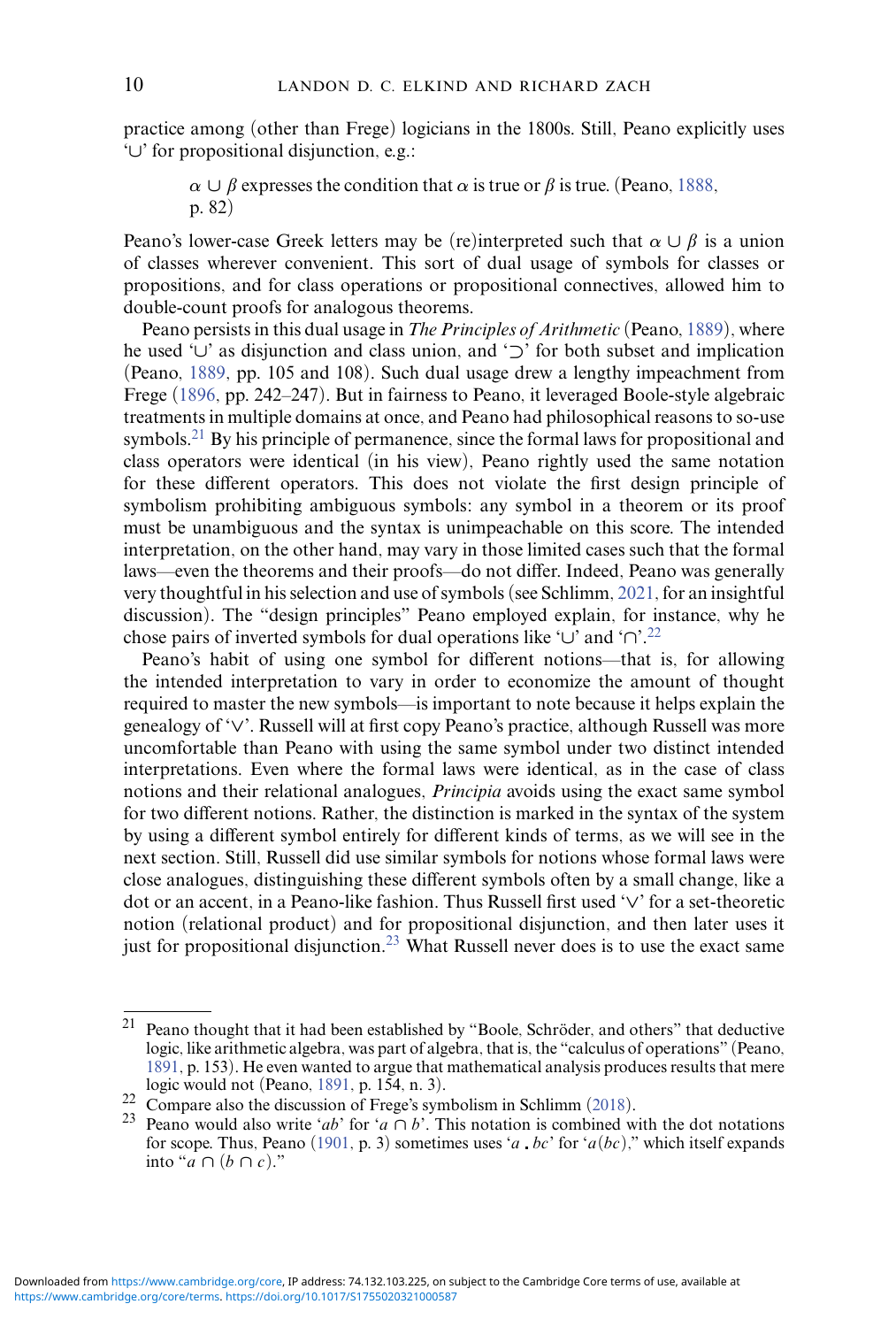symbol for distinct intended interpretations: these are always marked in the formal grammar by a different, even if highly similar, symbol.

This is not to impeach Peano's practice. Peano may have felt justified in his ambiguous use of '*∪*' and '*∩*' by the principle of permanence, according to which operations obeying the same laws in different domains *should* be symbolized by the same notation (e.g.,  $+$  and  $\cdot$  applied to different sets of numbers, say, integers and reals), and if not, they should be symbolized differently. Since the laws governing class union and intersection, and the laws for propositional disjunction and conjunction are the same, this justifies the use of the same symbols for both. By contrast, the arithmetical operations  $+$  and  $\cdot$  obey different laws, e.g., idempotence fails (see Toader, [2021,](#page-36-1) for discussion). Moreover, context disambiguates between the different meanings of '*∪*' and '*∩*'. By contrast, Peano's class-theoretic construction of numbers in *Arithmetices principia* and later the *Formulaire* has him using both '+' and '*∪*' between class terms, and so using the same symbol here would lead to ineliminable ambiguity. $24$ 

We have already mentioned that Peano adapted his symbol '*∪*' from Grassmann's  $\sim$ . Is there any evidence that Peano was influenced in his choice also by the similarity to the initial *v* of *vel*, or specifically by Leibniz's use of ' $\hat{v}$ ' for "or"? Peano was already aware of Leibniz's use of ' $\hat{v}$ ' as a symbol for disjunction when he introduced his own: he cites the very page of *Mathematische Schriften* where it occurs in *Calcolo* (Peano, [1888,](#page-33-7) p. x). In his subsequent writings on logic, he often mentions the fact that Leibniz had used 'v' this way (though Peano omits the accent), and specifically that he did it because 'v' is the initial letter of *vel*: [25](#page-10-1)

Instead of *a* ∪ *b* Leibniz has *a* u *b* (where *u* is the initial of *uel*)...<sup>[26](#page-10-2)</sup> The sign  $\circ$  corresponds to Latin *aut*; the sign  $\cup$  to *vel*.<sup>[27](#page-10-3)</sup> Leibniz, in his *Schriften*, vol. VII p. 57, indicates logical addition by '*a* u *b*'; the letter u is the initial of the word *uel*. [28](#page-10-4)

However, Peano avoided a symbol reminiscent of 'v' for disjunction to avoid confusion with other symbols: indeed, Peano already used 'v' for the universal class (Peano, [1895,](#page-34-14)

<span id="page-10-0"></span> $24$  Schröder ([1905,](#page-36-9) p. 460) considers the typographic contrast between Peano's logical and arithmetical operators a benefit, as well as the horizontal symmetry between the symbols for dual notions. He also suggests that one might best remember that ' $\smile$ ' stands for disjunction

<span id="page-10-1"></span>by imagining the symbol as a see-saw between two alternatives.<br><sup>25</sup> Peano deserves great credit for his keen eye: we found only three occurrences of ' $\hat{v}$ ' for disjunction in the entire 393-page Volume 7 of Leibniz's mathematical writings (and we found none elsewhere in the Gerhardt edition of Leibniz's mathematical and philosophical writings). Leibniz is not explicit about why he chose ' $\hat{v}$ ', but Peano's guess is plausible and supported by Leibniz's writing in Latin.

<span id="page-10-2"></span>supported by Leibniz's writing in Latin. <sup>26</sup> "Invece di *<sup>a</sup> <sup>∪</sup> <sup>b</sup>* si scrisse da Leibniz *<sup>a</sup>* <sup>u</sup> *<sup>b</sup>* (ove *<sup>u</sup>* 'e l'iniziale di *uel*), da Jevons *a .*|*. b*, e dal maggior numero di Autori  $a + b$ " (Peano, [1891,](#page-34-12) p. 9; translation from Peano, [1973,](#page-34-9) p. 158). Note that Peano uses the variant spelling of *vel* with an initial 'u'—classical Latin did not have separate letters for 'U' and 'V'. Presumably he did so because 'u' is more suggestive of Peano's chosen symbol *∪*. When writing in Latin (Peano, [1889\)](#page-34-11) or later in his simplified *Latino sine flexione* (see Kennedy, [1980,](#page-32-9) chap. 15, for discussion) Peano always spelled *vel* with a 'v' whenever he used the word.

<span id="page-10-3"></span><sup>27 &</sup>quot;Le signe ∘ correspond au Latin *aut*; le signe ∪ à *vel*" (Peano, [1894,](#page-34-15) p. 10).

<span id="page-10-4"></span><sup>&</sup>lt;sup>28</sup> "Leibniz, dans ses Œuvres, t. VII p. 57 indique l'addition logique par « a u  $b$  »; la lettre u est l'initiale du mot «uel»." (Peano, [1897,](#page-34-10) p. 42, our translation).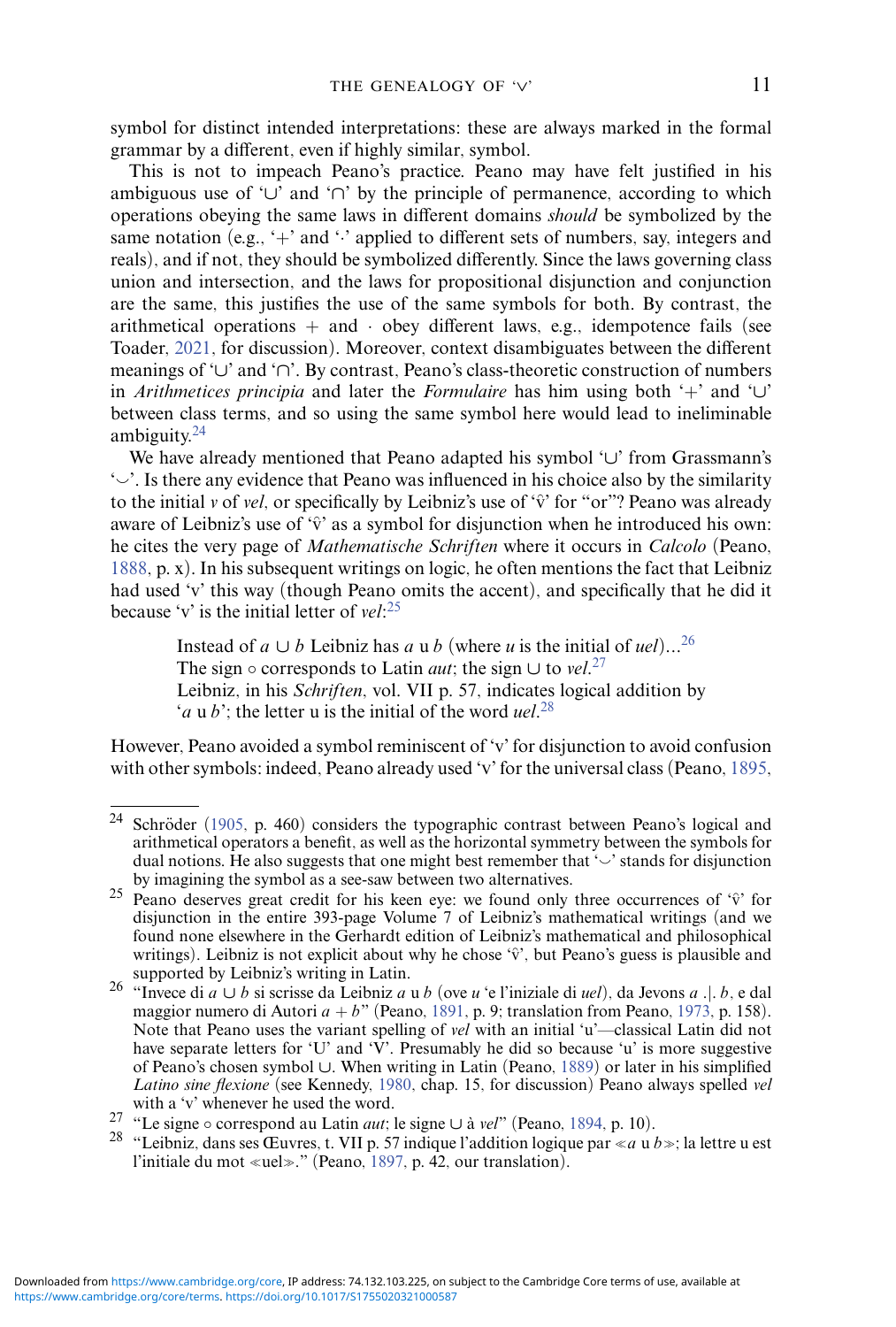p. 139, [1897,](#page-34-10) p. 13). Peano merely suggests that '*∪*' for disjunction can be thought of as a deformation of the 'v' in *vel*: [29](#page-11-0)

∗1*·*2 Let *p* and *q* be P [propositions]; *p ∪ q* means "at least one of these P is true"

One may read the sign "*∪*" as "or"; this operation is called logical addition.*...*

*Leibniz* has indicated the operation  $\cup$  by the sign + (Leibniz, [1890,](#page-32-10) p. 229); later (p. 237) by the same sign inside a circle. We cannot use a common sign for arithmetical and logical additions without producing ambiguities *...*

One may consider the sign *∪* as a deformation of *v*, the initial letter of "vel," used by Leibniz as well for the same purpose. However, in the "Arithmetices principia" (Peano, [1889\)](#page-34-11), which contains the first theory rendered in symbols, I have chosen the shape of logical signs in such a way as to avoid any confusion[.30](#page-11-1)

So even though Peano often suggested a connection between the symbol for disjunction and the Latin *vel*, it is unlikely that his choice of '*∪*' for "or" was originally motivated by this connection. Russell likely got the idea of using '*∨*' for disjunction from Peano, whom he read closely.<sup>31</sup> This is not terribly surprising: indeed, it is hard to overstate Peano's influence on *Principia*'s notations. Even Whitehead [\(1898\)](#page-36-6) followed Boole and symbolized disjunction and conjunction as addition and multiplication before encountering Peano's work. After becoming thoroughly familiar with Peano's work through Russell, Whitehead [\(1902\)](#page-36-10) also adopted Peano's '*∩*' and '*∪*'. Whitehead

On peut lire «ou» le signe ∪; cette operation s'appelle addition logique.

Ex. de la somme de Cls:  $\S Np P2$ . 1...; de P:  $\S \times P1$ . 5  $\S Np P1$ . 2...

<span id="page-11-0"></span><sup>&</sup>lt;sup>29</sup> A 'v' symbol was also liable to be confused with 'v' for *verum* used by Peirce [\(1885\)](#page-34-3) and Boole et al.'s use of *v* as a kind of existential quantifier.

<span id="page-11-1"></span>Boole et al.'s use of *v* as a kind of existential quantifier.<br><sup>30</sup> "Soient *p* et *q* des P; *p*  $\cup$  *q* signifie «l'une, au moins, des ces P est vraie».

*Leibniz* a indiqué l'opération ∪ d'abord par le signe + (p. 229); ensuite (p. 237) par la même signe dans un cercle. Nous ne pouvons pas représenter par un même signe les additions logique et arithmétique, sans produire des ambiguïtés. Voir  $\S + P$  5.

On peut considérer le signe ∪ comme une déformation de *v*, lettre initiale de «vel», aussi employée par Leibniz pour le même but. Mais dans les «Arithmetices principia, a.1889», qui contient la première théorie réduite en symboles, j'ai fixé la forme des signes de Logique de façon à éviter toute confusion." (Peano, [1899,](#page-34-16) p. 16, our translation).

Note that here Peano does use 'v' and the spelling *vel*. Leibniz's use of '+' referred to here by Peano is for class union not propositional disjunction.

<span id="page-11-2"></span><sup>&</sup>lt;sup>31</sup> "In July 1900, there was an International Congress of Philosophy in Paris... The Congress was a turning point in my intellectual life, because I there met Peano. I already knew him by name and had seen some of his work, but had not taken the trouble to master his notation. In discussions at the Congress I observed that he was always more precise than anyone else, and that he invariably got the better of any argument upon which he embarked. As the days went by, I decided that this must be owing to his mathematical logic. I therefore got him to give me all his works, and as soon as the Congress was over I retired to Fernhurst to study quietly every word written by him and his disciples. It became clear to me that his notation afforded an instrument of logical analysis such as I had been seeking for years, and that by studying him I was acquiring a new and powerful technique for the work that I had long wanted to do" (Russell, [1967,](#page-35-2) pp. 217–218).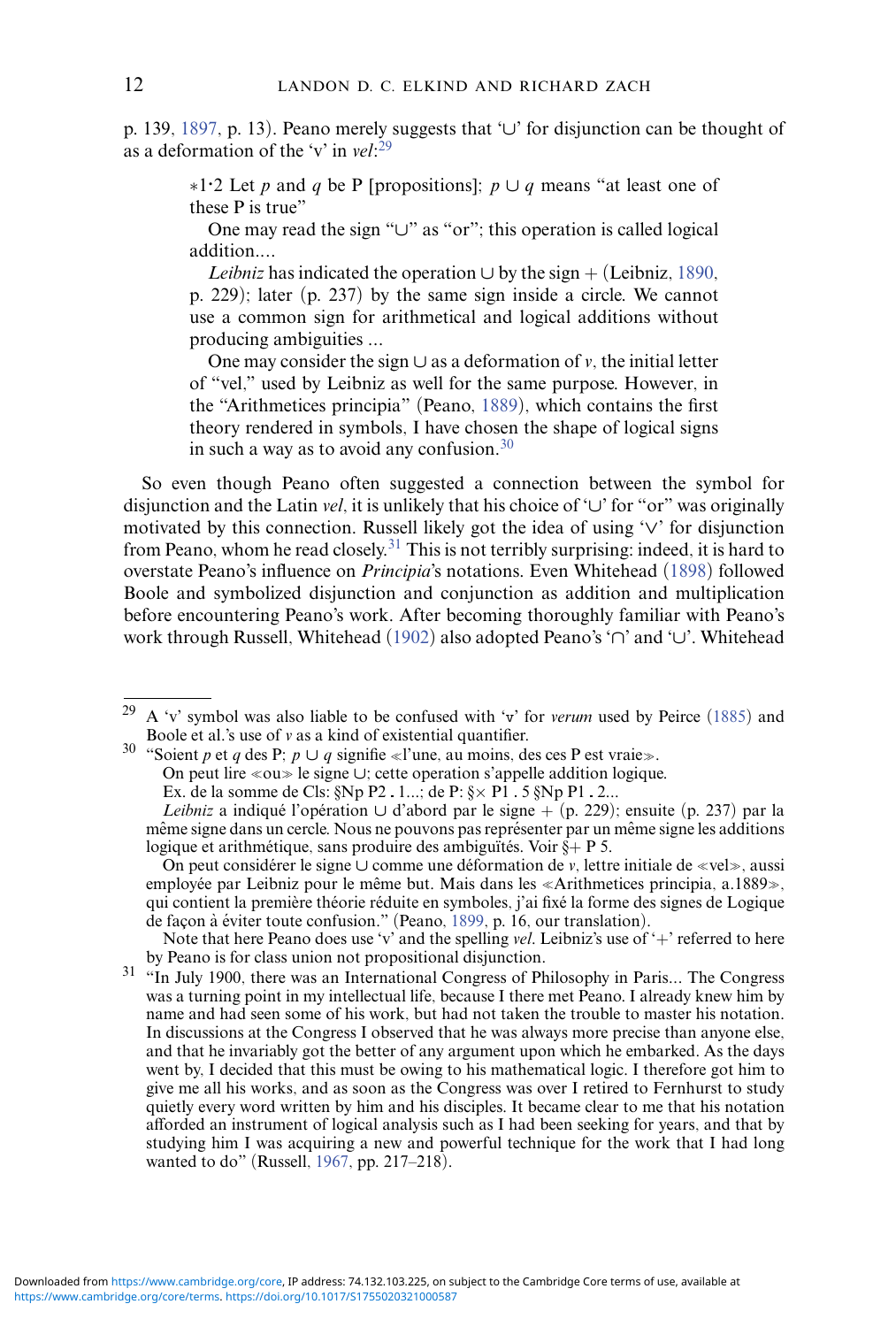& Russell [\(1910,](#page-37-0) p. vii) fully acknowledge Peano's notational impact: "In the matter of notation, we have as far as possible followed Peano*...*"

Yet in using '*∨*' for disjunction, *Principia* departs from Peano's notations. As we will see in the next section, Whitehead and Russell are jointly responsible for this. The earliest surviving use of '*∨*' for disjunction we could find is in a Whitehead manuscript, but Russell may well be the one who introduced the symbol. He first separated the notations for class union and propositional disjunction. Russell also used '*∨*' for disjunction in solo published work some years before the co-authored *Principia* was published. The next section supplies the evidence for this summary.

<span id="page-12-0"></span>**§5. Whitehead and Russell.** We give Whitehead and Russell joint credit for first using '*∨*' for disjunction. The relevant surviving manuscripts from Whitehead and Russell were written in close proximity, but the relative dating is uncertain. Moreover, many manuscripts from the time of the writing of *Principia* are lost. In any case, one of Whitehead and Russell, or both jointly, first used '*∨*' for disjunction. Their use of this notation, through the influence of *Principia*, is the reason for today's wide acceptance of it (as we argue in the next section).

After framing the timeline for our discussion, we trace the genealogy of '*∨*' in the surviving manuscripts. We will start from what is definitely known and conclude this section with what is merely probable. In our genealogy of Whitehead and Russell's design principles for notation we also focus on Russell's publications and manuscripts because few of Whitehead's pre-*Principia* manuscripts from this period survive.[32](#page-12-1) Our aim is to correctly trace the evolution of *Principia*'s notations, and the design principles for choosing them. Crediting either Russell or Whitehead with any specific decision is difficult for the above reasons. Thus, even where we consider a single-authored manuscript or publication and write of, e.g., as Russell introducing a symbol, we do not mean to imply that Russell alone deserves the credit. We have no doubt that Whitehead and Russell agreed on the design principles for notations as they are manifested in *Principia*.

Here is the time frame for the remainder of this section: in his 1901 "The Logic of Relations" [\(1901\)](#page-35-3), Russell took implication as a primitive symbol. In Whitehead and Russell's 1910 *Principia*, '*∨*' for disjunction is now primitive (Whitehead & Russell, [1910,](#page-37-0) p. 93). This raises two questions about Russell's development: (1) When and why was disjunction taken as primitive? and (2) When and why was '*∨*' introduced for disjunction?

We first take up (1). To answer the "why" part: disjunction is taken as primitive because the resulting system is simpler in that it has fewer primitive propositions.<sup>33</sup> In

<span id="page-12-1"></span><sup>&</sup>lt;sup>32</sup> Of course, Whitehead no less than Russell was responsible for much of the notation in *Principia* and both authors gave notation a great deal of thought. We also do not mean to suggest that their thoughts on notations and design principles for notations were always identical in the pre-*Principia* years; see Russell [\(1948,](#page-35-1) pp. 137–138) for some indication of notational divergences between the two. See also the letters quoted by Urquhart [\(1994,](#page-36-2) sec. V) and Moore (2014, sec. XI).

<span id="page-12-2"></span> $33$  As to what "simpler" means here: Bellucci, Moktefi, & Pietarinen [\(2018,](#page-30-9) pp. 82–83) have discussed the various notions of simplicity at play in discussions of Peano, Frege, and Peirce in their work on logic: in one sense of "simpler" (as applied to logical systems), a simpler system has fewer total primitive symbols. Another sense of "simpler" is that there are fewer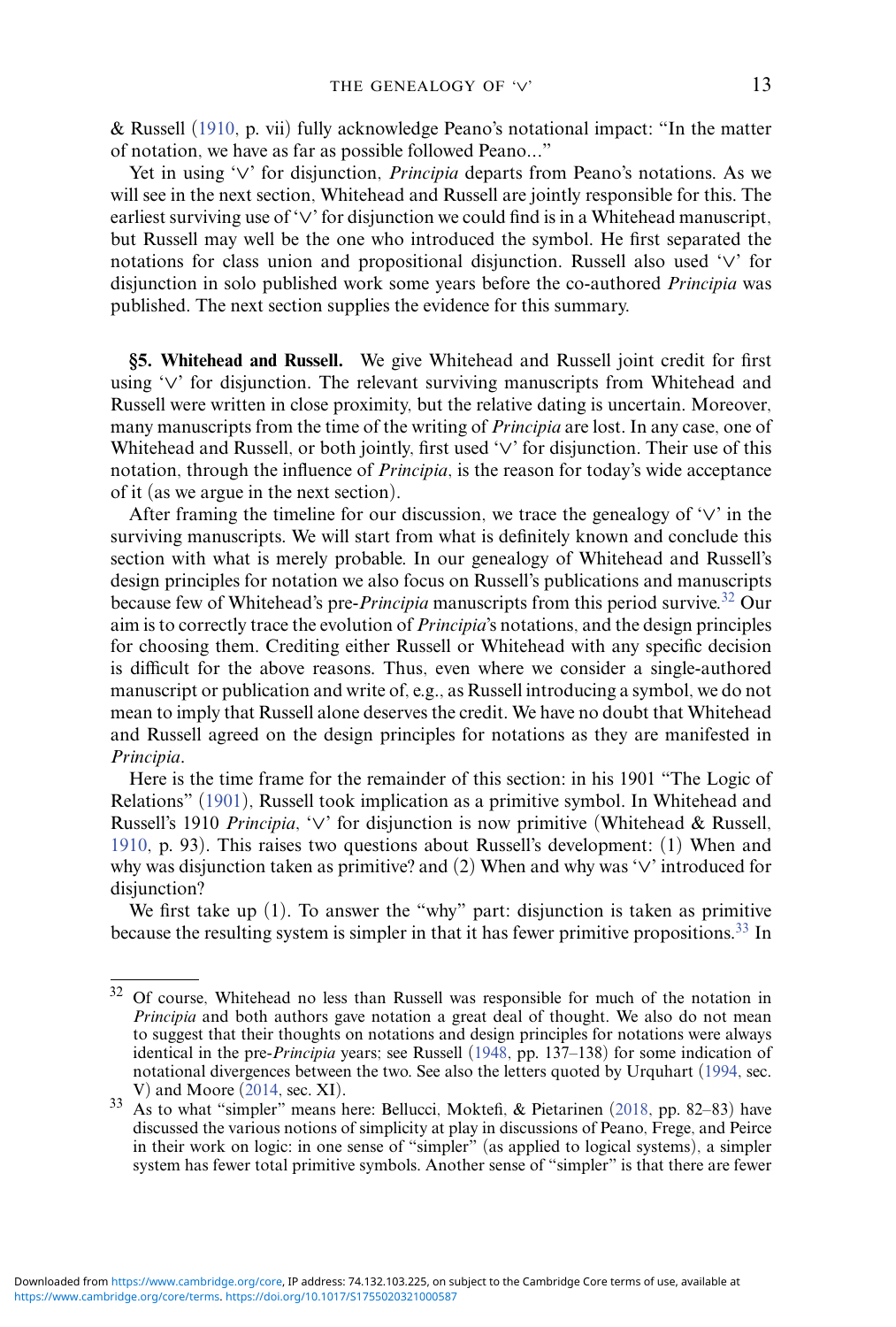*Principia*, Whitehead & Russell [\(1910,](#page-37-0) p. 130) comment on  $*5.25$ , which is  $\models$ :  $p \lor q$ . *≡ p ⊃ q ⊃ q*:

From ∗5*·*25 it appears that we might have taken implication, instead of disjunction, as a primitive idea, and have defined " $p \vee q$ " as meaning  $\phi$  *p*  $\supset q$   $\supset q$ ." This course, however, requires more primitive propositions than are required by the method we have adopted.

If we set aside inference rules and consider just propositional axioms or axiom schemata, the texts bear out this claim. "The Theory of Implication" (Russell, [1906\)](#page-35-4) gives seven axioms for propositional logic; *Principia* instead has five.<sup>[34](#page-13-0)</sup>

The "when" part of question (1) can be answered using the Couturat–Russell letters translated in the headnote to Russell [\(1906\)](#page-35-4). The first known evidence of the switch from '*⊃*' being primitive to '*∨*' being primitive is from August 21, 1906.

Russell wrote "The Theory of Implication" in the summer of 1905, and it was published in the *American Journal of Mathematics* in April 1906. Again, Russell adopts (material) implication as a primitive therein. Russell justifies '*⊃*' being primitive explicitly on much the same grounds as he later justifies replacing '*⊃*' with '*∨*' as primitive: "it avoids hypotheses which are otherwise necessary" (Russell, [1906,](#page-35-4) p. 162). What hypotheses does Russell avoid in the 1906 paper? As a footnote makes clear (Russell, [1906,](#page-35-4) p. 162), these hypotheses are to the effect that for any *p* and *q*, if  $p \supset q$ , then *p* and *q* are propositions, and so are truth-apt. These hypotheses are adopted in *The Principles of Mathematics* (Russell, [1903c\)](#page-35-5) to prevent the relation of material implication from obtaining between any non-propositional (truth-inapt) entities.

Recall that Russell's "calculus of propositions," also known as the *substitutional theory*, allowed for variables to range over everything without restriction (Linsky, [2016,](#page-33-8) p. 224). Landini [\(1996,](#page-32-11) p. 558) calls this "the doctrine of the unrestricted variable" because on this theory variables range over all entities whatever (rather than, say, different sorts of variables ranging over objects and predicates, as is now common in presentations of second-order logic). This was only possible because the notions of '*⊃*' in Russell [\(1903c,](#page-35-5) [1906\)](#page-35-4) were quite different from the modern one and that of

primitive constants involved in the expression of some formulas. Whitehead and Russell in *Principia* are pursuing simplicity in the sense of reducing the total number of primitive symbols and primitive principles, and so are prioritizing simplicity in the first sense. Note that unanalyzability is not required for simplicity in Whitehead and Russell's sense, for Whitehead & Russell [\(1910,](#page-37-0) p. vi) openly demur on whether "the analysis could not have been carried farther: we have no reason to suppose that it is impossible to find simpler ideas and axioms by means of which those with which we start could be defined and demonstrated." So it cannot be that their sense of simplicity here is tied to being unanalyzable. See also the quotes discussed in this section, and especially the joy with which Whitehead & Russell [\(1925,](#page-37-1) pp. xiii–xiv) welcomed the analysis of the 1910 set of primitives by Sheffer [\(1913\)](#page-36-11) and Nicod

<span id="page-13-0"></span>[<sup>\(1917\)</sup>](#page-33-9). <sup>34</sup> However, a judgment as to overall simplicity somewhat depends on how we count. If we are counting by *primitive propositions*—including rules of inference like *modus ponens*, well-formedness rules, and uniform substitution rules—then both systems have 10 starred primitive propositions. Hence, Linsky [\(2016,](#page-33-8) p. 224) has a list of nine primitive propositions in the 1906 system (by counting *modus ponens* and merging the two rules for uniform substitution); Linsky [\(2016,](#page-33-8) pp. 226–227) also has a list of seven total primitive propositions in *Principia*, which omits the rules of well-formedness ∗1*·*7*·*71*·*72.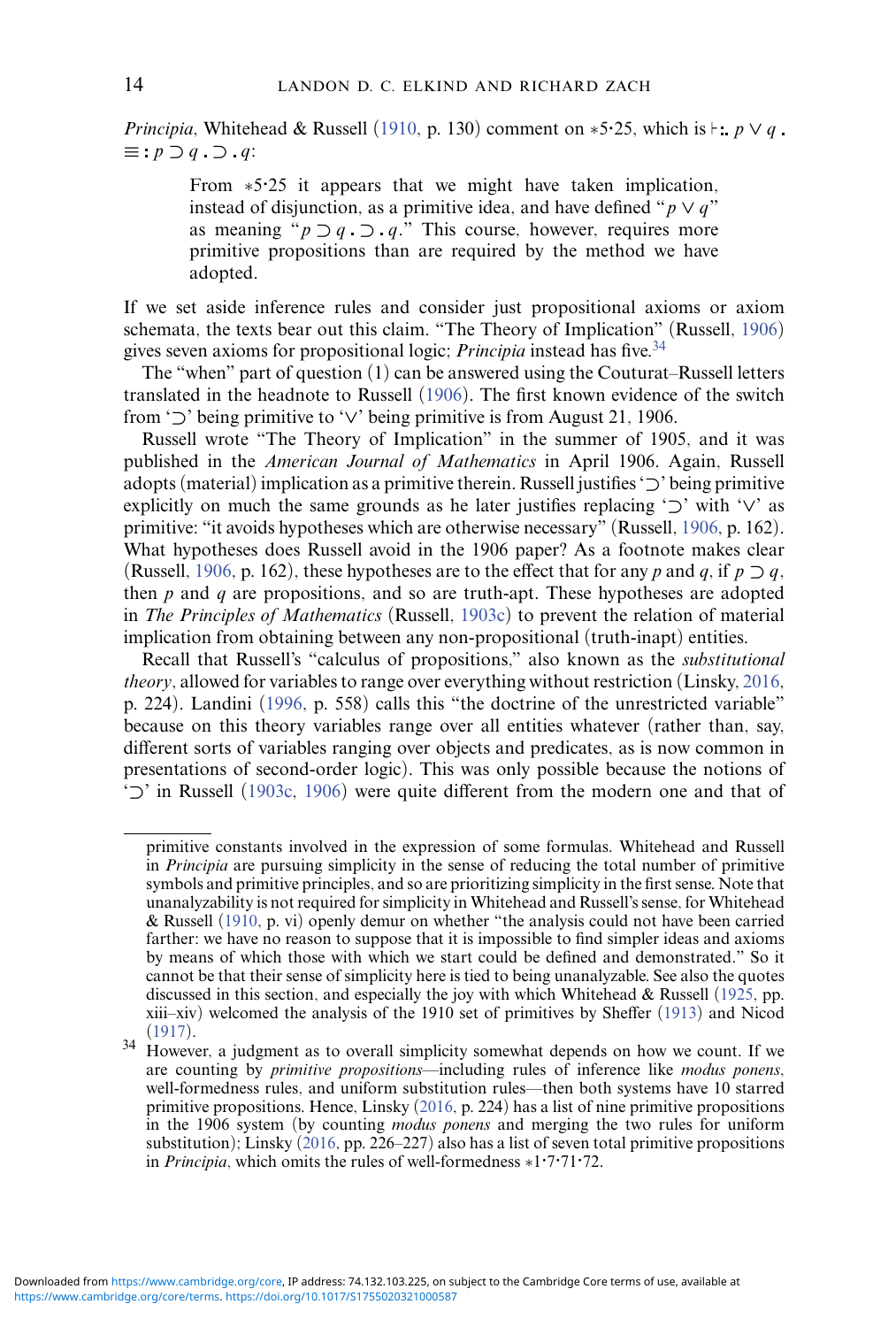the 1910 *Principia*. On the earlier substitutional theory, the sign '*⊃*' is a relation sign: it connects terms to make a term, so that "Socrates *⊃* Socrates" was well-formed in Russell's early systems. The modern sign for implication '→', like the symbol '*⊃*' in *Principia*, behaves very differently: it connects well-formed formulas to make a wellformed formula, so that "Socrates  $\rightarrow$  Socrates" is syntactically ill-formed (much like " $a \rightarrow a$ " is ungrammatical in most modern systems).

Of course, the primitive postulates in Russell [\(1903c,](#page-35-5) sec. 18) precluded any material implication relations obtaining between non-propositional entities even though such strings could be syntactically well-formed: one does not want to allow that "Socrates implies Socrates" is a truth of one's formal system (and this is not a theorem in either early system). How did Russell prevent, say, "Socrates *⊃* Socrates" from being even vacuously true in the 1903 system while preserving the doctrine of the unrestricted variable under which any term is substitutable for a variable? Russell built into some primitive propositions of the 1903 system the antecedent condition that *p* is a proposition. For example, in place of the axiom  $p \supset p$ , Russell had  $p \supset q \supset p \supset p$ , which on Russell's intended interpretation is tantamount to adding the condition "whatever implies anything is a proposition" (Russell, [1903c,](#page-35-5) sec. 18).

In "Theory of Implication," (Russell, [1906,](#page-35-4) ∗1*·*2) instead interprets '*⊃*' in such a way that it may be just vacuously false whenever truth-inapt terms flank it, making the further hypothesis that whatever implies anything is a proposition redundant.<sup>[35](#page-14-0)</sup> Russell's intended interpretation of the 1906 system effects some simplification of the primitive propositions in the 1906 system as compared with the 1903 one.<sup>[36](#page-14-1)</sup>

At any rate, in 1906 Russell still takes '*⊃*' as primitive. Russell finally introduces '*∨*' for disjunction in ∗4*·*11 (Russell, [1906,](#page-35-4) p. 176), which defines *p ∨ q* as *∼p ⊃ q*. The first passage of the section makes clear that '*∨*' means disjunction ("propositional  $sum$ "):

In this section we shall be concerned with the fundamental properties of the *propositional product* and the *propositional sum* of two entities *p* and *q...* The *propositional sum* of *p* and *q* is practically "either *p* is true or  $q$  is true." We avoid a new primitive idea by taking as the propositional sum  $\sim p \supset q$ , i.e., "if *p* is not true, then *q* is true." There are some advantages in taking the propositional sum as a primitive idea instead of ' $p \supset q$ '; we then define ' $p \supset q$ ' as the propositional sum of *∼p* and *q*. The choice is a matter of taste. (Russell, [1906,](#page-35-4) p. 175)

As this quotation shows, Russell was obviously not wedded to one or another choice of primitive in his 1906 paper and allows that either one can define the other. This is a significant shift from his view in *Principles*, where he explicitly argues that implication cannot be defined, even in terms of equivalent formulas using other connectives (Russell, [1903c,](#page-35-5) sec. 16).

Shortly after publication of "Theory of implication," Russell found a reason to prefer disjunction as a primitive notion over implication: it reduced the number of axioms needed for propositional logic. Couturat and Russell exchanged letters about

<span id="page-14-0"></span><sup>35</sup> Russell [\(1906,](#page-35-4) p. 23) credits Frege's *Grundgesetze*, vol. I with this shift in interpretation of '*⊃*'.

<span id="page-14-1"></span>Note that the number of primitive propositions—again, depending on whether one counts axioms and rules of inference—is still 10 in the 1903 system.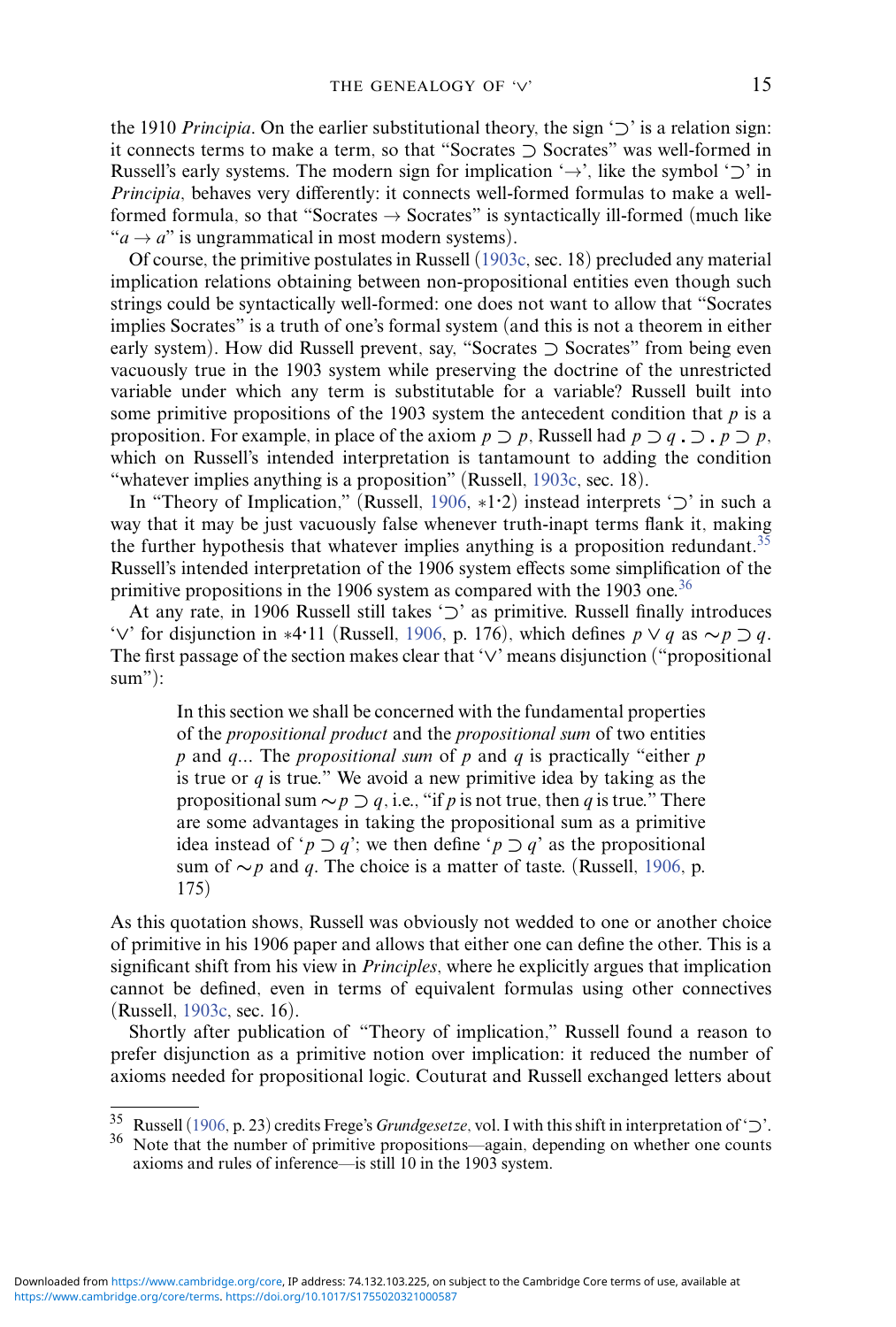Russell's 1906 paper. On August 21, 1906, Russell wrote to Couturat to announce his discovery that taking '*∨*' as primitive simplifies the development of his logic:

One can take as a primitive idea  $p \vee q$ , while defining

$$
p \supset q := \sim p \vee q.
$$

In this way two primitive propositions are made superfluous. (Russell, [2001,](#page-35-6) #216)

This answers question (1): by August 21, 1906, Russell took disjunction as primitive instead of material implication, and he did this because it was logically simpler, that is, it reduced the number of axioms needed in propositional logic.

Now for question (2): when and why did Whitehead and/or Russell first choose the symbol '*∨*' for disjunction? Unlike Peano, Whitehead and Russell never explicitly explained this choice of notation. So we will have to reconstruct their reasons.

The two natural conjectures are that (A) Whitehead and Russell adopted '*∨*' because Leibniz used ' $\hat{v}$ ' and (B) Whitehead and Russell adopted ' $\vee$ ' as a modification of the already available notation '*∪*'. Given the available evidence, we endorse (B). First let us consider why (A) is improbable.

If one supposes thatWhitehead and Russell got '*∨*' from Leibniz, the next question to answer is, 'How did Whitehead and Russell come across it?' Here there are two natural possibilities:  $(A1)$  Whitehead and Russell found a use of  $\hat{v}$  in Leibniz independently, or (A2) Whitehead and Russell found out about this possibility through Peano, who, as we saw, did notice Leibniz's use of  $\hat{v}'$ .

Against (A1), there is no textual evidence, for instance, in Russell [\(1900a\)](#page-35-7), that Whitehead or Russell encountered, on their own, Leibniz's sole manuscript in which  $\hat{v}$  is used for disjunction. Indeed, there is no evidence that Whitehead or Russell ever owned *Leibnizens mathematische Schriften*. No notes on these volumes occur in Russell's Leibniz notebooks (Arthur & Griffin, [2017\)](#page-30-10). *Leibnizens mathematische Schriften* are also not in Russell's library, which is held at the Bertrand Russell Research Centre. By contrast, Russell's library has all seven volumes of the *Philosophischen Schriften*, which he annotated heavily; these annotations were published by Arthur, Galaugher, & Griffin [\(2017\)](#page-30-11). Furthermore, Russell kept a list of books he was reading from 1891 to 1902 (Russell, [1891\)](#page-35-8). None of *Leibnizens mathematische Schriften* appear on this list of books (O'Briant, [1979,](#page-33-10) pp. 165–166). Finally, Russell's citations of *Leibnizens mathematische Schriften* are sparse enough to have been pulled from other authors who quoted from them directly.<sup>37</sup> So it is probable that Russell never saw the manuscript in question, or even the volume in which it was available[.38](#page-15-1) Similar reasoning applies to Whitehead, whose 1898 *A Treatise on Universal*

<span id="page-15-0"></span><sup>37</sup> Russell's appendix to the index of Leibniz quotes includes just 18 citations to the entire *Mathematische Schriften*, and not even 10 to any single volume in that series. By contrast, there are 492 citations to the *Philosophischen Schriften* series, and, to each of the seven

<span id="page-15-1"></span>volumes, 15, 143, 39, 63, 108, 62, and 62 citations, respectively. <sup>38</sup> Russell's Leibniz book has two citations to *Leibnizens mathematische Schriften*, Volume VII, but none to the relevant manuscript (Russell, [1900a,](#page-35-7) 109, n. 1, 247). And these two quotes were probably pulled from Cohen [\(1883,](#page-30-12) pp. 64–65), whom Russell cites in the footnote in question. Similarly, in *Principia*'s introduction and treatment of propositional logic (∗1–∗5), Volume VII is cited exactly once, in a footnote to ∗3*·*47, but again, the relevant manuscript is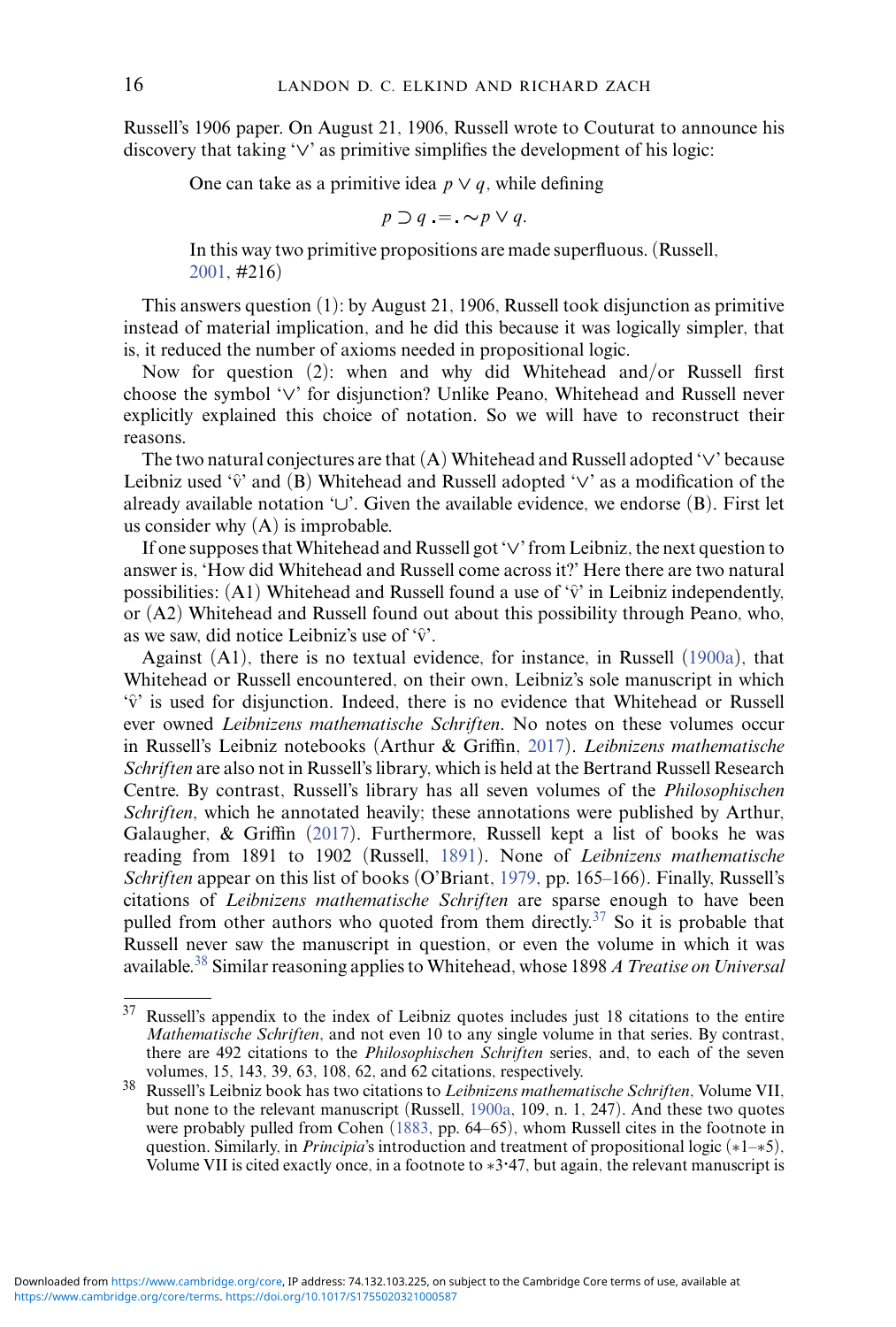*Algebra* cites Leibniz (as "Leibnitz") just once, discussing a theorem about resultant forces. And Whitehead reports, "My knowledge of Leibniz's investigations [when I wrote the *Treatise*] was entirely based on Couturat's book, *La Logique de Leibniz*, published in 1901" (Whitehead, [1941,](#page-37-2) p. 10). In summary, it is consistent with the available evidence that neither Whitehead nor Russell ever directly saw Leibniz's use of  $\hat{v}'$ .

It is of course true that Whitehead and Russell had some first-hand acquaintance with Latin and Greek thanks to their pre-college education. Russell was educated in Latin and Greek, in addition to being fluent in French and German. Might it be possible that Russell wanted to associate propositional disjunction with '*vel*' even if he never saw the occurrence in Leibniz? We find this quite unlikely because Russell despised Latin (and Greek), writing in his (Russell, [1967,](#page-35-2) p. 36), "I hated Latin and Greek, and thought it merely foolish to learn a language that nobody speaks." (Happily, he did not feel similarly about logical languages.) Moreover, as Lenz [\(1987,](#page-33-11) p. 105) notes, "The learning of Latin and Greek played only a small role in [Russell's] tutelage." Even if Peano's remarks about Leibniz may have caused Russell to think of '*∨*' when deciding on a symbol to represent disjunction, there is no reason to think that a connection to *vel* motivated Russell's choice of '*∨*', and some reason to think that Latin associations would have been, if anything, wholly repugnant to him. Whitehead also studied Latin and Greek early on, but there is little evidence to suggest this connection with *vel* would have occurred to Whitehead (or have felt apt to impress the new symbol's meaning upon the mathematical community). Indeed, Whitehead's education early on let Latin take a backseat to mathematics: "I was excused in the composition of Latin Verse and the reading of some Latin poetry, in order to give more time for mathematics" (Whitehead, [1941,](#page-37-2) p. 6).

On the other hand, in support of (A2), Whitehead and Russell were close readers of Peano's works, including the *Formulaire*, throughout the period from 1900 to 1903. In multiple works, Peano explicitly noted Leibniz's use of  $\hat{v}$ . So if one is to accept the view that '*∨*' comes to us from Leibniz, Peano is the most probable intermediary source of Whitehead and Russell's using '*∨*' for disjunction, even if Peano never adopted Whitehead and Russell's notation for disjunction. But against this proposal, there was a years-long delay between Whitehead and Russell's close study of Peano's works and their first uses of '*∨*'. Russell studied Peano's works extensively in September 1900, just after the July 1900 Congress (Russell, [1891,](#page-35-8) p. 363). Whitehead references the first three volumes of the *Formulaire* and praises the "admirable work" of Peano's school in a footnote to his April 1901 "Memoir on the Algebra of Symbolic Logic" (Whitehead, [1901,](#page-36-12) p. 140). However, as we will see, Russell first used '*∨*' in his spring 1902 "On Likeness" manuscript, and Whitehead first uses it in his contemporaneous "The Logic of Propositional Functions" manuscript. So neither Whitehead nor Russell used this notation until many months after their deep study of Peano. This suggests it was not Leibniz's notational choices that led Whitehead and Russell to adopt '*∨*' for disjunction, but some other development. We describe just such a development, consistent with hypothesis (B), that explains why Whitehead and Russell modified '*∪*' to use '*∨*' for disjunction. Accordingly, we reject hypothesis (A).

not cited. This citation in *Principia* is also identical to an earlier citation (see Russell, [1906,](#page-35-4) p. 182).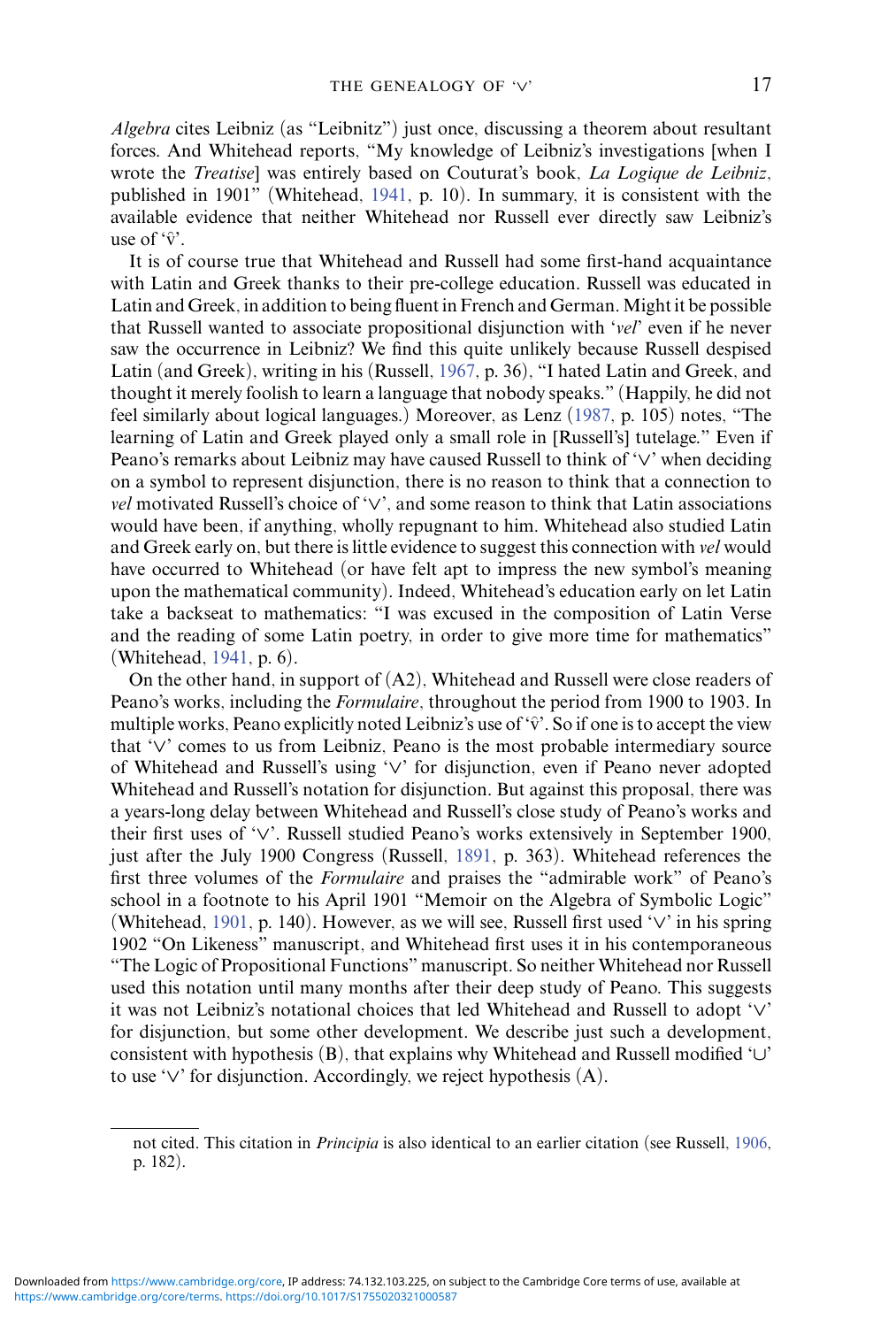We saw above that Peano used '*∪*' for both disjunction and class union—not ambiguously in a problematic sense, but so that one could follow a different intended interpretation of the symbol and retain all the formal laws governing '*∪*' and the proofs involving occurrences of '*∪*'. This accords with the "design principle" for notations, the principle of permanence, discussed above. Russell seems to have accepted a similar principle, but not quite the same one. Indeed, even where the formal laws are identical, *Principia* distinguishes between different kinds of terms. So in *Principia* we find ' $\alpha \cup \beta$ ' for class union in ∗22 and '*R ∪· S*' for relational union (i.e., a union of ordered couples) in ∗23. This is despite the fact that "the definitions and propositions of this number [∗23] are to be exact analogues of those of ∗22" (Whitehead & Russell, [1910,](#page-37-0) p. 226).

So Russell cannot have held that different notions should get the same notation even when the formal laws are identical. In rejecting Peano's design principle here, Russell was likely further influenced by Frege's sharp criticisms of Peano's conceptual notations[.39](#page-17-0) Indeed, as we will see below, the very manuscript wherein Russell first introduces '*∨*' for disjunction is written after Russell's engagement with Frege's writings (although Russell seems to have been moving in this direction already; see Urquhart, [1994,](#page-36-2) p. xvii). Furthermore, Frege explicitly criticizes Peano's alleged "twofold use" of symbols for propositional and class notions[.40](#page-17-1) So if Russell introduced '*∨*' to distinguish propositional sum and class sum, as we think he did, the fact that Russell had just taken extensive notes on Frege's writings (and Schröder's writings—Schröder likewise criticized Peano for alleged dual uses of notation for propositional and class notions), it is no coincidence (Linsky, [2004\)](#page-33-12).<sup>[41](#page-17-2)</sup> All this supports conjecture (B): Russell introduced '*∨*' to separate notations for two different notions—propositional sum and class sum—and was further influenced by Frege's writings to do this.

Still, '*∨*' did not appear ex nihilo. Rather, this symbol was a modification of the symbol '*∪*'. Russell's apparent practice, even after engaging with Frege's work, was that *similar* notions should have *similar* notations. Admittedly, Russell never explicitly lays this down as a design principle for symbolism—he is far less explicit than Peano in this regard—but we know that Russell was, as he described himself, "fussy" about even minute aspects of how his writing appeared, such as where punctuation and paragraph breaks occurred, whether a colon or semicolon should be used, and formatting issues

<span id="page-17-0"></span><sup>39</sup> We say "further influenced" by Frege because Russell was already headed in the direction of separating notations for different notions. By spring 1902 Russell separated '*∨*' for class union and '∪' for propositional disjunction *before* engaging deeply with Frege's writings in the summer of 1902.

<span id="page-17-1"></span><sup>&</sup>lt;sup>40</sup> "Not least disturbing, it seems to me, is its falling apart into the calculus of classes and the calculus of judgments, as it is customary to put it. And this separation is already less marked

<span id="page-17-2"></span><sup>&</sup>lt;sup>41</sup> Nor is it a coincidence that Russell, having just finished his detailed study of Frege (and of Schröder), writes in *Principles* a Fregean (Schröderian?) broadside against Peano for not using separate symbols for propositional and class notions: "The subject of Symbolic Logic consists of three parts, the calculus of propositions, the calculus of classes, and the calculus of relations. Between the first two, there is, within limits, a certain parallelism, which arises as follows: In any symbolic expression, the letters may be interpreted as classes or as propositions, and the relation of inclusion in the one case may be replaced by that of formal implication in the other *...* A great deal has been made of this duality, and in the later editions of the *Formulaire*, Peano appears to have sacrificed logical precision to its preservation" (Russell, [1903c,](#page-35-5) sec. 13).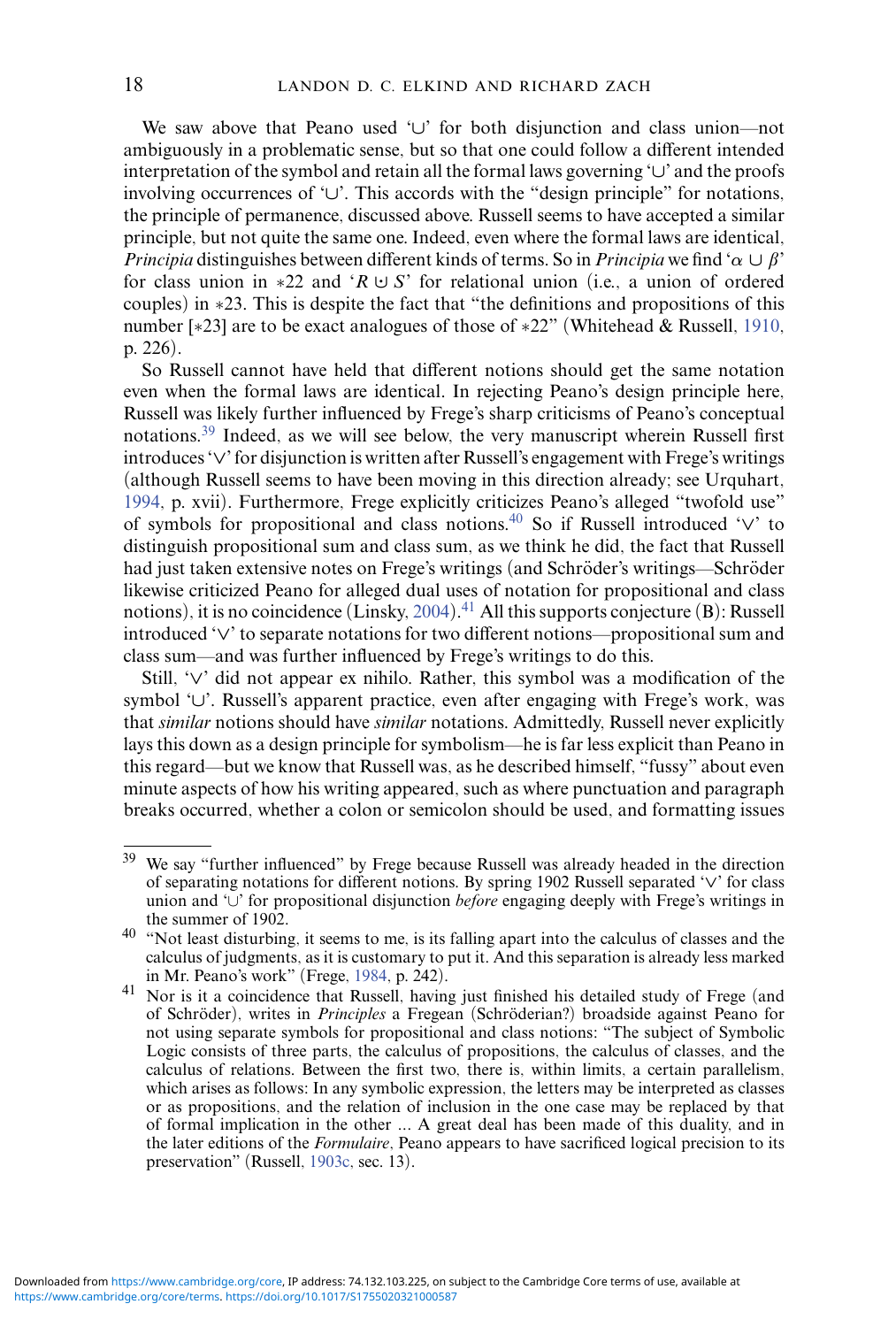like italics (Blackwell, [1983\)](#page-30-13). Needless to say, Russell was a consciously conscientious designer of notations, even if he never made his design principles for notations explicit.

That Russell embraced this design principle can be inferred from his notational design principles of (1) using similar symbols for similar notions (ones obeying analogous laws), and of  $(2)$  using distinct (even if similar) notations for distinct notions. There are many examples in *Principia* supporting that these two design principles were Russell's apparent (if implicit) practice. For example, we find '*⊃*' and '*⊂*' used in *Principia* for implication and class inclusion, respectively. We find '2' and '2' for the cardinal number 2 and the ordinal number 2, respectively. The formal laws governing these pairs of notions differ; nonetheless, *Principia* uses similar notations for them because they are analogous. Crucially, *Principia* never uses the same symbol for distinct notions whose formal laws differ.

This fact helps us answer the 'why' part of question (2): we maintain that Russell chose '*∨*' for disjunction because he was keen to separate symbols for propositional and class notions because he held that their formal laws differed. In this Russell was unlike Peano who deliberately wed them together, since he held that the formal laws that each obeyed were the same. Russell's choice of '*∨*' thus mimics Peano's practice of using some symbols dually for propositional connectives and class operators: Russell wants to analogize the notions expressed by '*∪*' and '*∨*'. But because the analogy was imperfect, in Russell's view, Russell chose a new but similar symbol for propositional disjunction, namely, a sharpened, pointed '*∪*'.

Why did Russell think that '*∨*' and '*∪*' obeyed distinct formal laws? In "The Theory of Implication" (Russell, [1906,](#page-35-4) p. 190) he remarks:

The analogues, for classes, of ∗5*·*76*·*79, are false. Take, *e.g.*, ∗5*·*78, and put  $p =$  English people,  $q =$  men,  $r =$  women. Then p is contained in *q* or *r*, but is not contained in *q* and is not contained in *r*.

This exact remark is repeated in *Principia* following ∗4*·*78*·*79. And Russell's distinction of the propositional and class calculus goes back to *Principles*. In Section 25 of *Principles* (Russell, [1903c\)](#page-35-5), titled "Relation [of the calculus of classes] to propositional calculus," Russell gives an example of a formula that "can only be truly interpreted in the propositional calculus: in the class-calculus it is false." Russell then says this about disjunction:

The disjunction is what I shall call a *variable* disjunction, as opposed to a constant one: that is, in some cases one alternative is true, in others the other, whereas in a constant disjunction there is one of the alternatives (though it is not stated which) that is always true. Wherever disjunctions occur in regard to propositional functions, they will only be transformable into statements in the class-calculus in cases where the disjunction is constant.

Though the vocabulary is unfamiliar, the underlying point is familiar to modern readers, who might put it as follows: a disjunction of  $p \lor q$  might be such that  $p$ is always true, as when *p* is replaced by ' $0 = 0$ ', or might be such that one of *p* or *q* is true, though neither is always true, as when we have *p* replaced by '*a* is human' or '*a* is non-human'. The relevance of this passage is that it shows Russell holds that the formal laws in the calculus of classes and those in the calculus of propositions differ.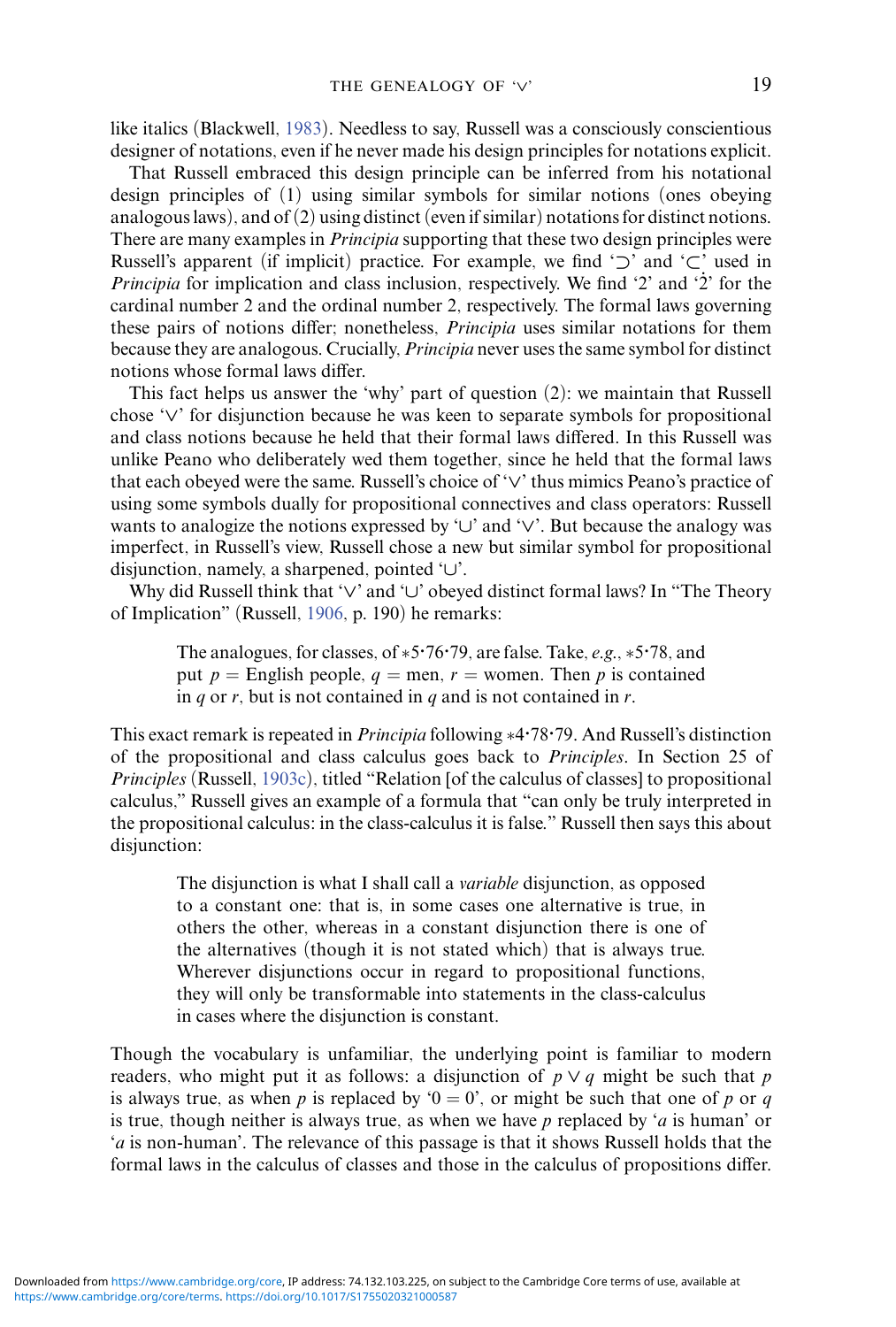Accordingly, as early as his 1902 manuscripts where '*∨*' is introduced, Russell wants a new symbol to distinguish disjunction and class union.

The hypothesis that Russell chose '*∨*' to logically distinguish disjunction as obeying different formal laws, while still preserving its analogy with '*∪*', is further supported by his letter to Frank Morley, the editor of the *American Journal of Mathematics*, concerning the publication of his 1906 "The Theory of Implication." The symbol '*∨*' and others were so unfamiliar to Morley that he wrote to Russell about it and noting, perhaps ominously, that authors occasionally had to bear "any *heavy* expense for new type." Russell wrote back:

Thank you for your letter. I do not think that any new type ought to be needed, seeing that you have already printed Whitehead's memoirs. I suppose the sign '*∨*' is doubtful. It is very desirable that it should be pointed, not round; but otherwise it doesn't matter much whether it is large or small, though I think it would be better small. Of course I will share the expense willingly if it is heavy. (Russell, [2014,](#page-35-9) p. 15)

Perhaps we owe to the editorial largess of Morley the modern symbol for disjunction, for, as Russell intimates, '*∨*' does not occur in any of Whitehead's publications prior to Russell's 1906 piece. Consequently, one reckons that Morley needed new type (of unknown cost) for '*∨*'. This amusing episode in the history of '*∨*' teaches us that editors should not scrimp on notations, and further, that an erstwhile boon of co-authorship was sharing the cost of new type.<sup>42</sup>

The crucial point, however, is that Russell expresses to Morley the importance of not printing the disjunction sign as a round symbol. He does not care about its size, but definitely wants it to be pointed. A clear rationale for this is that Russell wants readers to readily distinguish disjunction from class union, a distinction that Russell had been concerned to make going back to Russell [\(1903c,](#page-35-5) chap. II). If the exact same sign was used for both, this could confuse the reader concerning the logical distinction between disjunction and union. This is why the size, in contrast, does not matter, so long as the symbol is pointed: it has to be clearly distinguishable on sight from its class theoretic analogue.

The 1906 paper accounts for the first published use of '*∨*' for disjunction, but it is worth mentioning that the first unpublished (and so the very first known) systematic uses of '*∨*' for disjunction (and only for disjunction) occur somewhat earlier in Whitehead and Russell's writings. Initially, Russell's practice was the reverse of the modern one: he used the symbol '*∨*' for class union and '*∪*' for "propositional addition" (disjunction). In his spring 1902 "On Likeness," (Russell, [1902,](#page-35-10) p. 440) which was only published after Russell's death, we find: $43$ 

$$
*1.1 (R)L(R') = R, R' \in \text{Rel. } \mathfrak{A}1 \to 1. S\epsilon(\sigma = \rho \vee \tilde{\rho} \cdot R' = \tilde{S}RS) \text{ Df.}
$$

<span id="page-19-0"></span><sup>42</sup> For an in-depth discussion of the difficulties of typesetting Frege's much more complex *Begriffschrift* and the importance of available type there (see Green, Rossberg, & Ebert, <sup>43</sup> The definition may be read as, "*R* and *R'* are like relations (order isomorphic)" means that

<span id="page-19-1"></span>there exists a relation in the intersection of one–one relations and *S*s such that *S*'s domain  $\sigma$ is the union of the domains of *R* and *R*<sup> $\prime$ </sup>, and is such that *R*<sup> $\prime$ </sup> is equal to the relational product of  $\check{S}$ ,  $R$ , and  $S$ .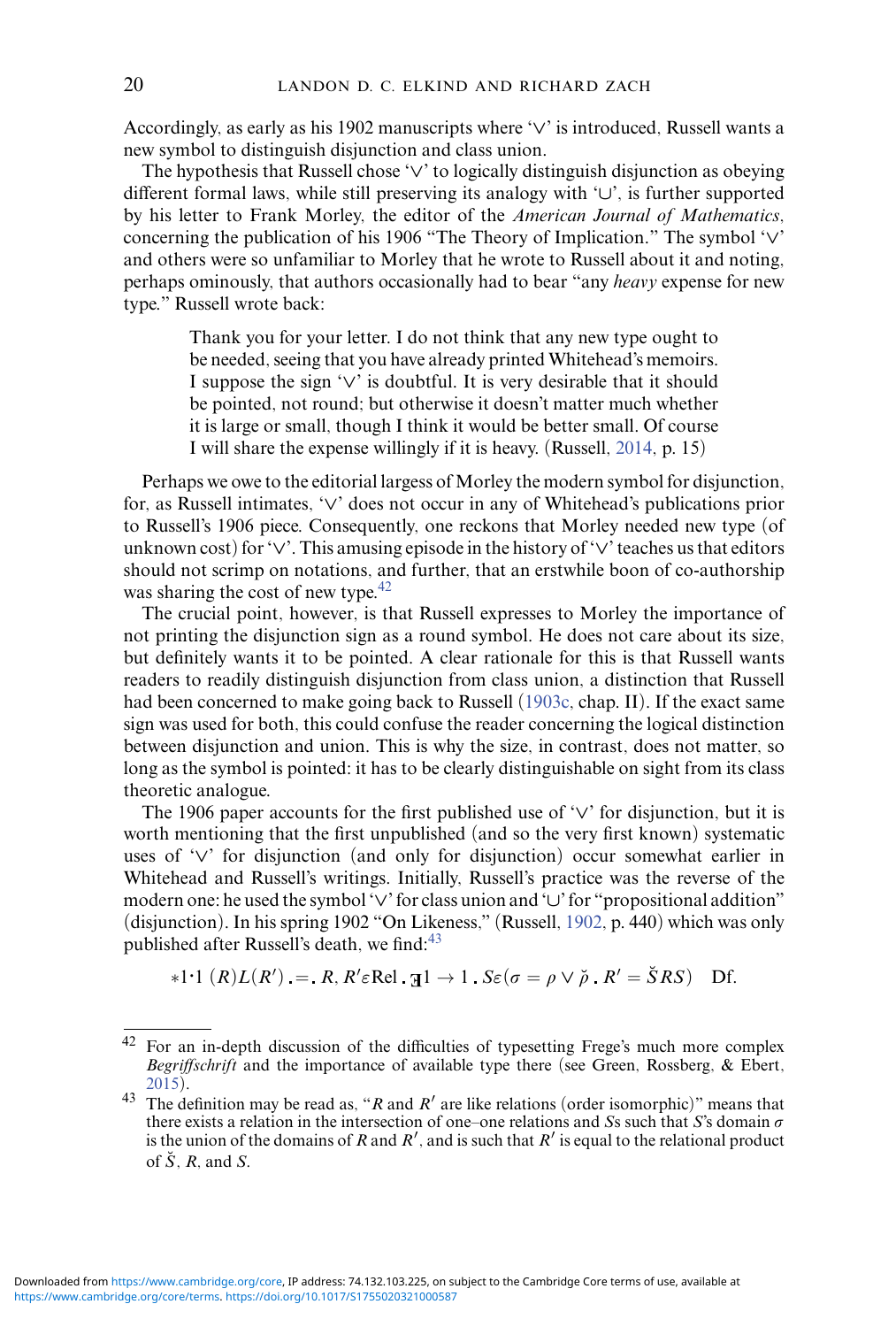<span id="page-20-0"></span>

| change, the of, in 50 km case, any two functions are bounded.                                                                                                                                                                                                                                                                                                                                                                                                                                                                                       | 3              |
|-----------------------------------------------------------------------------------------------------------------------------------------------------------------------------------------------------------------------------------------------------------------------------------------------------------------------------------------------------------------------------------------------------------------------------------------------------------------------------------------------------------------------------------------------------|----------------|
| class one equiola. 7.                                                                                                                                                                                                                                                                                                                                                                                                                                                                                                                               | use a law of 6 |
| 3 a 7' as $\int$ and $\int$                                                                                                                                                                                                                                                                                                                                                                                                                                                                                                                         | 3              |
| 1 a 7' as $\int$ and $\int$                                                                                                                                                                                                                                                                                                                                                                                                                                                                                                                         | 3              |
| 1 2.58 $\int$ Quod $(\varphi)$ . = : $(7f)$ . $\{\hat{e}: \varphi \times \overline{e}: \exists x\}$ . $\nu$ . $(f \varphi): \{\hat{e}: \varphi \times \overline{e}: \exists x\}$                                                                                                                                                                                                                                                                                                                                                                    |                |
| 1 2.58 $\int$ Quod $(\varphi)$ . = : $(7f)$ . $\{\varphi: \varphi \times \overline{e}: \exists x\}$ . $\nu$ . $(f \varphi): \{\hat{e}: \varphi \times \overline{e}: \exists x\}$                                                                                                                                                                                                                                                                                                                                                                    |                |
| 1 571 $\int$ Quod $(\varphi)$ . = . $(7f)$ . $\Gamma(\varphi): \psi(\varphi): = \int$ $\int$ $\varphi$ are $\int$ and $\int$ are $\int$ are $\int$ and $\int$ are $\int$ and $\int$ are $\int$ and $\int$ are $\int$ and $\int$ are $\int$ and $\int$ are $\int$ and $\int$ are $\int$ and $\int$ are $\int$ and $\int$ are $\int$ and $\int$ are $\int$ and $\int$ are $\int$ and $\int$ are $\int$ and $\int$ are $\int$ and $\int$ are $\int$ and $\int$ are $\int$ and $\int$ are $\int$ and $\int$ are $\int$ and $\int$ are $\int$ and $\int$ |                |

Fig. 2. Use of *∨* for disjunction in Russell [\(1903a\)](#page-35-11).

This definition mashes notation from Peano's *Formulaire* with some symbols Russell independently devised in his 1901 "The Logic of Relations" where he insisted on distinguishing relational products and relational intersections (Russell, [1901b,](#page-35-3) p. 315). The key point is that in his 1902 "On Likeness" manuscript, Russell is using the symbol '*∨*' for the first time, although not for disjunction. Note that he nonetheless distinguishes propositional disjunction from its analogues for classes and relations. Again, this distinction could be maligned or, as Peano would have it, exploited, but Russell is keen to symbolically separate the two (formally different) notions.

Russell switches the symbols for disjunction and union in his early 1903 manuscript "Classes," some of which is now lost. Here we find Russell's first known use of '*∨*' for disjunction (and only for disjunction) (Russell, [1903a,](#page-35-11) p. 9; Figure [2\)](#page-20-0):

$$
*12.58 \text{ Quad}(\varphi) =: (\mathbf{I}f) \cdot \{ (x) : \varphi x \cdot \equiv \mathbf{I}Fx \} \cdot \vee \cdot (\mathbf{I}f) \cdot \{ (x) : \varphi x \cdot \equiv \mathbf{I}F'x \} \text{ Df.}
$$

Comments on a subsequent definition show that Russell here uses '*∨*' *only* for disjunction:

$$
*14.56\ a\cup b=x\ \varepsilon\ (x\ \varepsilon\ a\ \cdot\ \vee\ \cdot x\ \varepsilon\ b).
$$

If *a* and *b* are classes,  $a \cup b$  is their logical sum, *i.e.*, the class formed by adding the two. If *x* is either a member of *a* or a member of *b*, then *x* is a member of *a*  $\cup$  *b*, but not otherwise. The symbol '*a*  $\cup$  *b*' is read '*a* or *b*'*...* The function *a ∪ b* is the analogue for classes of *p ∨ q* for propositions. (Russell, [1903a,](#page-35-11) p. 19)

Thus, '*∨*' for disjunction was born in early 1903 (although Russell used it for class union in 1902), and '*∨*' for disjunction made its first public appearance in April 1906[.44](#page-20-1) This answers the 'when' part of question (2). The 'why' part, as we saw, stemmed from Russell's desire to symbolically distinguish class union and propositional disjunction.

There are two complications about this period between Russell's spring 1902 "On Likeness" (wherein the symbol '*∨*' is first introduced) and the 1903 "Classes"

<span id="page-20-1"></span><sup>44</sup> Unfortunately, we cannot provide a photograph of the manuscript page where Russell first defines ' $p \lor q$ ' because this page is lost. We know it existed because Russell [\(1903a,](#page-35-11) p. 20) says, "The definition of  $p \vee q$  in \*4 $\cdot$ 1 cannot be extended to a class of propositions...." But at least what remains of the manuscript allows us to give a literal picture of the earliest known use of '*∨*' for disjunction in Russell's corpus.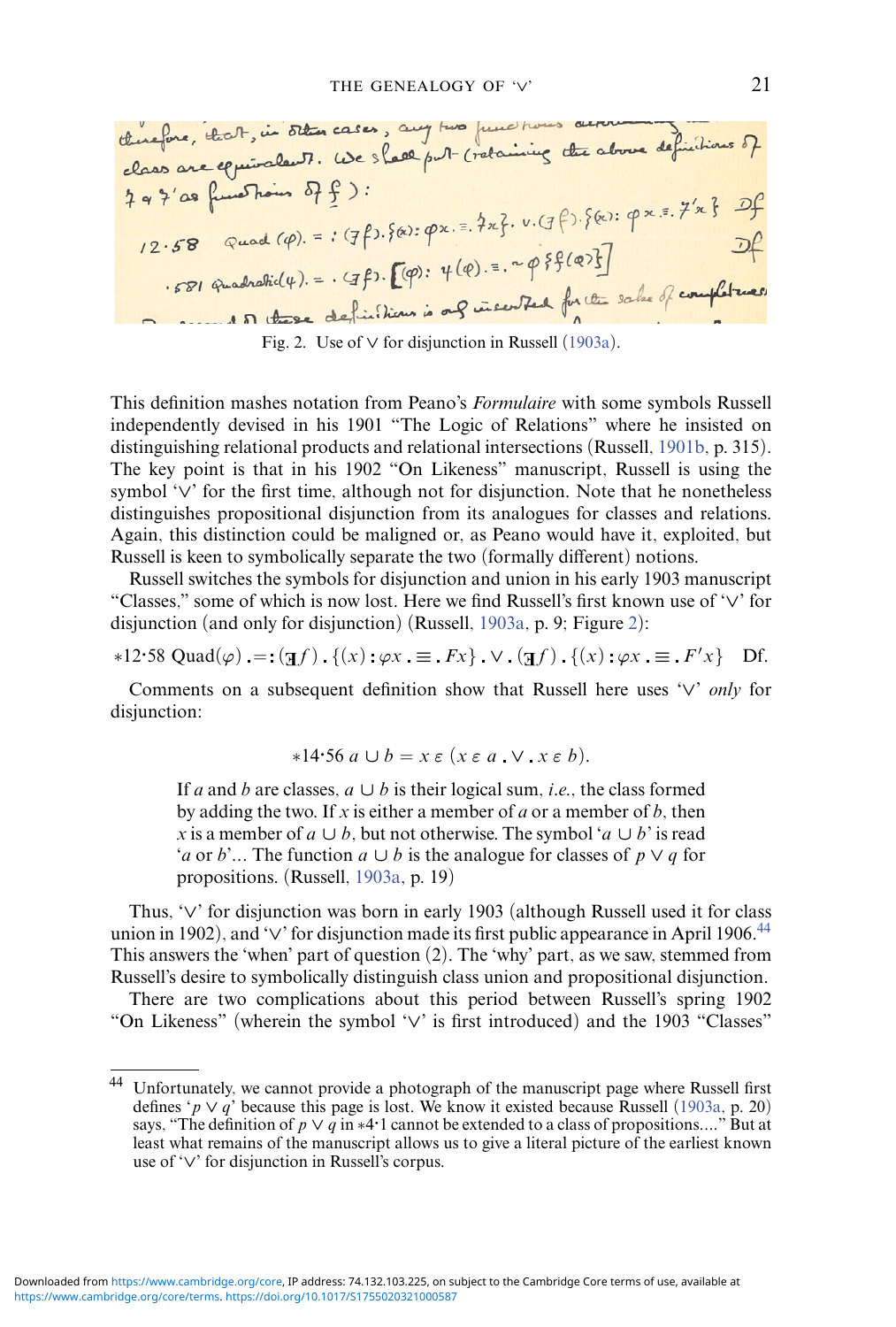<span id="page-21-0"></span>22 LANDON D. C. ELKIND AND RICHARD ZACH<br>
Thus we we become capable of two means capable of four<br>
product of a  $\sqrt{t}$  and b. an'-b. an'-b. an'-b.<br>  $s6$  a  $u + 3$  and  $s = 2$  and  $s = 2$  and  $s = 3$  ( $x \in a, y, x \in b$ )  $2f - s7$  and 1 1 - 11 - 12 motor de la Whose range is w. 4

Fig. 3. Use of *∨* for disjunction in Russell [\(1903b\)](#page-35-12).

<span id="page-21-1"></span> $(7, 6)$ \*?'41 (x). px: v:(y). ry: . J: (x). {px vqn F#+3f.Jt: (x).qx:x:(y).yz:= efet

Fig. 4. Use of *∨* for disjunction in Whitehead [\(1903\)](#page-36-13).

manuscript. First, as was pointed out to us by Urquhart, in a manuscript contemporaneous with the early 1903 "On Classes," Russell uses '*∨*' for disjunction (and only for disjunction) as well. This manuscript consists of notes Russell made on Frege's *Grundgesetze* Vol. II and its attempted solution to the contradiction—hence their title, "Frege on the contradiction." In one of the last definitions in this manuscript, Russell defines class union using propositional sum, symbolized by '*∨*' (Figure [3\)](#page-21-0):

$$
\mathbf{0.56} \quad a \cup b = x \mathbin{\texttt{3}} (x \mathbin{\texttt{\in}} a \mathbin{\texttt{.}} \vee \mathbin{\texttt{.}} x \mathbin{\texttt{.}} b) \quad \text{Df.}
$$

Urquhart's dating of this manuscript is supported by a letter that Russell wrote to Frege, dated February 20, 1903, thanking him for sending Volume II of *Grundgesetze* and asking about its solution to the contradiction. Given the content of these notes, it is likely they were written at nearly the same time as the "On Classes" manuscript. So we strictly speaking have two candidates for the first use of '*∨*' for disjunction—and imperfect information as to which one came first!

The other complicating factor is that Whitehead also uses '*∨*' for disjunction (and only for disjunction) in a manuscript that is also from early 1903, "The Logic of Propositional Functions" (Whitehead, [1903;](#page-36-13) Figure [4\)](#page-21-1):

This is a familiar quantification theorem:

$$
*9.41 \quad (x) \quad \varphi x : \vee : (y) \quad \psi y :: \supset : (x) \quad \{\varphi x \vee \psi x\}
$$

(In modern notation:  $\forall x \varphi(x) \lor \forall y \psi(y) \supset \forall x (\varphi(x) \lor \psi(x))$ ). It is not known for certain when this manuscript was written, though the internal evidence suggests it was either late 1902 or early 1903.<sup>45</sup> Either way, Whitehead's manuscript dates from

<span id="page-21-2"></span>See Urquhart's headnote to Russell [\(1903a\)](#page-35-11) and page 3 of Russell [\(1994\)](#page-35-13).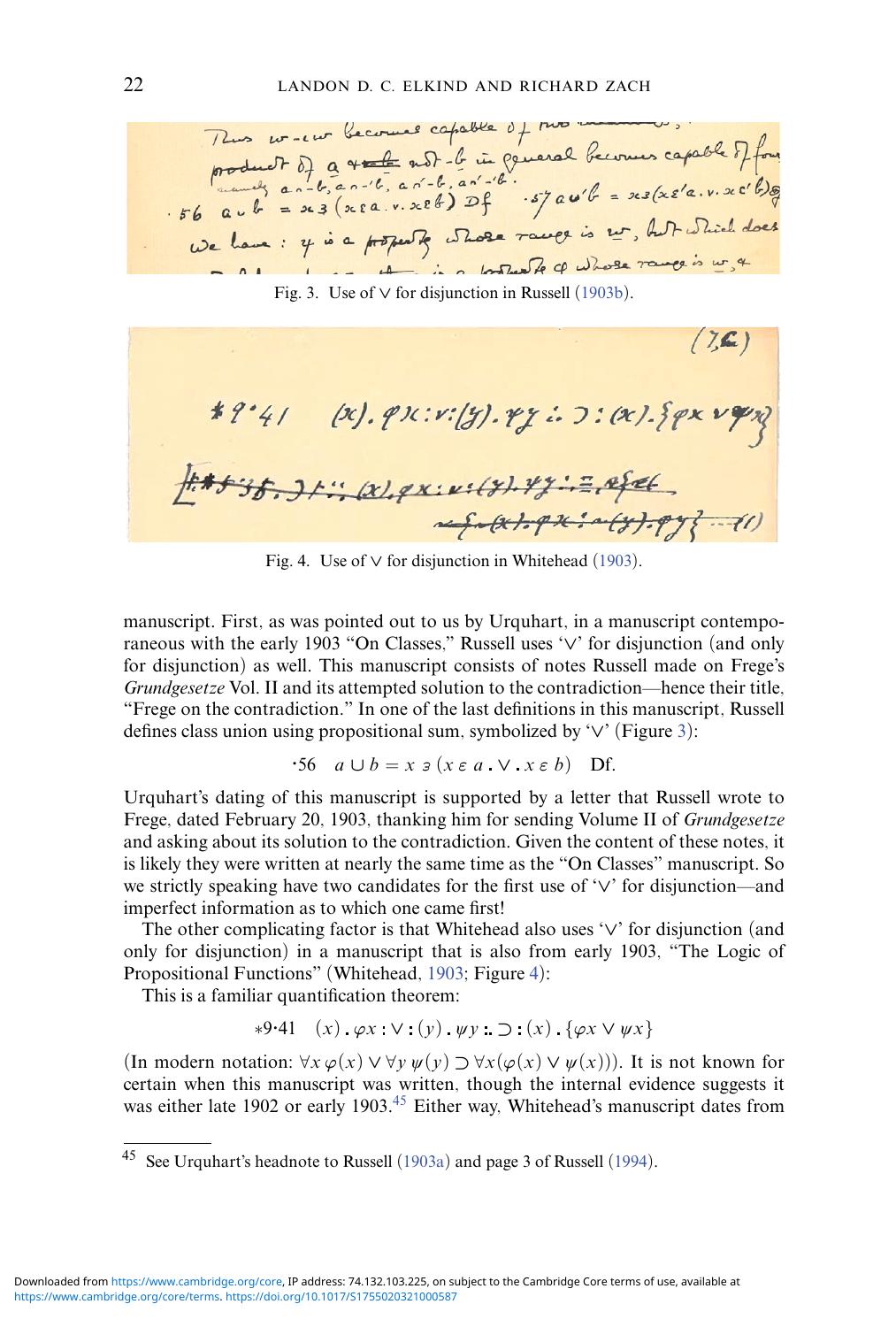after "On Likeness" wherein '*∨*' is first used by Russell (though not for disjunction). It is difficult beyond that to assign priority for using '*∨*' for disjunction. The earlier parts of Russell [\(1903a\)](#page-35-11) were manuscripts on propositional logic and likely included a definition of '*∨*' in terms of '*⊃*' and '*∼*'. But it is not known whether Whitehead's or Russell's manuscript came first. For this reason, we here give joint credit to Whitehead and Russell[.46](#page-22-0)

Russell's use of '*∨*' for disjunction persists in Russell's writings and through the 1910 publication of the co-authored *Principia*. The rest, as they say, is history: the symbol became widely adopted following *Principia*'s publication. In the next section, we sketch how this state of affairs, which persists today, came about.

As a coda to this part of the story, our suggestion that Russell chose '*∨*' as a modification of '*∪*' is further supported by the surprisingly similar genealogy of '*∧*' and of dots for conjunction. Russell uses '*∧*' for the first time in "On Likeness" for class intersection rather than for propositional product, as in the above definition ∗1*·*1. But the story curiously diverges in the 1903 "Classes" manuscript: there Russell introduces '*∧*'*m*' for a class-operator—the conjunction of a class *m* of propositions (∗14*·*8) and similarly introduces '*∨*'*m*' for its dual class-operator—for the disjunction of a class *m* of propositions (∗14*·*81). Despite this, even though Russell also uses '*∨*' for propositional disjunction, he uses Peano's square dots for conjunction as well as scope by 1903. Russell was thus quite close to also giving us '*∧*' for conjunction, having used it briefly himself, but chose an alternative.

Oddly, Russell seems not to have used '*∧*' for conjunction anywhere else. Why did Russell not seize this opportunity? A partial explanation is provided by the fact that the '*∧*' notation "rarely occurs" (Russell, [1903a,](#page-35-11) p. 20). So the '*∧*' symbol was not much on Russell's mind even once he introduced it. Perhaps more importantly, Russell had used dots for conjunction well before he introduced either '*∨*' or '*∧*'. For example, in his "Logic of Relations" (Russell, [1901a\)](#page-35-14) Russell uses dots for conjunction and for scope, reserving concatenation for relational products. In contrast, Peano never used dots for conjunction: he only used dots for scope (Schlimm, [2021,](#page-36-0) pp. 118– 119). Peano [\(1895,](#page-34-14) sec. 1) instead uses concatenation for propositional conjunction and '*∩*' for class intersection. So Russell perhaps inserted dots for conjunction to distinguish conjunction from relational products. By the time he thought to use '*∨*' for anything, he had an established practice of using dots for propositional conjunction. This squeezed out using '*∧*' for that notion. This episode similarly shows that Russell was keen to introduce new symbols to distinguish logical notions—like propositional and relational "conjunction"—and further supports our hypothesis that this common feature of Russell's notational design led to introduction of '*∨*' rather than any love for Latin or Leibniz.

<span id="page-22-0"></span><sup>46</sup> One might argue that Russell is more likely responsible because Russell in August 1902 drafted material corresponding to *Principia*'s propositional logic (∗1–∗5) (Moore, [1993,](#page-33-13) p. 691). Whitehead read this material on propositional logic (and sharply criticized it). It would not be surprising if Whitehead got the use of '*∨*' for disjunction from Russell's 1902 draft. Additionally, Russell [\(1948,](#page-35-1) pp. 137–138) wrote, "In the early part of *Principia*, Whitehead contributed the treatment of apparent variables and the notation  $(x)$ ,  $\varphi x$ . Chapters 10, 11, and 13 of the *Principia* are in the main his work." It would be peculiar if Whitehead had contributed notation to the propositional logic like '*∨*' and Russell omitted this point even while being sure to mention Whitehead's contribution to the notation of *Principia*'s quantifier theory.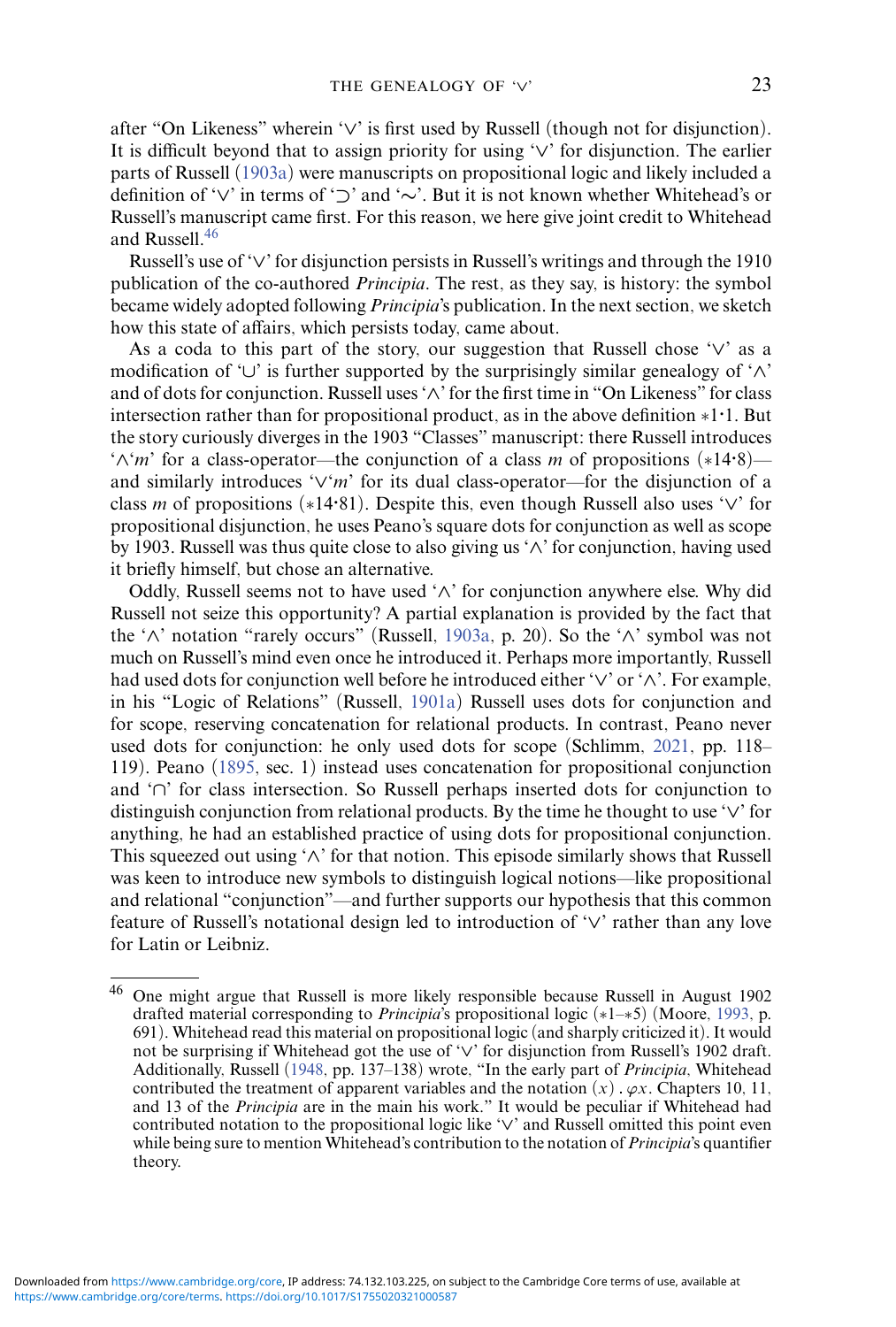**§6. The adoption of '***∨***'.** The influence of *Principia* cemented the use of the Peano– Russell system of symbols among philosophers. This is true first of all of the logicians directly influenced by *Principia*, including Wittgenstein [\(1921\)](#page-37-3) and Ramsey [\(1926\)](#page-35-15). Carnap [\(1929\)](#page-30-14), a simplified exposition of the type theory of *Principia*, uses the same notation, as does Quine [\(1934\)](#page-34-17). Early philosophy textbooks on logic that adopt a symbolic approach (such as Langer, [1937;](#page-32-12) Lewis, [1918;](#page-33-14) Nagel & Cohen, [1934\)](#page-33-15) also use the symbols of *Principia*. Notable exceptions, however, are the Polish logicians of the Lwów–Warsaw school, who used Polish notation (usually  $\overline{Apq}$  for the alternation of  $p$  and  $q$ ).

Mathematicians working in the algebra of logic, such as Löwenheim  $(1915)$  $(1915)$ , Skolem  $(1920)$ , and Huntington  $(1933)$ , continued to use the Boole–Peirce–Schröder notation through the 1930s. $47$  Beginning in the late 1920s, mathematicians more and more converted to the notation made popular by *Grundzüge der theoretischen Logik* (Hilbert & Ackermann, [1928\)](#page-32-14): overline for negation,  $\rightarrow$  for the material conditional, '&' for conjunction—and '*∨*' for disjunction.

Hilbert and many of his students had mainly relied on Schröder  $(1890)$  $(1890)$  as their source of logic, until 1918, when Hilbert tasked Behmann with investigating the new approach to the foundations of mathematics of *Principia* (see Behmann, [1918;](#page-30-15) Mancosu, [1999\)](#page-33-17). In his 1917/18 and 1920 lectures on logic [\(1918,](#page-30-15) [1920\)](#page-31-5), Hilbert used '+' and ' $\times$ ' (or just juxtaposition) for conjunction and disjunction (with overline for negation)—the opposite of the way '+' and '.' are used in the algebraic tradition. Behmann [\(1922,](#page-30-16) [1927\)](#page-30-17) was the only one to use this notation in print. $48$  However, he did this for the specific purpose of logical calculation, where compactness and ease of manipulation are important. He generally endorsed the symbolism of*Principia* on grounds of uniformity, writing at the beginning of Behmann [\(1922\)](#page-30-16),

One of the most important requirements for the following investigation is that we provide a suitable symbolism. It may seem to be a given that we should replace the old symbolism of Schröder by the newer one which is currently the most highly regarded and seems to have the best chance of becoming widely adopted, namely the one of *Principia Mathematica* by Whitehead and Russell.<sup>49</sup>

<span id="page-23-0"></span><sup>47</sup> The use of and discussion of algebraic logic was not confined to mathematicians. For instance, Mally  $(1912)$  follows Schröder, but uses different symbols (and distinguishes between propositional and class operations). Lewis [\(1918\)](#page-33-14) discusses the "Boole–Schröder algebra" in the first chapter, as well as the developments of *Principia*. Jørgensen [\(1931\)](#page-32-15) faithfully and exhaustively describes the algebra of logic alongside the work of Frege, Peano, and Whitehead and Russell, always using the same symbolism as in the original works discussed. Langer [\(1937\)](#page-32-12) gives equal space to the class calculus of Schröder and *Principia*: "[T]his whole book has been planned to show very precisely that 'algebra of logic' and 'logistic' are all of a piece..."  $(p. 18)$ .

<span id="page-23-1"></span><sup>&</sup>lt;sup>48</sup> In fact, Behmann expressed everything using only disjunction (symbolized as juxtaposition) and negation (overlining).

<span id="page-23-2"></span><sup>49 &</sup>quot;Eines der wichtigsten Erfordernisse für die folgende Untersuchung ist die Bereitstellung einer geeigneten Symbolik. Es möchte hier als das Gegebene erscheinen, die alte Schrödersche Symbolik durch diejenige neuere zu ersetzen, die gegenwärtig am meisten geschätzt wird und wohl am ehesten Aussicht hat, allgemein durchzudringen, namlich die der Principia ¨ Mathematica von Whitehead und Russell." Our translation.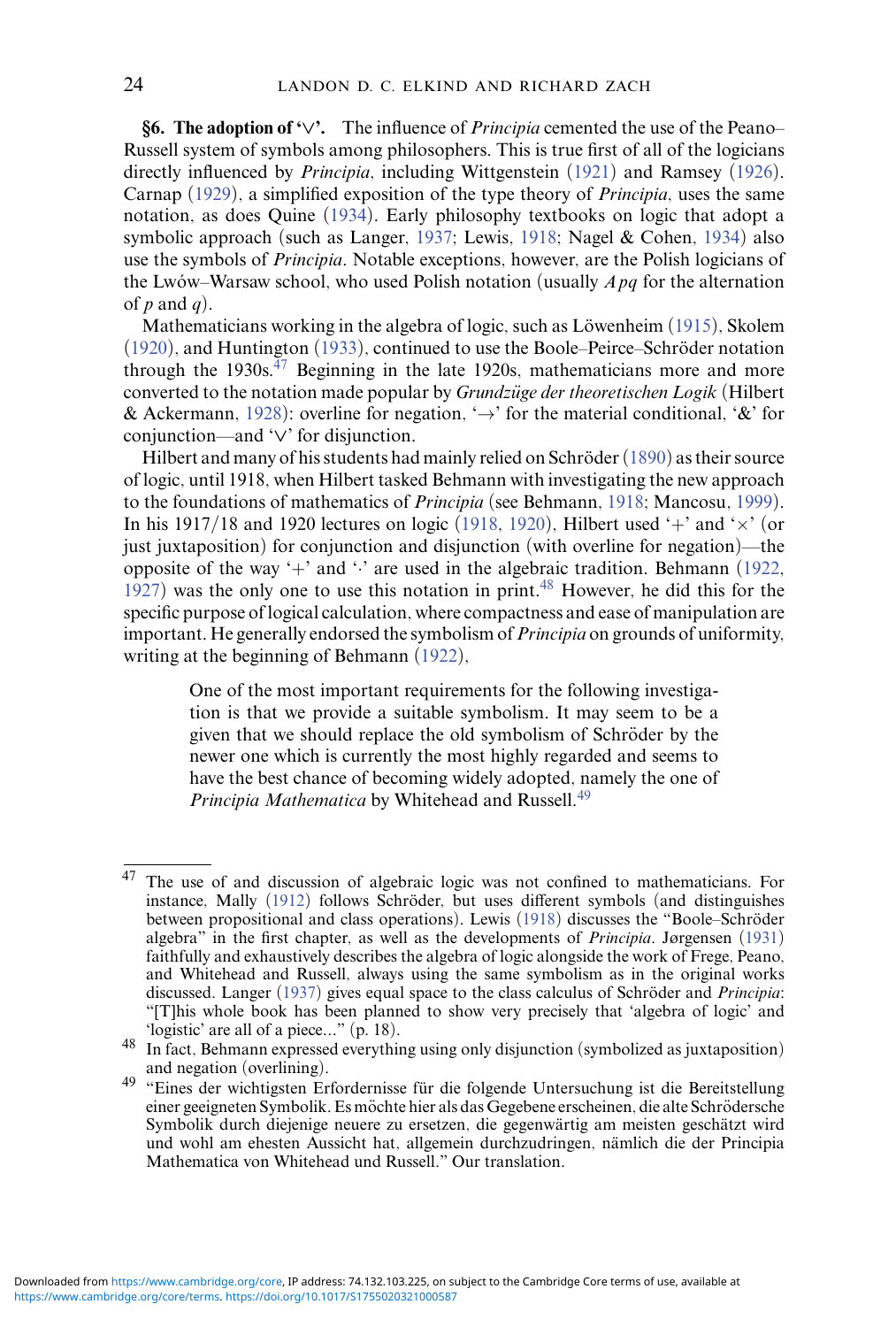The treatment of logic in both Hilbert's lectures and in Behmann's work is already axiomatic (as in *Principia*), and not algebraic.

The idiosyncratic notation of 1920 was replaced, in the lecture notes to the 1921/22 course "Foundations of mathematics" [\(1922\)](#page-31-6), by the Hilbert–Ackermann notation, which used the symbols '*∨*', '&', '→', and overlining for negation. A handwritten note by Bernays in the copy of Hilbert  $(1920)$  filed in the Göttingen mathematics library, headed "Suggestions for nomenclature [*Vorschläge zur Bezeichnung*]," reads in part:

 $X \vee Y$ : *X* or *Y* (abbreviation) (" $\vee$ " is Russell's symbol, v initial letter of "vel" $)$ .<sup>50</sup>

It thus seems likely that the motivation to adopt '*∨*' for disjunction *in the Hilbert school* was two-fold: first, to follow Russell's established usage, and second, because the symbol is reminiscent of *vel*.

The first use of this system of logical notation in print is in Hilbert [\(1923\)](#page-32-16), and it was adopted in all subsequent publications on logic in Hilbert's school.<sup>51</sup> Hilbert & Ackermann [\(1928\)](#page-32-14) proved extremely influential. With it, Hilbert's way of writing formulas became widely adopted, especially after Gödel ([1930,](#page-31-7) [1931\)](#page-31-8)—even Skolem used it exclusively from the late 1930s onward (see, e.g., Skolem, [1935\)](#page-36-15).

Tarski was catholic in his use of notations: he used whatever seemed most appropriate. In his dissertation on the logic of *Principia*, he applied the notation of *Principia* (Tajtelbaum, [1923\)](#page-36-16). Writing on propositional calculi with Łukasiewicz, he used Polish notation (Łukasiewicz & Tarski, [1930\)](#page-33-19). Writing for an audience of set theorists, he used algebraic notation (Kuratowski & Tarski, [1931\)](#page-32-17). Writing for an audience of philosophers (in *Erkenntnis*, the journal of the Vienna Circle), he used the notation of *Principia* (Tarski, [1935\)](#page-36-17). And when he wrote for his mathematical colleagues in Vienna (Hahn, Gödel), his logical language used the Hilbert–Ackermann symbols (Tarski, [1933\)](#page-36-18).<sup>52</sup>

Bernays [\(1926\)](#page-30-18) mentions that '*∨*' is to have the inclusive meaning of the Latin "*vel*." Bernays & Schönfinkel ([1928\)](#page-30-19) and Hilbert & Ackermann [\(1928,](#page-32-14) p. 4) likewise mention this, and also note that '*∨*'—typeset in the latter as a lowercase 'v'—is not to be confused with exclusive or "in the sense of the Latin 'aut–aut'." The identification of *vel* with inclusive and *aut* with exclusive or is already made in Schröder  $(1890, p. 226)$  $(1890, p. 226)$  $(1890, p. 226)$ , who however used '+' and never '*∨*'[.53](#page-24-3)

<span id="page-24-0"></span><sup>50 &</sup>quot;*X* ∨ *Y*: *X* oder *Y* (Abkürzung) ("∨" Zeichen von Russell, v Anfangsbuchstabe von "vel")"<br>(Ewald & Sieg 2013, p. 334). On page 2, where conjunction and disjunction are introduced (Ewald & Sieg, [2013,](#page-30-20) p. 334). On page 2, where conjunction and disjunction are introduced as *X* + *Y* and *X* × *Y*, respectively, marginal annotations record the symbols later preferred: *X* & *Y*, *X*  $\vee$  *Y* (Ewald & Sieg, 2013, p. 300).

<span id="page-24-1"></span><sup>&</sup>lt;sup>51</sup> Gentzen [\(1935\)](#page-31-9) is an exception: he used Russell's '⊃' for the conditional and '→' for the sequent arrow. For more on the development of propositional logic in the Hilbert school (see Zach, 1999).

<span id="page-24-3"></span><span id="page-24-2"></span>

Zach, [1999\)](#page-37-4). <sup>52</sup> Notably, Tarski [\(1933\)](#page-36-18) also used *<sup>∧</sup>* for conjunction; see below. <sup>53</sup> Jennings [\(1994\)](#page-32-1) argues that it is a myth that *aut* has the sense of exclusive disjunction. Incidentally, Schröder ([1890\)](#page-36-5) discusses Leibniz extensively, but only cites the Erdmann edition (Leibniz, [1840\)](#page-32-18) as well as Květ ([1857\)](#page-32-19), neither of which mention 'v' as a symbol for disjunction or union.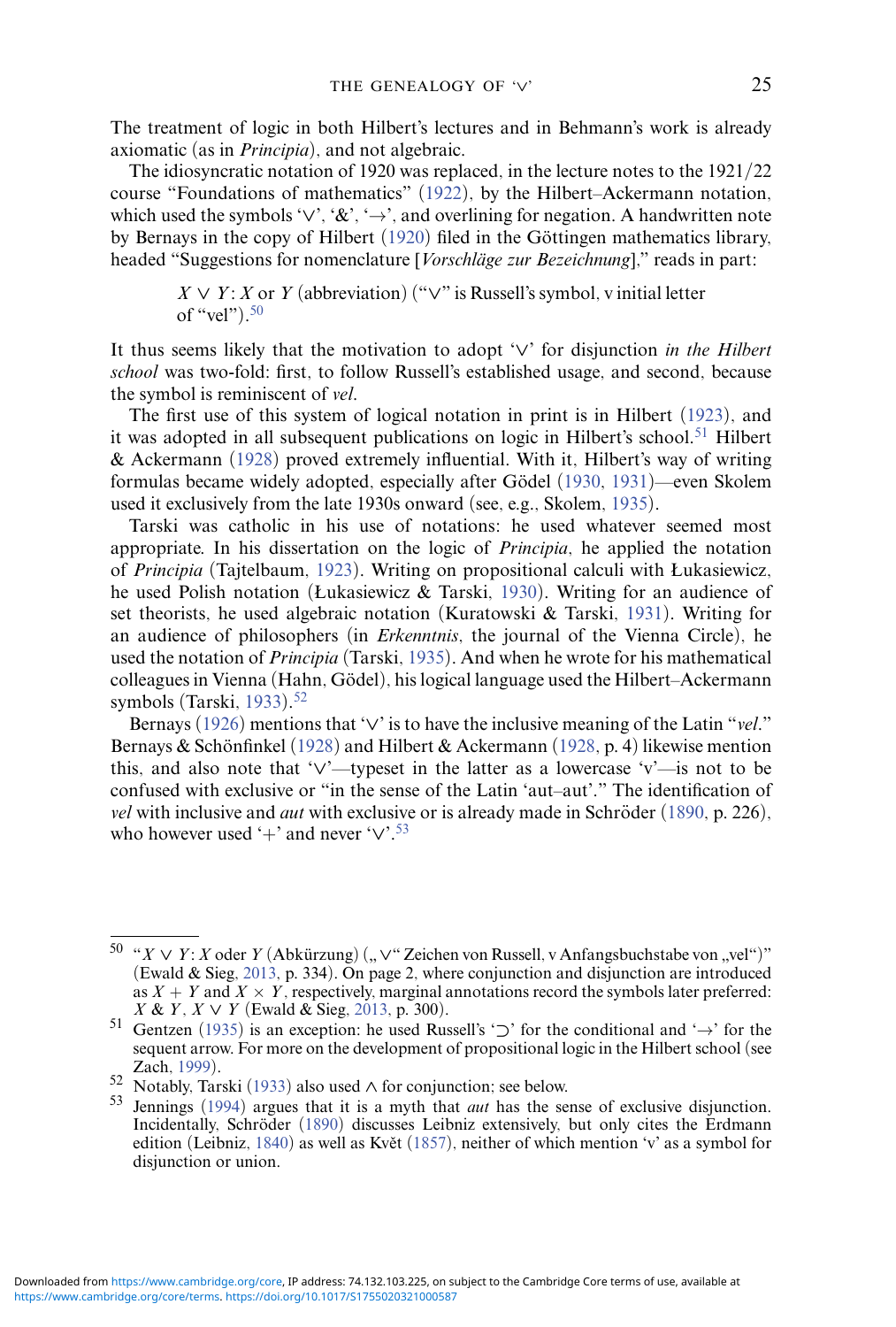Quine's *Mathematical logic* of 1940 may be the source of the connection between '*∨*' and the initial letter of *vel* in English textbooks[.54](#page-25-0) He first discusses the exclusive and inclusive use of 'or' in English:

We must decide whether 'or' is to be construed in an *exclusive* sense, corresponding to the Latin 'aut', or in an *inclusive* sense, corresponding to the Latin 'vel'. *...*When 'or' is used in the inclusive sense, on the other hand, the compound is regarded as true if at least one of the components is true; joint truth of the components verifies the compound. *...* In mathematical logic the ambiguity of ordinary usage is resolved by adopting a special symbol '*∨*', suggestive of 'vel', to take the place of 'or' in the inclusive sense. Alternation is identified with this usage ... The exclusive use of 'or' is not frequent enough in technical developments to warrant a special name and symbol. (Quine, [1940,](#page-34-18) pp. 12–13)

From *Mathematical Logic*, the idea that *aut* and *vel* in Latin represent the exclusive and inclusive sense of 'or', and the use of the symbol '*∨*' for the latter, percolates into other introductory logic texts, first Quine's own *Methods of logic*:

Latin has distinct words for the two senses of 'or': *vel* for the nonexclusive and *aut* for the exclusive. In modern logic it is customary to write '*∨*', reminiscent of *vel*, for 'or' in the nonexclusive sense: '*p ∨ q*'. It is this mode of compounding statements, and only this, that is called *alternation*. (Quine, [1950,](#page-35-16) p. 5)

Quine adds a section on "Alternation and duality" to the revised edition of *Elementary logic*:

Special symbols are commonly added for 'or' and 'if'. For '*p* or *q*' the notation is ' $p \vee q$ '; here ' $\vee$ ' stands for the Latin *vel*, which means 'or' in the inclusive sense. (Quine,  $1965$ , p.  $52$ )<sup>55</sup>

As we saw above, though, Quine's alleged connection between '*∨*' and *vel* is likely spurious: given the textual evidence that we have, the only way this conjecture would hold good would be if Russell saw Peano's mention of the "*∨* is for *vel*" story about Leibniz and, for that reason, Russell decided to use that notation himself. We argued above that this was a very remote possibility for which there is no surviving evidence, and that there is a highly plausible alternative explanation that fits with a common feature of Whitehead and Russell's notational design practices.

The work of Whitehead and Russell, and of Hilbert and his students, was defining for the further development of logic in the twentieth century. This gives us an answer to the further question, "why do *we* (still) use '*∨*'?" The answer is that we have inherited our logical notations from two influential research projects, namely that of*Principia* and the project of formalizing first-order logic and investigating its properties (completeness,

<span id="page-25-0"></span><sup>54</sup> Other early textbooks in English that use symbolic logic (Langer, [1937;](#page-32-12) Lewis, [1918;](#page-33-14) Nagel & Cohen, [1934;](#page-33-15) Tarski, [1941\)](#page-36-19) do not make this connection even though they use the *Principia* notation.

<span id="page-25-1"></span><sup>55</sup> The first edition (Quine, [1941\)](#page-35-18) symbolized everything with only negation '∼' and conjunction '·' and introduced alternation as the denial of 'neither*...*nor'.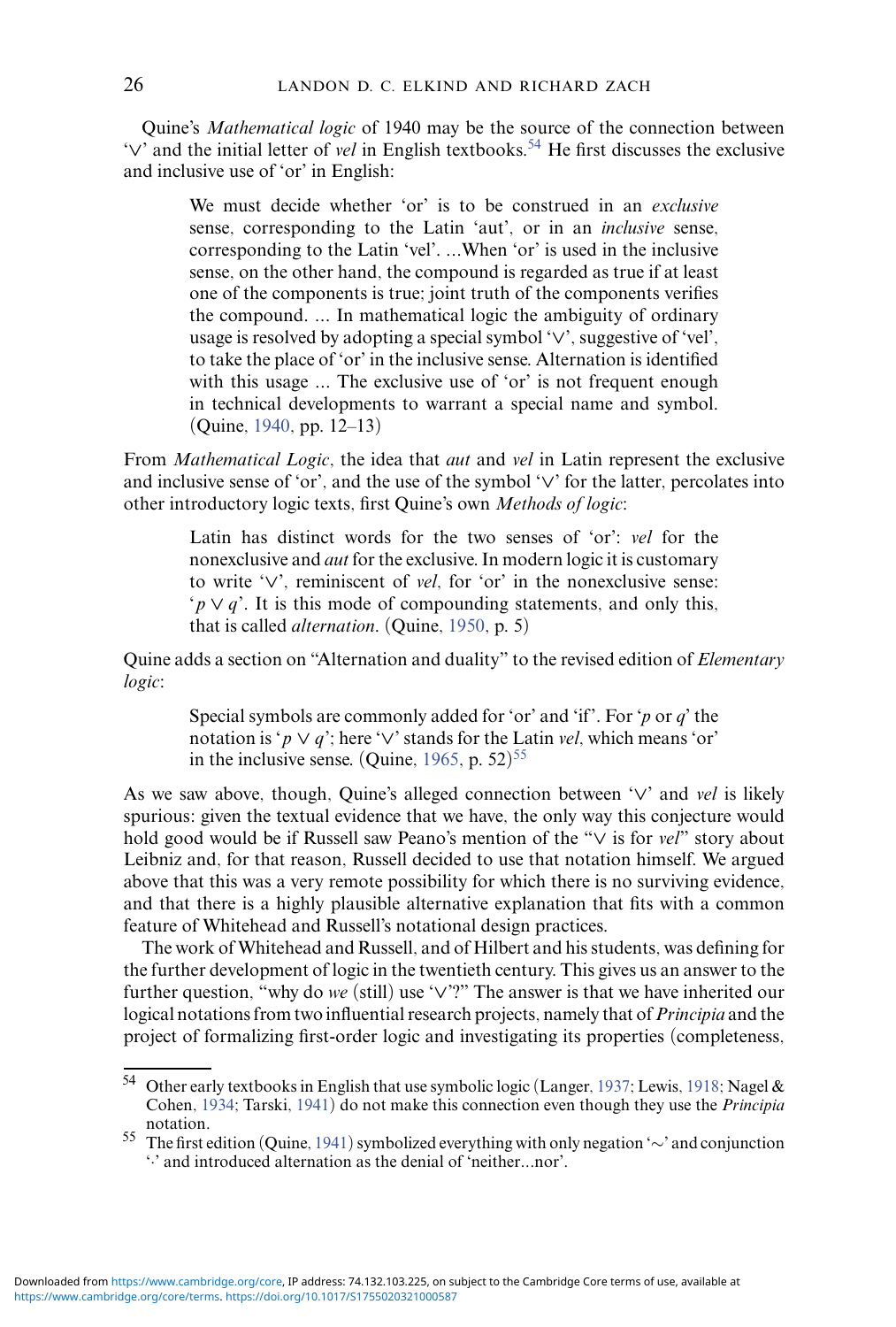undecidability, etc.) begun by Hilbert. Both of these used '*∨*' for disjunction. Textbook presentations cemented this use further, and Quine's texts were likely mainly responsible for the spread of the myth that '*∨*' abbreviates *vel*. [56](#page-26-0)

**§7. Other symbols.** The symbol '*∨*' is special in that it now is almost universally used for disjunction. But it has been used for other purposes as well; and other symbols also have interesting stories.

Ladd-Franklin (Ladd, [1883,](#page-32-6) pp. 25–26) used '*∨*' and '⊽' in her dissertation, but only for the copula, that is, for predications among classes and not for propositional connectives. So, Ladd says that ' $A \vee B$ ' means " $\overline{A}$  is in part  $B$ ," that is, "some  $\overline{A}$  is *B*," and ' $A \nabla B$ ' means "*A* is-not *B*," or "No *A* is *B*," The uses of ' $\vee$ ' and ' $\nabla$ ' thus correspond to, as Ladd puts it, (Boolean class) "inclusions" and "exclusions" (Ladd, [1883,](#page-32-6) p. 26). She deals, rather, with an analogue of propositional disjunction from a Boolean perspective, where the symbol occurs between categorical terms or concepts rather than between truth-apt formulas.<sup>57</sup>

Tarski [\(1933\)](#page-36-18) was one of the first to combine '*∨*' with '*∧*' for conjunction. Heyting [\(1930\)](#page-31-10) predates this use, however, and is perhaps the first to use '*∧*' in print as the symbol for conjunction. The first use of '*∧*' for conjunction in a textbook is probably Tarski [\(1941\)](#page-36-19) (the original Polish and German editions did not use logical symbols).

Sheffer [\(1913\)](#page-36-11) used '*∧*' as the symbol for "neither *...* nor" (nor), i.e., the logical connective *corresponding* to the operator in Boolean algebra which *he* symbolized '*|*'. Nicod [\(1917\)](#page-33-9) used '|' instead for "not both" (NAND), and gave a reduction of the logical constants of *Principia* to it (the reason being that the resulting definitions of other connectives turn out to be much simpler than with Sheffer's nor). This has stuck; "Sheffer stroke" now universally means NAND. We should point out here, however, that the first published discussion of nand and nor, including proofs that the usual primitives can be expressed by either, and an axiomatization of Boolean algebra in terms of them, is neither Sheffer [\(1913\)](#page-36-11) nor Nicod [\(1917\)](#page-33-9), but Stamm [\(1911\)](#page-36-20).<sup>58</sup>

The "neither *...* nor" connective (nor) is now commonly called the Peirce arrow, and written '*↓*'. However, Peirce himself did not use '*↓*' for nor, rather, it was introduced by Quine [\(1940\)](#page-34-18):

The fact that  $\lceil (\phi \lor \psi) \rceil$  denies  $\lceil (\phi \lor \psi) \rceil$  is reflected in ordinary language, indeed, by the cancellatory 'n' which turns 'either—or' into 'neither—nor'. The vertical mark in '*∨|* ' may be thought of as having the same cancellatory effect upon the sign '*∨*'; it is like the vertical mark in the inequality sign ' $\neq$ ' of arithmetic. (p. 46)

Although Quine himself does not call his '*∨|* ' the 'Peirce arrow', he does credit Peirce for his work on it in footnote 1 on page 49:

<span id="page-26-0"></span> $56$  This is not to say that alternative notations were not used after, say, 1940. Polish notation, in particular, remained popular through much of the twentieth century.

<span id="page-26-1"></span><sup>&</sup>lt;sup>57</sup> See Uckelman [\(2021\)](#page-36-21) for a discussion of Ladd-Franklin's dissertation, and Wege et al. [\(2020\)](#page-36-22) for a discussion of Ladd-Franklin's hypothesis that commutative operators should be

<span id="page-26-2"></span>represented by symmetric symbols. <sup>58</sup> Stamm used <sup>∾</sup> for nand and <sup>∗</sup> for nor. His paper seems to have excited little interest at the time, or since. Löwenheim belittled the results as "not especially useful" in his review in the *Jahrbuch für die Fortschritte der Mathematik* 42.0079.02.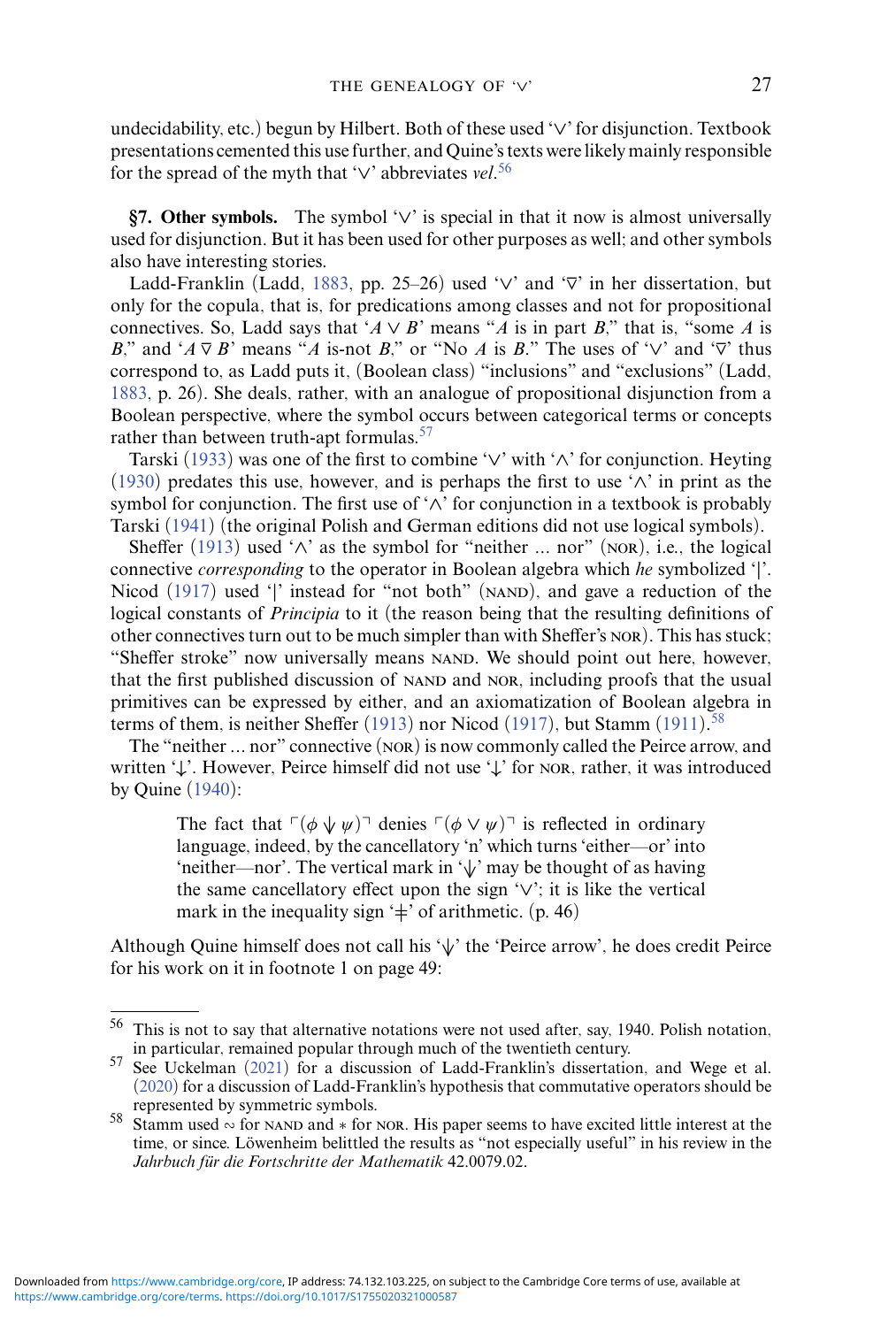The definability of denial, conjunction, and alternation in terms of joint denial [nor, the Peirce arrow] was first pointed out by Sheffer  $(1913)$ ; and similarly for alternative denial [NAND, the Sheffer stroke]. The adequacy of joint denial was known to Peirce in 1880, and both facts were known to him in 1902; but his notes on the subject remained unpublished until [1933](#page-34-19) (4.12, 4.264).

As Quine remarks, Peirce's writings on nor had only recently become available. In the manuscripts mentioned by Quine, Peirce first simply used juxtaposition: "Two propositions written in a pair are considered both denied. Thus, *AB* means that the propositions *A* and *B* are both false" (Peirce [1880,](#page-34-20) p. 13). In Peirce [\(1902\)](#page-34-2), he introduced the symbol  $\mathcal{L}$ , which he called "ampheck" (p. 215).

Quine [\(1940\)](#page-34-18) also gave an origin story for '∼'[:59](#page-27-0)

In mathematical logic the denial of a statement is formed by prefixing the tilde '∼', which is a modified 'n' and is conveniently read 'not'.  $(n. 14)$ 

The history recounted in this paper shows that we should be wary of just-so stories about the origins of notations like Quine tells here. If we had to make a conjecture, we would agree with Moore [\(2014,](#page-33-0) p. lxi) that Russell began using a tilde for negation for reasons that conform to his well-attested to practice of distinguishing different notions in his symbolism whenever the formal laws differed, so that '*∼*' was introduced to distinguish propositional negation from class (or arithmetic) subtraction.

The two standard symbols for the material conditional (implication) are '*⊃*' and  $\rightarrow$ . The latter, as noted above, was introduced by Hilbert [\(1918,](#page-31-11) [1920\)](#page-31-5) and become widely adopted after it was used in the influential *Grundzuge* textbook (Hilbert & Ackermann, [1928\)](#page-32-14). The origin of '⊃' is a bit more complicated: Peano introduced 'o' as a symbol for both the conditional and for class containment, as the rotated version of 'c', abbreviating "*est consequentia*" and "*continet*," Latin for "is a consequence of" and "contains":

[The sign c means *is a consequence of;* thus *b* c *a* is read *b is a consequence of the proposition a*. But we never use this sign.]

The sign  $\sigma$  means *one deduces*; thus *a*  $\sigma$ *b* means the same as *b* c *a*.<sup>[60](#page-27-1)</sup>

The sign  $\sigma$  means *is contained*. Thus  $a \sigma b$  means *the class a is contained in the class b.* ...The signs  $\Lambda$  and  $\sigma$  have meanings here which are slightly different from the preceding, but no ambiguity will arise, for if propositions are being considered, the signs are read

<span id="page-27-0"></span><sup>&</sup>lt;sup>59</sup> In Ouine [\(1950\)](#page-35-16), he prefers '-' for negation, and ' $\bar{p}$ ' for negated atoms. Incidentally, Quine [\(1950\)](#page-35-16) also seems to be the origin of ' $\top$ ' and ' $\bot$ ' as constants for truth and falsity: "A convenient graphic method of imposing interpretations, of the second of the above varieties, is simply to supplant the letters in a schema by the mark '⊤' for truths and '⊥' for falsehoods" (p. 23).

<span id="page-27-1"></span><sup>(</sup>p. 23). <sup>60</sup> "[Signum <sup>c</sup> significat *est consequentia;* ita *<sup>b</sup>* <sup>c</sup> *<sup>a</sup>* legitur *b est consequentia propositionis a*. Sed hoc signo nunquam utimur.]

Signum o significat *deducitur*; ita *a* o *b* idem significat quod *b* c *a*" (Peano, [1889,](#page-34-11) p. viii; translation from Peano, [1973,](#page-34-9) p. 105).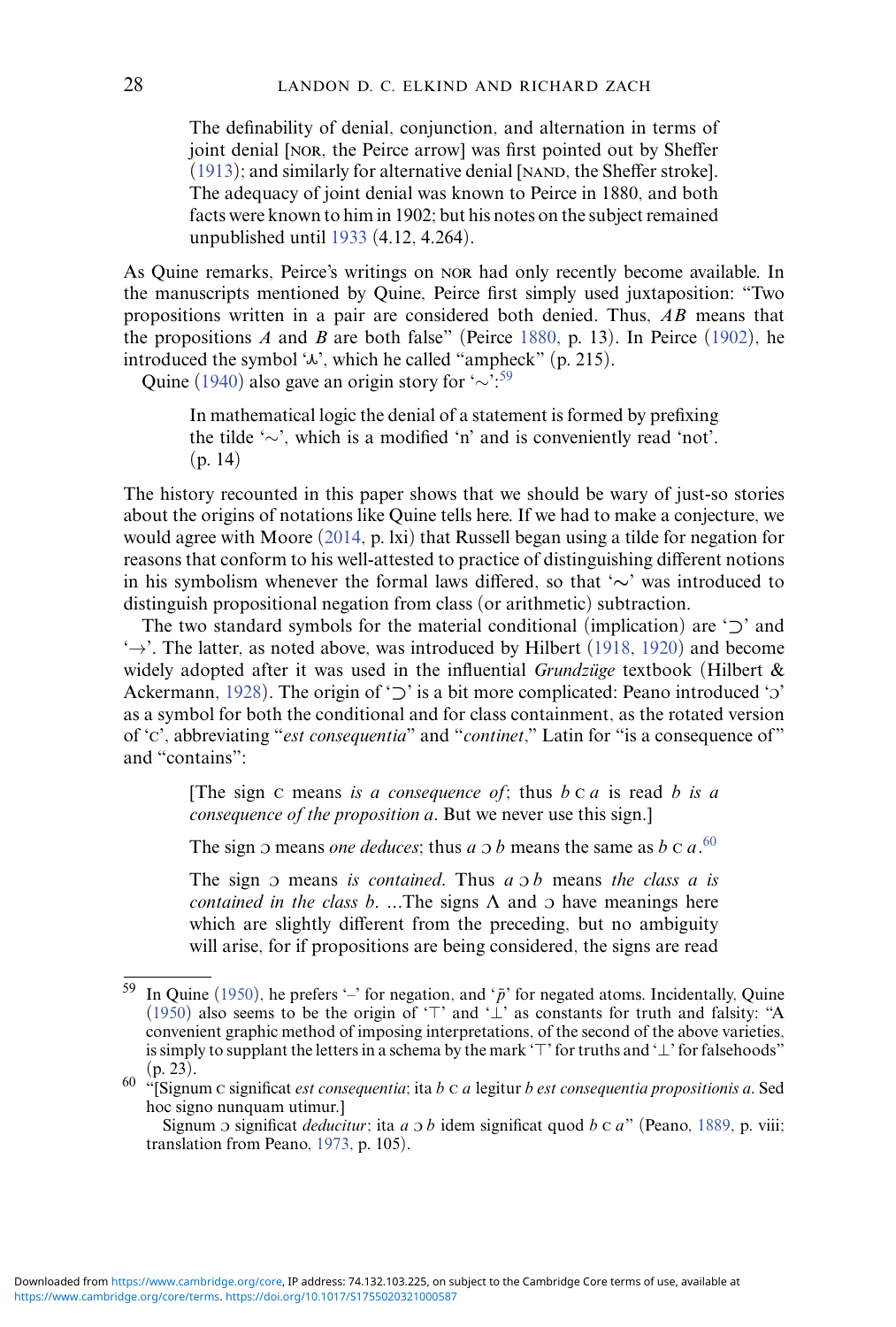*absurd* and *one deduces*, but if classes are being considered, they are read *empty* and *is contained*. [61](#page-28-0)

Beginning with Peano [\(1898\)](#page-34-21), the symbol '*ɔ*' is replaced with '⊃' but with the same ambiguous use[.62](#page-28-1) Russell of course derived his '*⊃*' from Peano and used it as early as Russell [\(1901a\)](#page-35-14). This was a French translation of a 1900 manuscript (Russell, [1900b\)](#page-35-19), published in Peano's *Revue de mathematiques ´* . Therein the symbol was typeset interchangeably as '⊃' and as 'o'.<sup>[63](#page-28-2)</sup> Later, including in *Principia*, Russell had it typeset as '*⊃*'.

**§8. Conclusion.** Logicians and historians of logic have suggested various origin stories for '*∨*' as the symbol for disjunction. As we saw above, Peano suggests that Leibniz chose '*∨*' for the Latin *vel*. Kneale and Kneale suggest that Peano first chose it. Cajori attributes the first use to *Principia*. According to Quine, '*∨*' stands for, or at least suggests, the Latin *vel*. The evidence discussed in this paper indicates that '*∨*' for disjunction is not a straightforward Latin abbreviation, and that logicians and historians of logic have often attributed the first use of '*∨*' for disjunction to the wrong author or to the wrong text.

The appealing story often told that our '*∨*' for disjunction comes from the Latin *vel* is not well-supported by the textual record. It was Whitehead and Russell who first systematically used '*∨*' for disjunction, and it is more likely given Whitehead and Russell's notational habits (and Russell's disgust for Latin) that this choice of notation was to stress the analogy of propositional addition with class union.

This may all seem like nothing more than logical *Trivial Pursuit*. However, our discussion also highlights features of the trajectory of the development of logical notations that is not trivial. We have seen that the considerations for or against the choice of a symbol used for 'or' were often deeper than just whether or not it serves as

<span id="page-28-0"></span><sup>61</sup> "Signum <sup>c</sup> significat *continetur*. Ita *a* <sup>c</sup> *b* significat *classis a continetur in classis b*. *...*Hic signa  $\Lambda$  et  $\sigma$  significationem habent quae paullo a praecedenti differt; sed nulla orietur ambiguitas. Nam si de propositionibus agatur, haec signa legantur *absurdum* et *deducitur*; si vero de classibus, *nihil* et *continetur*" (Peano, 1889, p. xi; translation from Peano, 1973, p. 108).

<span id="page-28-1"></span>classibus, *nihil* et *continetur*" (Peano, [1889,](#page-34-11) p. xi; translation from Peano, [1973,](#page-34-9) p. 108).<br><sup>62</sup> As with Peano's '∪' and Leibniz's 'v', one may wonder if Peano came up with 'o' on his own or if he adopted someone else's use. In the *Formulaire*, Peano was very generous with giving credit and listing the symbols used by others. However, of '*ε*' and 'o' he wrote, in Peano [\(1897,](#page-34-10) p. 29), that they are symbols that he introduced, just before he surveys symbols others used for the same purpose. Only sometime around 1899 did he became aware of prior uses of ' $\sigma$ '. He mentions a use of ' $\sigma$ ' in the sense of "therefore" between theorems by Abel [\(1881,](#page-29-1) p. 36) in Peano [\(1899,](#page-34-16) p. 8). In Peano [\(1903\)](#page-34-22), he also mentions Gergonne [\(1816–1817\)](#page-31-12), who used ' $C'$  and ' $D'$  for "contains" and "is contained in." Gergonne does not use them as propositional or class operators, however, but markers of different kinds of subject–predicate propositions. Schroder ( ¨ [1890,](#page-36-5) p. 129) independently introduced signs similar to '*⊂*' and '*⊃*' as signs for proper concept containment in the same directions we now use them (e.g., "gold *⊂* metal"), and uses '=' for contains-or-equals. His comparison with the ' ⊂ *<*' symbol suggests he also was following the design principle that analogous notions should be symbolized with

<span id="page-28-2"></span><sup>63</sup> Russell was displeased with the typesetting of this article, as he complained to Couturat in a letter of July 27, 1901; see the headnote to Russell [\(1901a\)](#page-35-14). Curiously, the mishmash of '*⊃*' and '3' is still present in the collection Russell [\(1956,](#page-35-20) pp. 1–38), despite Russell correcting and approving that English translation of Russell [\(1901a\)](#page-35-14). Note that the reprints in Russell [\(1993\)](#page-35-21) correct these misprints, and render implication uniformly as '*⊃*'.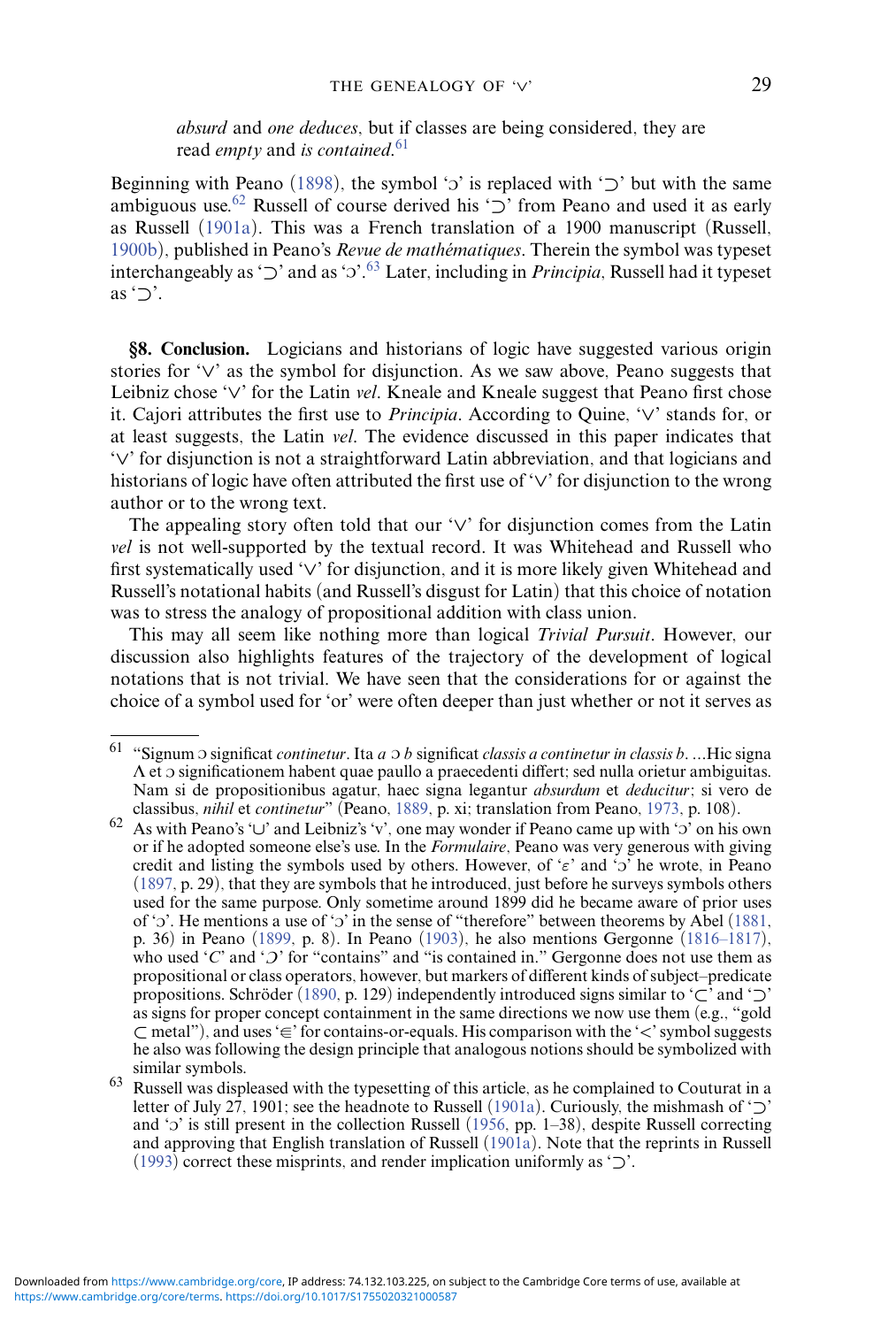a good mnemonic device (a symbol reminiscent of *vel*). The mathematical tradition of the algebra of logic stressed the similarity of class union and propositional (or truthvalue) disjunction with algebraic operations, and thus often chose the same symbols used in algebra  $(+\cdot)$  or  $(\times)$ . Other writers were concerned with separating arithmetical or algebraic notations (or defining them) from more general logical notations. This, e.g., led Peano to use a *different* symbol for (logical) union and disjunction than the algebraic '+', and it led Whitehead and Russell to use distinct symbols for class union and propositional disjunction. These concerns for mathematical uniformity and philosophically relevant distinctions, of course, extend to symbols and notions other than "or."

The story connects with other important concerns that influenced the development of a system of notation which, since Cajori penned the passage we opened the paper with, has become *almost* standardized. These include the motivations for choosing the particular set of primitives that have become commonplace, e.g., why we take inclusive and not exclusive disjunction as a primitive. It also connects with the question of why and when different approaches to logic (and notation) became more widespread or lost appeal: the choice of notations of the pioneering writers of the early to mid-twentieth century provides insight into their influences and methodological commitments. We have only touched upon these deeper topics, but they suggest fruitful directions for further research.

If nothing else, we now have an answer to the question: "Why *∨*?" We owe it to Whitehead and Russell, who in spring 1902 wanted a symbol different from Peano's (and Grassmann's) symbol '*∪*' to distinguish union and propositional disjunction in his symbolism. After, and in part because Hilbert endorsed Whitehead and Russell's choice to use '*∨*' for disjunction in *Principia*, the symbol became ubiquitous.

**Acknowledgments.** We thank the hosts Alexander Klein and Sandra Lapointe as well as the participants of the Fall 2020 Bertrand Russell Research Centre and *Journal of the History of Analytical Philosophy* graduate seminar, who raised insightful questions and gave helpful comments. The paper was also discussed with the History and Philosophy of Mathematics Reading Group at McGill University, and we especially thank Moritz Bodner, Julien Ouellette-Michaud, David Waszek, and Dirk Schlimm for their questions and suggestions. We are also grateful to Katalin Bimbó, Edward Buckney, Bernard Linsky, Paolo Mancosu, Marcus Rossberg, Sara L. Uckelman, Rafał Urbaniak, and especially Massimo Mugnai, Brent Odland, Alasdair Urquhart, Jack Zupko, and the reviewer for the *RSL*, all of whose suggestions and comments improved the manuscript. We'd also like to acknowledge the Bertrand Russell Archives at McMaster University and the Gottfried Wilhelm Leibniz Bibliothek for providing scans of the Whitehead, Russell, and Leibniz manuscripts. Much of this research was done while Elkind was a Killam Postdoctoral Fellow at the University of Alberta. Elkind thanks the Killam Trusts for their support. The authors acknowledge TU Wien Bibliothek for financial support through its Open Access Funding Program.

#### BIBLIOGRAPHY

<span id="page-29-0"></span>Anellis, I. H. (2011). MacColl's influences on Peirce and Schröder. *Philosophia Scientiæ*, **15**(1), 97–128.

<span id="page-29-1"></span>Abel, N. H. (1881). *Oeuvres completes de Niels Henrik Abel `* (second edition), Vol. 1. Christiania: De Grondahl & Son.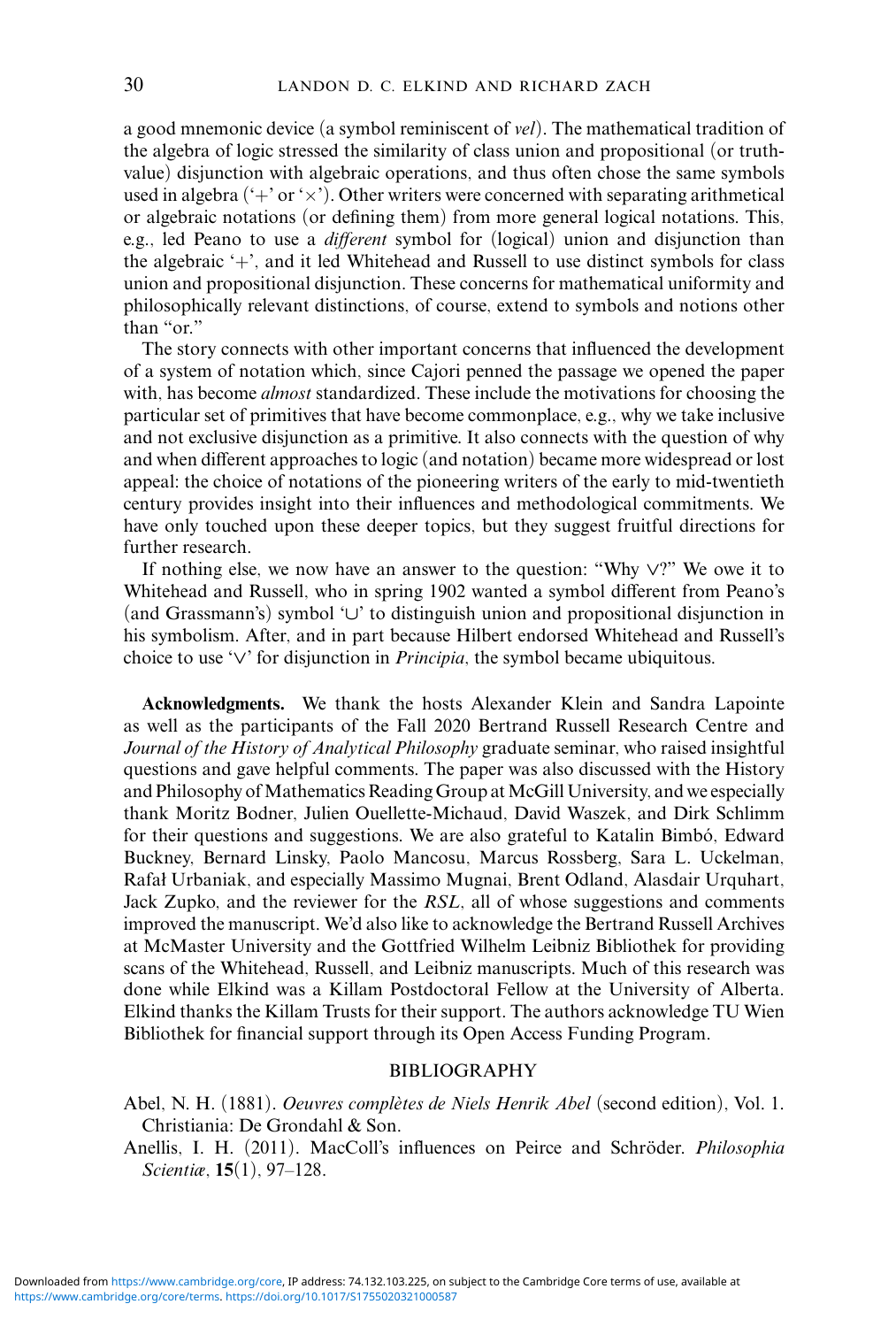<span id="page-30-2"></span>Arnauld, A. (1683). *La logique ou l'art de penser*. Paris: Desprez.

- <span id="page-30-11"></span>Arthur, R. T. W., Galaugher, J., & Griffin, N. (2017). Marginalia in Russell's copy of Gerhardt's edition of Leibniz's *Philosophischen Schriften*. *Russell: The Journal of Bertrand Russell Studies*, **37**(1), 57–142.
- <span id="page-30-10"></span>Arthur, R. T. W., & Griffin, N. (2017). Russell's Leibniz notebook. *Russell: The Journal of Bertrand Russell Studies*, **37**(1), 5–56.
- <span id="page-30-15"></span>Behmann, H. (1918). Die Antinomie der transfiniten Zahl und ihre Auflösung durch die Theorie von Russell und Whitehead. PhD Thesis, Universität Göttingen.
- <span id="page-30-16"></span>———. (1922). Beitrage zur Algebra der Logik, insbesondere zum Entschei- ¨ dungsproblem. *Mathematische Annalen*, **86**(3), 163–229.
	- ———. (1927). *Mathematik und Logik*. Leipzig: Teubner.
- <span id="page-30-17"></span><span id="page-30-9"></span>Bellucci, F., Moktefi, A., & Pietarinen, A.-V. (2018). *Simplex sigillum veri*: Peano, Frege, and Peirce on the primitives of logic. *History and Philosophy of Logic*, **39**(1), 80–95.
- <span id="page-30-18"></span>Bernays, P. (1926). Axiomatische Untersuchung des Aussagen-Kalkuls der "Principia Mathematica".*Mathematische Zeitschrift*, **25**(1), 305–320. Translated as: Axiomatic investigations of the propositional calculus of *Principia Mathematica*. In Béziau, J.-Y., editor. *Universal Logic*: *An Anthology*. Translated by Zach, R. New York and Basel: Springer, 2012, pp. 43–58.
- <span id="page-30-19"></span>Bernays, P., & Schönfinkel, M. (1928). Zum Entscheidungsproblem der mathematischen Logik. *Mathematische Annalen*, **99**, 342–372.
- <span id="page-30-1"></span>Bernstein, B. A. (1932). On proposition 4·78 of *Principia Mathematica*. *Bulletin of the American Mathematical Society*, **38**(6), 388–391.
- <span id="page-30-13"></span>Blackwell, K. (1983). "Perhaps you will think me fussy*...*": Three myths in editing Russell's *Collected Papers*. In *Editing Polymaths: Erasmus to Russell. Papers Given at the Eighteenth Annual Conference on Editorial Problems*. Toronto: University of Toronto, pp. 99–142.
- <span id="page-30-3"></span>Boole, G. (1847). *The Mathematical Analysis of Logic, Being an Essay Towards a Calculus of Deductive Reasoning*. Cambridge: Macmillan, Barclay, and Macmillan.
- <span id="page-30-4"></span>———. (1854). *An Investigation of the Laws of Thought: On Which Are Founded the Mathematical Theories of Logic and Probabilities*. London: Walton and Maberly.
- <span id="page-30-5"></span>———. (1997). *Selected Manuscripts on Logic and Its Philosophy*. Science Networks, Vol. 20. Basel: Birkhäuser. Edited by Grattan-Guinness, I. and Bornet, G.

<span id="page-30-0"></span>Cajori, F. (1929). *A History of Mathematical Notations, Volume 2: Notations Mainly in Higher Mathematics*. La Salle: Open Court.

- <span id="page-30-14"></span>Carnap, R. (1929). *Abriss der Logistik*. Vienna: Springer.
- <span id="page-30-12"></span>Cohen, H. (1883). *Das Princip der Infinitesimal-Methode und seine Geschichte*. Berlin: Ferd. Dümmlers Verlagsbuchhandlung.
- <span id="page-30-8"></span>Dipert, R. R. (1978). Development and Crisis in Late Boolean Logic: The Deductive Logics of Peirce, Jevons, and Schröder. PhD Thesis, Indiana University.

<span id="page-30-7"></span> $-$ , (1991). The life and work of Ernst Schröder. *Modern Logic*,  $1(2-3)$ , 117–139.

- <span id="page-30-20"></span>Ewald, W. B., & Sieg, W., editors. (2013). *David Hilbert's Lectures on the Foundations of Arithmetic and Logic*, *1917–1933*. Berlin and Heidelberg: Springer.
- <span id="page-30-6"></span>Frege, G. (1879). *Begriffsschrift, eine der arithmetischen nachgebildete Formelsprache des reinen Denkens*. Halle: Nebert. Translated as: *Begriffschrift*, a formula language, modeled upon that of arithmetic, for pure thought. In van Heijenoort 1967, pp. 1–82.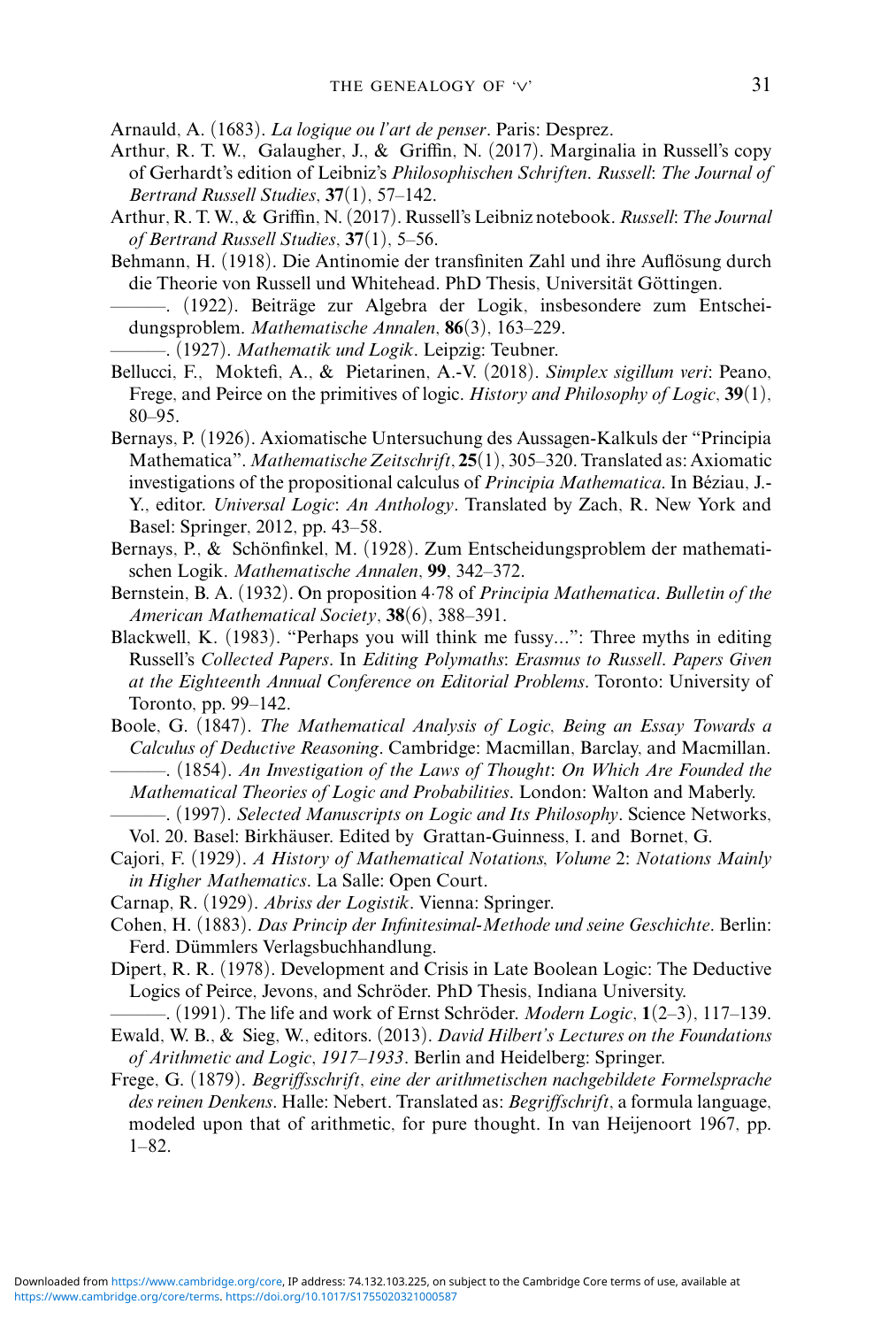<span id="page-31-2"></span>——. (1896). Über die Begriffsschrift des Herrn Peano und meine eigene. *Berichte uber die Verhandlungen der K ¨ oniglichen S ¨ achsischen Gesellschaft der Wissenschaften ¨ zu Leipzig, Mathematisch-physische Classe*, **48**, 361–378. Translated as: On Mr. Peano's conceptual notation and my own. In Frege 1984, pp. 234–248.

<span id="page-31-3"></span>———. (1984). *Collected Papers on Mathematics, Logic, and Philosophy*. Oxford: Basil Blackwell. Edited by McGuinness, B.

- <span id="page-31-9"></span>Gentzen, G. (1935). Untersuchungen über das logische Schließen I. Mathematische *Zeitschrift*, **39**(1), 176–210. Translated as: Investigations into logical deduction. In Szabo, M. E., editor. *The Collected Papers of Gerhard Gentzen*. Amsterdam: North-Holland, 1969, pp. 68–131.
- <span id="page-31-12"></span>Gergonne. (1816–1817). Variétés: Essai de dialectique rationnelle. *Annales de mathématiques pures et appliquées*, 7, 189–228.
- <span id="page-31-8"></span><span id="page-31-7"></span>Gödel, K. (1930). Die Vollständigkeit der Axiome des logischen Funktionenkalküls. *Monatshefte für Mathematik und Physik*, 37, 349–360. Reprinted and translated as: The completeness of the axioms of the functional calculus of logic. In Godel 1986, pp. 144–123.
	- —. (1931). Über formal unentscheidbare Sätze der *Principia Mathematica* und verwandter Systeme I. *Monatshefte für Mathematik und Physik*, 38, 173–198. Reprinted and translated as: On formally undecidable propositions of *Principia Mathematica* and related systems I. In Gödel 1986, pp. 144–195.
	- ———. (1986). *Publications 1929–1936*. Collected Works, Vol. 1. Oxford: Oxford University Press, Edited by Feferman, S., Dawson, Jr., J., Kleene, S., Moore, G., Solovay, R., and van Heijenoort, J.
- <span id="page-31-1"></span>Grassmann, H. (1844). *Die lineale Ausdehnungslehre, ein neuer Zweig der Mathematik*. Leipzig: O. Wigand.
- <span id="page-31-4"></span>Green, J. J., Rossberg, M., & Ebert, P. A. (2015). The convenience of the typesetter: Notation and typography in Frege's *Grundgesetze der Arithmetik*. *The Bulletin of Symbolic Logic*, **21**(1), 15–30.
- <span id="page-31-0"></span>Hailperin, T. (2004). Algebraical logic 1685–1900. In Gabbay, D. M. and Woods, J., editors. *The Rise of Modern Logic: From Leibniz to Frege*. Handbook of the History of Logic, Vol. 3. Amsterdam: Elsevier, pp. 323–388.
- <span id="page-31-10"></span>Heyting, A. (1930). Die formalen Regeln der intuitionistischen Logik. *Sitzungsberichte der Preussischen Akademie der Wissenschaften*, 42–56. Translated as: The formal rules of intuitionistic logic. In Mancosu, P., editor. *From Brouwer to Hilbert*: *The Debate on the Foundations of Mathematics in the 1920s*. New York and Oxford: Oxford University Press, 1998, pp. 311–327.
- <span id="page-31-11"></span>Hilbert, D. (1918). Prinzipien der Mathematik. Lecture notes by Paul Bernays. Winter-Semester 1917–18. Typescript. Bibliothek, Mathematisches Institut, Universitat¨ Göttingen. Published as: Prinzipien der Mathematik. In Ewald & Sieg 2013, pp. 59–221.

<span id="page-31-5"></span>—. (1920). Logik-Kalkül. Lecture notes by Paul Bernays. Winter-Semester 1920. Typescript, Bibliothek, Mathematisches Institut, Universität Göttingen. Published as: Logik-Kalkül. In Ewald  $&$  Sieg 2013, pp. 298–341.

<span id="page-31-6"></span>———. (1922). Grundlagen der Mathematik. Lecture notes by Paul Bernays. Winter-Semester 1921–22. Typescript. Bibliothek, Mathematisches Institut, Universitat¨ Göttingen. Published as: Grundlagen der Mathematik. In Ewald & Sieg 2013, pp. 431–527.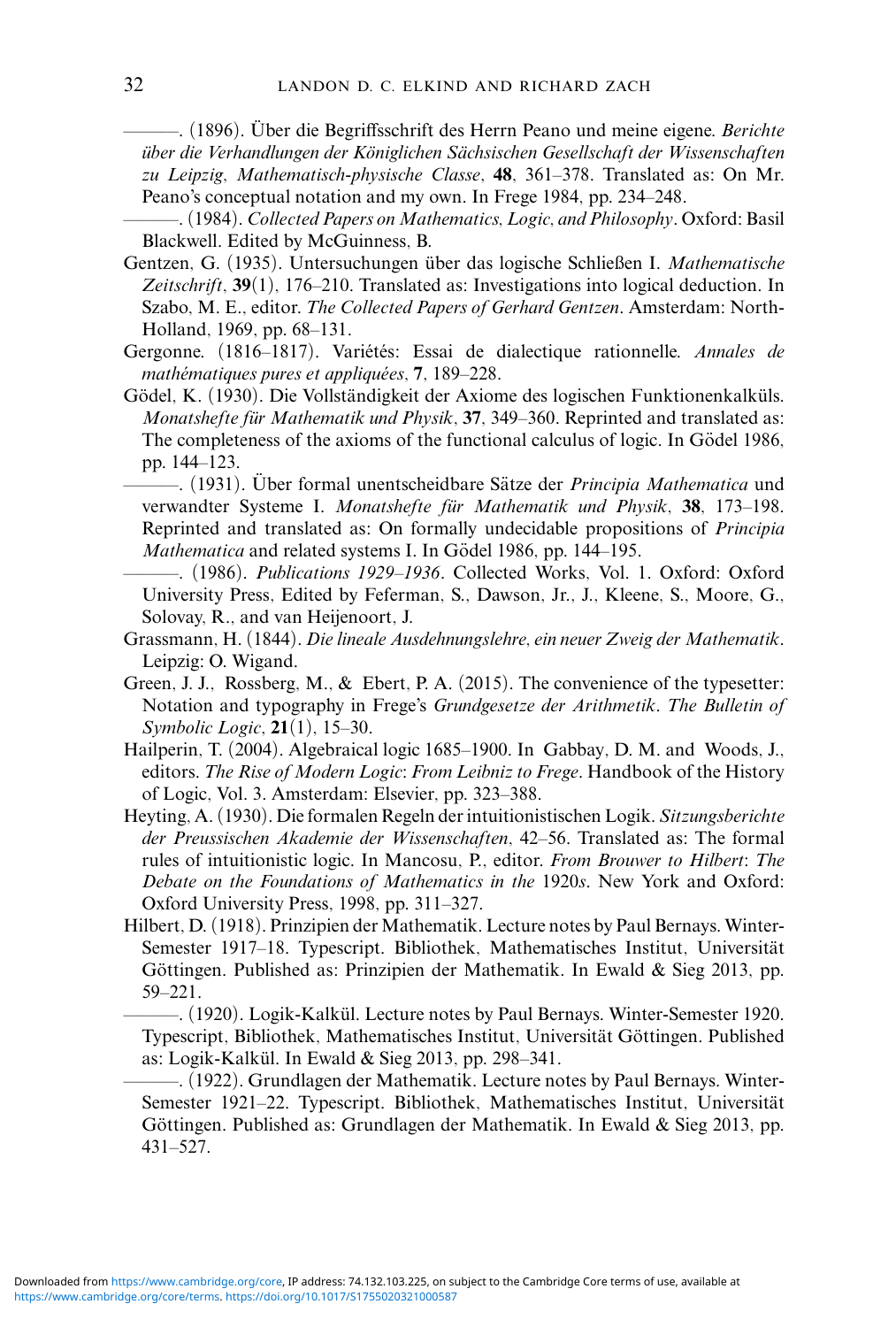<span id="page-32-16"></span>———. (1923). Die logischen Grundlagen der Mathematik. *Mathematische Annalen*, **88**(1–2), 151–165. Translated as: The logical foundations of mathematics. In Ewald, W. B., editor. *From Kant to Hilbert: A Source Book in the Foundations of Mathematics*, Vol. 2. Oxford: Oxford University Press, 1996, pp. 1134–1148.

- <span id="page-32-14"></span>Hilbert, D., & Ackermann, W. (1928). *Grundzüge der Theoretischen Logik* (first edition). Berlin: Springer. Reprinted as: Grundzüge der theoretischen Logik. In Ewald & Sieg 2013, pp. 806–916.
- <span id="page-32-13"></span>Huntington, E. V. (1933). New sets of independent postulates for the algebra of logic, with special reference to Whitehead and Russell's *Principia Mathematica*. *Transactions of the American Mathematical Society*, **35**(1), 274–304.
- <span id="page-32-1"></span>Jennings, R. E. (1994). *The Genealogy of Disjunction*. New York and Oxford: Oxford University Press.
- <span id="page-32-5"></span>Jevons, W. S. (1864). *Pure Logic: Or, the Logic of Quality Apart from Quantity; with Remarks on Boole's System and on the Relation of Logic and Mathematics*. London: Stanford.
- <span id="page-32-4"></span>———. (1883). *The Principles of Science: A Treatise on Logic and Scientific Method*. London: Macmillan and Co.
- <span id="page-32-15"></span>Jørgensen, J. (1931). *A Treatise of Formal Logic: Its Evolution and Main Branches*. Stockholm: Levin & Munksgaard.
- <span id="page-32-9"></span>Kennedy, H. (1980). *Peano: Life and Works of Giuseppe Peano*. Studies in the History of Modern Science, Vol. 4. Dordrecht: Reidel.
- <span id="page-32-0"></span>Kneale, W., & Kneale, M. (1962). *The Development of Logic*. Oxford: Oxford University Press.
- <span id="page-32-17"></span>Kuratowski, C., & Tarski, A. (1931). Les opérations logiques et les ensembles projectifs. *Fundamenta Mathematicae*, **17**, 240–248.
- <span id="page-32-19"></span>Květ, F. B. (1857). Leibnitz'ens Logik. Nach den Quellen dargestellt. Prague: Tempsky.
- <span id="page-32-6"></span>Ladd, C. (1883). On the algebra of logic. In Peirce, C. S., editor. *Studies in Logic, by Members of the Johns Hopkins University*. Boston: Little, Brown and Company, pp. 17–71.
- <span id="page-32-11"></span>Landini, G. (1996). Logic in Russell's *Principles of Mathematics*. *Notre Dame Journal of Formal Logic*, **37**(4), 554–584.
- <span id="page-32-12"></span>Langer, S. K. (1937). *An Introduction to Symbolic Logic*. London: Allen & Unwin.
- <span id="page-32-7"></span><span id="page-32-2"></span>Leibniz, G. W. (1679). Matheseos universalis pars prior: De terminis incomplexis. Gottfried Wilhelm Leibniz Bibliothek. Leibniz Handschriften LH 35, 1, 30.
	- ———. (1690). *Ars combinatoria*. Frankfurt: Croker. ¨
	- ———. (1840). *Opera philosophica quae exstant latina, gallica, germanica omnia*. Berlin: Eichler. Edited by Erdmann, J. E.

<span id="page-32-18"></span><span id="page-32-8"></span>———. (1858). *Leibnizens mathematische Schriften. Zweite Abtheilung: die mathematischen Abhandlungen Leibnizens enthaltend*, Vol. **1**. Leibnizens Gesammelte Werke aus den Handschriften der königlichen Bibliothek zu Hannover, Dritte Folge: Mathematik, 5. Halle: Schmidt. Edited by Gerhardt, C. I.

<span id="page-32-3"></span>———. (1863). *Leibnizens mathematische Schriften. Zweite Abtheilung: die mathematischen Abhandlungen Leibnizens enthaltend*, Vol. 3. Leibnizens Gesammelte Werke aus den Handschriften der königlichen Bibliothek zu Hannover, Dritte Folge: Mathematik, 7. Halle: Schmidt. Edited by Gerhardt, C. I.

<span id="page-32-10"></span>———. (1890). *Die philosophischen Schriften*, Vol. 7. Berlin: Weidmann. Edited by Gerhardt, C. I.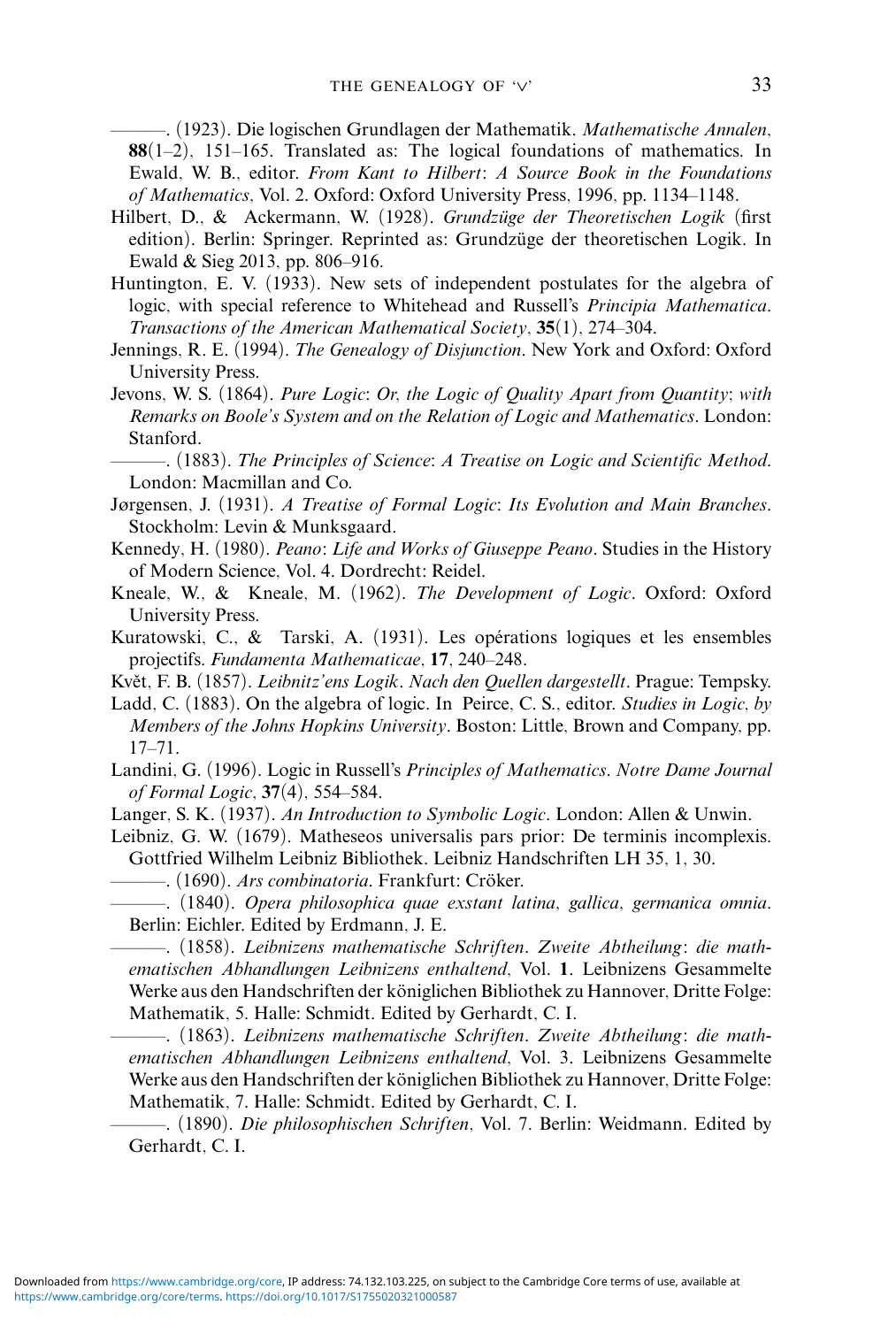- <span id="page-33-11"></span>Lenz, J. R. (1987). Russell and the Greeks. *Russell: The Journal of Bertrand Russell Studies*, **7**(2), 97–192.
- <span id="page-33-4"></span>Lenzen, W. (2004). Leibniz's logic. In Gabbay, D. and Woods, J., editors. *The Rise of Modern Logic: From Leibniz to Frege*. Handbook of the History of Logic, Vol. 3. Amsterdam: Elsevier, pp. 1–83.
- <span id="page-33-14"></span>Lewis, C. I. (1918). *A Survey of Symbolic Logic*. Berkeley: University of California Press.
- <span id="page-33-12"></span>Linsky, B. (2004). Russell's notes on Frege for appendix A of *The Principles of Mathematics*. *Russell: The Journal of Bertrand Russell Studies*, **24**(2), 133–172.
- <span id="page-33-8"></span>———. (2016). Propositional logic from *The Principles of Mathematics* to *Principia Mathematica*. In Costreie, S., editor. *Early Analytic Philosophy. New Perspectives on the Tradition*. The Western Ontario Series in Philosophy of Science, Vol. 80. Cham: Springer, pp. 213–232.
- <span id="page-33-16"></span>Löwenheim, L. (1915). Über Möglichkeiten im Relativkalkül. Mathematische An*nalen*, **76**(4), 447–470. Translated as: On possibilities in the calculus of relatives. In van Heijenoort 1967, pp. 228–251.
- <span id="page-33-19"></span>Łukasiewicz, J., & Tarski, A. (1930). Untersuchungen über den Aussagenkalkül. *Comptes Rendus des Seances de la Soci ´ et´ e des Sciences et des Lettres de Varsovie. ´ Classe III*, **23**, 30–50.
- <span id="page-33-18"></span>Mally, E. (1912). *Gegenstandstheoretische Grundlagen der Logik und Logistik*. Leipzig: Barth.
- <span id="page-33-17"></span>Mancosu, P. (1999). Between Russell and Hilbert. Behmann on the foundations of mathematics. *The Bulletin of Symbolic Logic*, **5**(3), 303–330.
- <span id="page-33-5"></span>McColl, H. (1877). The calculus of equivalent statements and integration limits. *Proceedings of the London Mathematical Society, Series 1*, **9**(1), 9–20.
- <span id="page-33-3"></span>Mill, J. S. (1843). *A System of Logic, Ratiocinative and Inductive: Being a Connected View of the Principles of Evidence, and Methods of Scientific Investigation* (first edition), Vol. 1. London: John W. Parker.
- <span id="page-33-13"></span>Moore, G. H. (1993). Missing and unprinted texts. In Russell 1993, pp. 691–693.
	- ———. (2014). Introduction. In Russell 2014, pp. xiii–xcii.
- <span id="page-33-2"></span><span id="page-33-0"></span>Mugnai, M. (2010). Logic and mathematics in the seventeenth century. *History and Philosophy of Logic*, **31**(4), 297–314.
- <span id="page-33-1"></span>———. (2018). *Ars Characteristica*, logical calculus, and natural languages. In Antognazza, M. R., editor. *The Oxford Handbook of Leibniz*. Oxford: Oxford University Press, pp. 177–207.
- <span id="page-33-15"></span>Nagel, E., & Cohen, M. R. (1934). *Introduction to Logic and Scientific Method*. New York: Harcourt, Brace and Co.
- <span id="page-33-6"></span>Nagy, A. (1890). *Fondamenti del calcolo logico*. Naples: Pellerano.
- <span id="page-33-9"></span>Nicod, J. G. P. (1917). A reduction in the number of the primitive propositions of logic. *Proceedings of the Cambridge Philosophical Society, Mathematical and Physical Sciences*, **19**, 32–41.
- <span id="page-33-10"></span>O'Briant, W. H. (1979). Russell on Leibniz. *Studia Leibnitiana*, **11**(2), 159–222.
- <span id="page-33-7"></span>Peano, G. (1888). *Calcolo geometrico secondo l'Ausdehnungslehre di H. Grassmann, preceduto dalle operazioni della logica deduttiva*. Turin: Fratelli Bocca. Translated as: The geometrical calculus according to the Ausdehnungslehre of H. Grassman, preceded by the operations of deductive logic. In Peano 1973, pp. 75–100.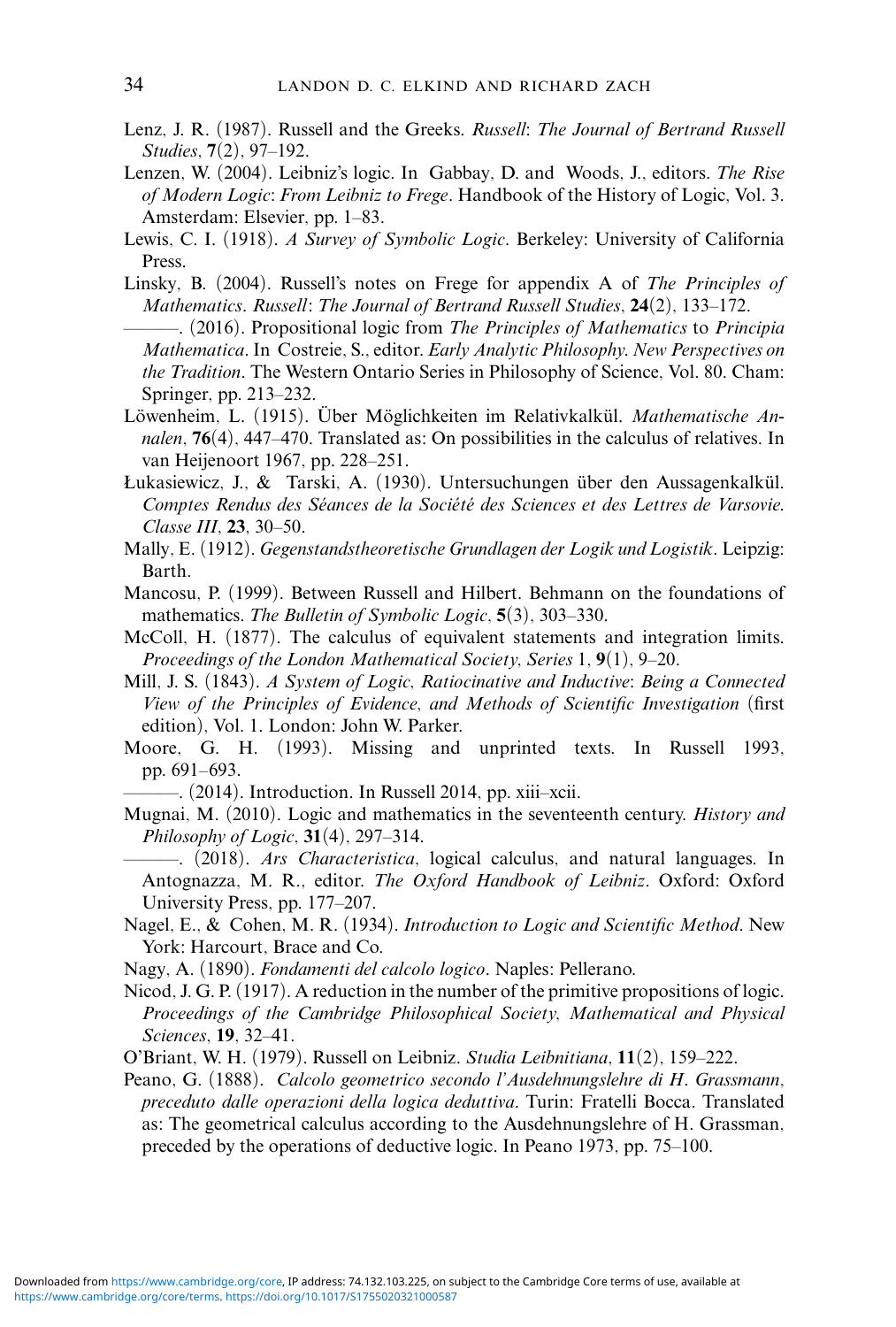<span id="page-34-11"></span>———. (1889). *Arithmetices principia nova methodo exposita*. Rome: Fratelli Bocca. Translated as: The principles of arithmetic, presented by a new method. In Peano 1973, pp. 100–134.

<span id="page-34-12"></span>———. (1891). Principii di logica matematica. *Rivista di matematica*, **1**, 1–10. Translated as: The principles of mathematical logic. In Peano 1973, pp. 153–161.

<span id="page-34-15"></span>———. (1894). *Notations de logique mathematique. Introduction au formulaire de ´ mathematique ´* . Turin: Fratelli Bocca.

<span id="page-34-14"></span>———. (1895). *Formulaire de mathematique ´* . Revue de mathematiques, Vol. 1. Turin: ´ Fratelli Bocca.

<span id="page-34-10"></span>———. (1897). *Formulaire de mathematiques ´* , Vol. 1. Revue de mathematiques, 2. ´ Turin: Fratelli Bocca.

<span id="page-34-21"></span>———. (1898). *Formulaire de mathematiques ´* , Vol. 2. Revue de mathematiques, 2. ´ Turin: Fratelli Bocca.

<span id="page-34-16"></span>———. (1899). *Formulaire de mathematiques ´* , Vol. 3. Revue de mathematiques, 2. ´ Turin: Fratelli Bocca.

<span id="page-34-13"></span> $-$ . (1901). *Formulaire de mathématiques*. Paris: Carré et Naud.

 $-$ . (1903). Question 2549. *L'Intermédiaire des mathematiciens*, 10, 70.

<span id="page-34-22"></span><span id="page-34-9"></span>———. (1973). *Selected Works of Giuseppe Peano*. Toronto: University of Toronto Press. Edited and translated by Kennedy, H.

<span id="page-34-1"></span>Peckhaus, V. (1997). *Logik, Mathesis universalis und allgemeine Wissenschaft: Leibniz und die Wiederentdeckung der formalen Logik im 19. Jahrhundert*. Berlin: Akademie-Verlag.

<span id="page-34-8"></span>———. (1999). Hugh MacColl and the German algebra of logic. *Nordic Journal of Philosophical Logic*, **3**(1), 17–34.

<span id="page-34-6"></span>———. (2004). Schroder's logic. In Gabbay, D. M. and Woods, J., editors. ¨ *The Rise of Modern Logic: From Leibniz to Frege*. Handbook of the History of Logic, Vol. 3. Amsterdam: Elsevier, pp. 557–609.

<span id="page-34-5"></span>———. (2009). The mathematical origins of nineteenth-century algebra of logic. In Haaparanta, L., editor. *The Development of Modern Logic*. New York: Oxford University Press, pp. 159–195.

<span id="page-34-7"></span>———. (2014). Ernst Schroder on pasigraphy. ¨ *Revue d'histoire des sciences*, **67**(2), 207–230.

<span id="page-34-0"></span>Peirce, C. S. (1870). *Description of a Notation for the Logic of Relatives, Resulting from an Amplification of the Conceptions of Boole's Calculus of Logic*. Cambridge: Welch, Bigelow, and Co.

<span id="page-34-20"></span>———. (1880). *A Boolean Algebra with One Constant*. Manuscript. Edited as: A Boolean algebra with one constant. In Peirce 1933, pp. 13–18.

<span id="page-34-4"></span>———. (1883). *Studies in Logic, by Members of the Johns Hopkins University*. Boston: Little, Brown and Company.

<span id="page-34-3"></span>———. (1885). On the algebra of logic: A contribution to the philosophy of notation. *American Journal of Mathematics*, **7**(2–3), 180–202.

<span id="page-34-2"></span>———. (1902). *The Simplest Mathematics*. Manuscript. Edited as: The simplest mathematics. In Peirce 1933, pp. 189–262.

<span id="page-34-19"></span>———. (1933). *Collected Papers*, Vol. 4. Cambridge: Harvard University Press. Edited by Hartshorne, C. and Weiss, P.

<span id="page-34-17"></span>Quine, W. V. O. (1934). *A System of Logistic*. Cambridge: Harvard University Press.

<span id="page-34-18"></span>———. (1940). *Mathematical Logic* (first edition). New York: W. W. Norton & Co.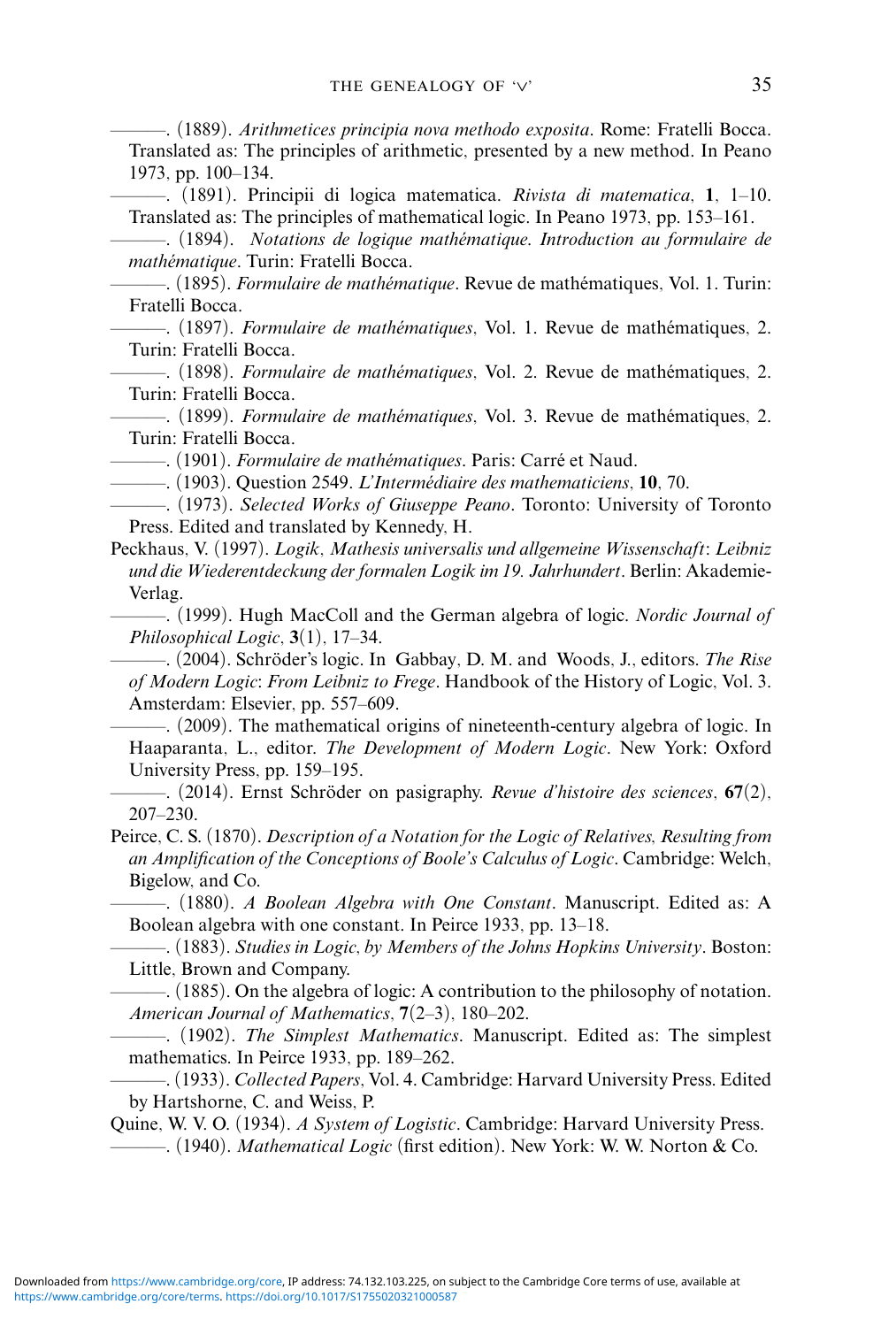<span id="page-35-18"></span><span id="page-35-16"></span>———. (1941). *Elementary Logic*. Boston: Ginn and Company.

———. (1950). *Methods of Logic* (first edition). New York: Henry Holt and Co.

<span id="page-35-17"></span>———. (1965). *Elementary Logic* (revised edition). New York: Harper and Row.

- <span id="page-35-15"></span>Ramsey, F. P. (1926). The foundations of mathematics. *Proceedings of the London Mathematical Society, Second Series*, **25**(1), 338–384.
- <span id="page-35-8"></span>Russell, B. (1891). *What Shall I Read?* Manuscript. Edited as: What shall I read? In Russell, B. *Cambridge Essays, 1888–99*. The Collected Papers of Bertrand Russell, Vol. 1. London: George Allen & Unwin, 1983, pp. 345–365. Edited by Brink, A., Griffin, N., Rempel, R. A., and Slater, J. G.

<span id="page-35-7"></span>———. (1900a). *A Critical Exposition of the Philosophy of Leibniz*. Cambridge: Cambridge University Press.

<span id="page-35-19"></span>———. (1900b). *On the Logic of Relations with Applications to Arithmetic and the Theory of Series*. Manuscript. Edited as: On the logic of relations with applications to arithmetic and the theory of series. In Russell 1993, pp. 589–627.

<span id="page-35-14"></span> $-$ . (1901a). Sur la logique des rélations avec des applications à la théorie des séries. *Revue de mathématiques*, 7, 115–148. Translated as: The logic of relations with some applications to the theory of series [1901]. In Russell 1993, pp. 310–349.

<span id="page-35-3"></span>———. (1901b). *The Logic of Relations*. Manuscript. Edited as: The logic of relations with some applications to the theory of series [1901]. In Russell 1993, pp. 310–349.

<span id="page-35-10"></span>———. (1902). *On Likeness*. Manuscript. Edited as: On likeness [1902]. In Russell 1993, pp. 437– 451.

<span id="page-35-11"></span>———. (1903a). *Classes*. Manuscript. Edited as: Classes [1903]. In Russell 1994, pp. 3–37.

<span id="page-35-12"></span>———. (1903b). *Frege on the Contradiction*. Manuscript. Edited as: Frege on the contradiction. In Russell 1994, pp. 607–619.

<span id="page-35-5"></span>———. (1903c). *The Principles of Mathematics*. Cambridge: Cambridge University Press.

<span id="page-35-4"></span>———. (1906). The theory of implication. *American Journal of Mathematics*, **28**(2), 159–202. Reprinted as: The theory of implication [1905–06]. In Russell 2014, pp. 14–61.

<span id="page-35-1"></span>———. (1948). Whitehead and *Principia Mathematica*. *Mind*, **57**(226), 137–138.

<span id="page-35-20"></span>———. (1956). *Logic and Knowledge: Essays 1901–1950*. London: George Allen & Unwin. Edited by Marsh, R. C.

<span id="page-35-2"></span>———. (1967). *The Autobiography of Bertrand Russell*, *1872–1914*. Boston: Little, Brown and Company.

<span id="page-35-21"></span>———. (1993). *Toward the "Principles of Mathematics"*, *1900–02*. The Collected Papers of Bertrand Russell, Vol. 3. London and New York: Routledge. Edited by Moore, G. H.

<span id="page-35-13"></span>———. (1994). *Foundations of Logic*, *1903–05*. The Collected Papers of Bertrand Russell, Vol. 4. London and New York: Routledge. Edited by Urquhart, A.

<span id="page-35-6"></span>———. (2001). *Correspondance sur la philosophie, la logique et la politique avec Louis Couturat* (1897–1913). Paris: Éditions Kimé. Edited by Schmid, A.-F.

<span id="page-35-9"></span>———. (2014). *Toward Principia Mathematica*, *1905–08*. The Collected Papers of Bertrand Russell, Vol. 5. London and New York: Routledge. Edited by Moore, G. H.

<span id="page-35-0"></span>Schlimm, D. (2018). On Frege's Begriffsschrift notation for propositional logic: Design principles and trade-offs. *History and Philosophy of Logic*, **39**(1), 53–79.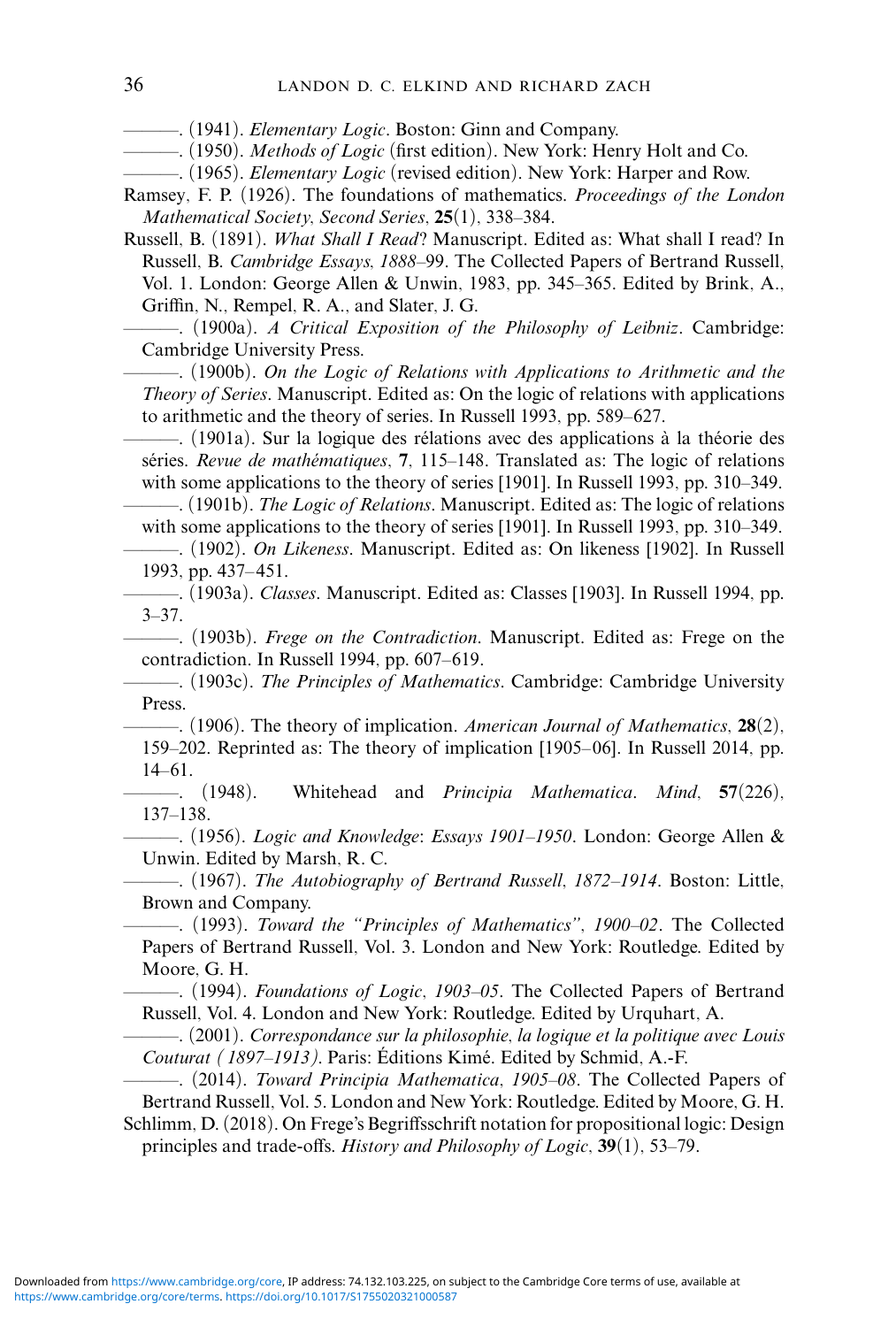<span id="page-36-0"></span>———. (2021). Peano on symbolization, design principles for notations, and the dot notation. *Philosophia Scientiæ*, **25**(1), 95–126.

- <span id="page-36-4"></span>Schröder, E. (1877). *Der Operationskreis des Logikkalkuls*. Leipzig: Teubner.
- <span id="page-36-5"></span>———. (1890). *Vorlesungen uber die Algebra der Logik (Exakte Logik) ¨* , Vol. 1. Leipzig: Teubner.
- <span id="page-36-7"></span>———. (1891). *Vorlesungen uber die Algebra der Logik (Exakte Logik) ¨* , Vol. 2.1. Leipzig: Teubner.
- <span id="page-36-9"></span>———. (1905). *Vorlesungen uber die Algebra der Logik (Exakte Logik) ¨* , Vol. 2.2. Leipzig: Teubner.
- <span id="page-36-11"></span>Sheffer, H. M. (1913). A set of five independent postulates for Boolean algebras, with application to logical constants. *Transactions of the American Mathematical Society*, **14**(4), 481–488.
- <span id="page-36-14"></span>Skolem, T. (1920). Logisch-kombinatorische Untersuchungen über die Erfüllbarkeit oder Beweisbarkeit mathematischer Sätze nebst einem Theoreme über dichte Mengen. *Videnskasselskapets skrifter, I. Matematisk-naturvidenskabelig klasse*, **4**,  $1 - 36$

<span id="page-36-15"></span>———. (1935). Ein Satz uber Z ¨ ahlausdr ¨ ucke. ¨ *Acta scientiarum mathematicarum (Szeged)*, **7**, 193–199.

- <span id="page-36-20"></span>Stamm, E. (1911). Beitrag zur Algebra der Logik. *Monatshefte fur Mathematik und ¨ Physik*, **22**(1), 137–149.
- <span id="page-36-16"></span>Tajtelbaum, A. (1923). Sur le terme primitif de la Logistique. *Fundamenta Mathematicae*, **4**, 196–200.
- <span id="page-36-18"></span>Tarski, A. (1933). Einige Betrachtungen über die Begriffe der  $\omega$ -Widerspruchsfreiheit und der  $\omega$ -Vollständigkeit. *Monatshefte für Mathematik und Physik*,  $\overline{40}(1)$ , 97–112.

<span id="page-36-17"></span>———. (1935). Einige methodologische Untersuchungen uber die Definierbarkeit der ¨ Begriffe. *Erkenntnis*, **5**, 80–100.

<span id="page-36-19"></span>———. (1941). *Introduction to Logic and to the Methodology of Deductive Sciences*. New York: Oxford University Press.

- <span id="page-36-1"></span>Toader, I. D. (2021). Permanence as a principle of practice. *Historia Mathematica*, **54**, 77–94.
- <span id="page-36-21"></span>Uckelman, S. L. (2021). What problem did Ladd-Franklin (think she) solve(d)? *Notre Dame Journal of Formal Logic*, **62**(3), 527–552.
- <span id="page-36-2"></span>Urquhart, A. (1994). Introduction. In Russell 1994, pp. xiii–xliv.

Van Heijenoort, J., editor. (1967). *From Frege to Godel: A Source Book in Mathematical ¨ Logic*, *1897–1931*. Cambridge: Harvard University Press.

<span id="page-36-8"></span>Venn, J. (1881). *Symbolic Logic*. London: Macmillan and Co.

<span id="page-36-22"></span>Wege, T. E., Batchelor, S., Inglis, M., Mistry, H., & Schlimm, D. (2020). Iconicity in mathematical notation: Commutativity and symmetry. *Journal of Numerical Cognition*, **6**(3), 378–392.

<span id="page-36-3"></span>Whately, R. (1831). *Elements of Logic* (fourth edition). London: B. Fellowes.

- <span id="page-36-12"></span>Whitehead, A. N. (1898). *A Treatise on Universal Algebra, with Applications*. Cambridge: Cambridge University Press.
- <span id="page-36-6"></span>———. (1901). Memoir on the algebra of symbolic logic. *American Journal of Mathematics*, **23**(2), 139–165.
- <span id="page-36-10"></span>———. (1902). On cardinal numbers. *American Journal of Mathematics*, **24**, 367–394.
- <span id="page-36-13"></span>———. (1903). The logic of propositional functions. RA 710.057490. Bertrand Russell Archives, McMaster University.